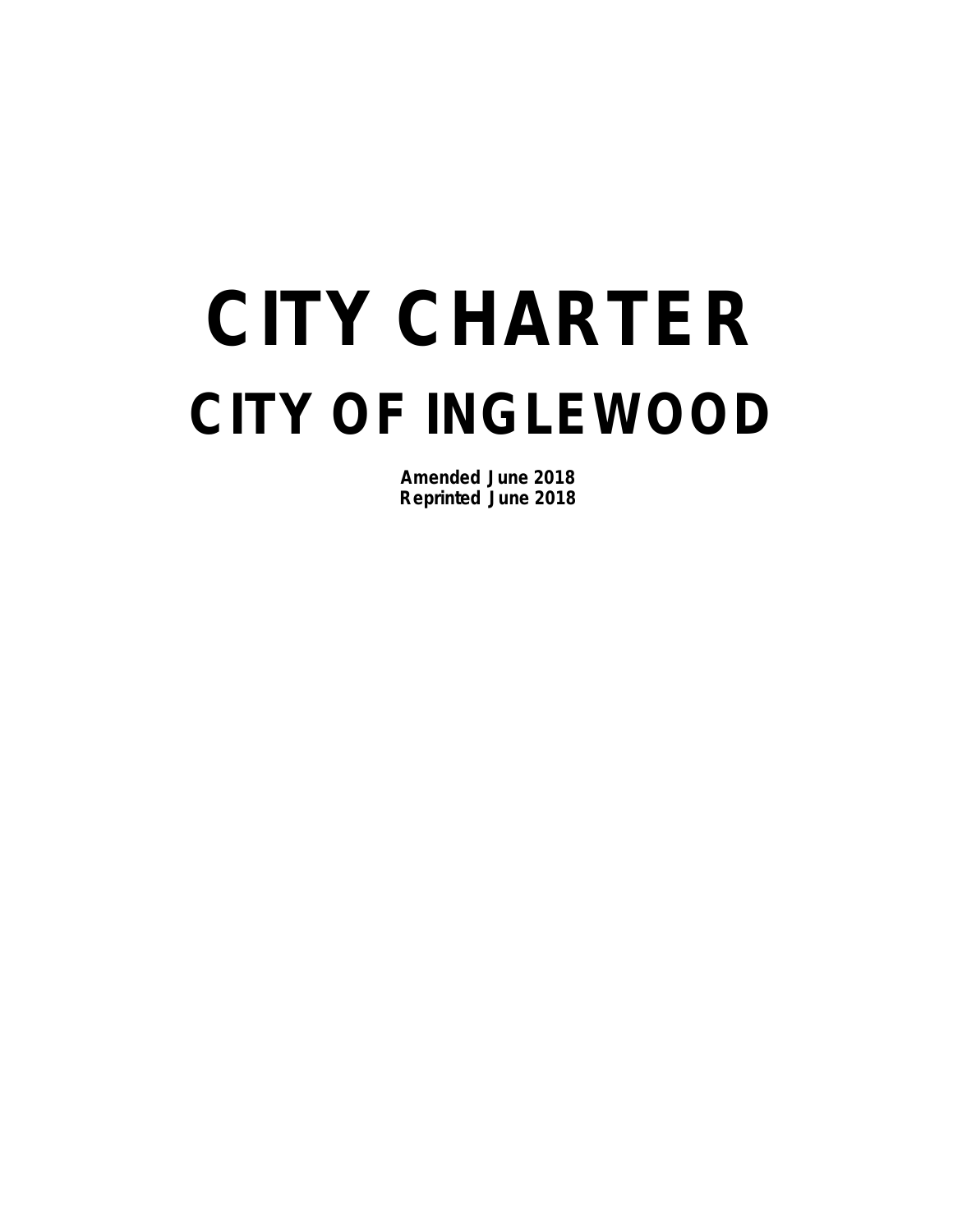# **FOR THE GOVERNMENT OF THE CITY OF INGLEWOOD, CALIFORNIA**

Adopted by the Electors of Said City at a Special Municipal Election on Tuesday, the 14th day of December, 1926; Approved by the Legislature of the State of California in Chapter 28 on Concurrent and Joint Resolutions, Page 2205 et seq., of the Statutes and Amendments of 1927; and Filed with the Secretary of State January 27, 1927.

### **AMENDMENTS**

**APPROVED BY DATE OF ELECTION STATE LEGIS. SECTION AMENDED**

November 8, 1932January 24, 1933 Art. XIII, Sec. 4 November 7, 1944 January 9, 1945 Art. III, Sec. 4(58) April 12, 1955 May 13, 1955 Art. III, Sec. 4(82) Art. IV, Sec. 9 Art. XIV, Sec. 1 Art. XXXIII, Sec. 1 Art. XXXIV November 6, 1956 January 10, 1957 Art. XIII (deleted) Art. XXXIII Sec. 1 November 4, 1958 January 14, 1959 Art. XXVI, Sec. 4 April 14, 1959 May 4, 1959 Art. III, Sec. 4(65) Art. X Art. XXXII Art. XXXVI, Sec. 2 (deleted) November 11, 1962 January 23, 1963 Art. XXVII April 9, 1963 April 21, 1963 Art. XIII Art. XXXVI, Sec. 10 June 2, 1964 January 13, 1965 Art. V, Sec. 4 June 7, 1966 June 29, 1966 Art. V, Sec. 4 Art. III, Sec. 4(50) April 6, 1971 July 19, 1971 Art. VII, Sec. 3 (Deleted) June 6, 1972 August 15, 1972 Art. XXVI, Sec. 4 November 6, 1973 January 28, 1974 Art. XXXIII (Repealed&Replaced)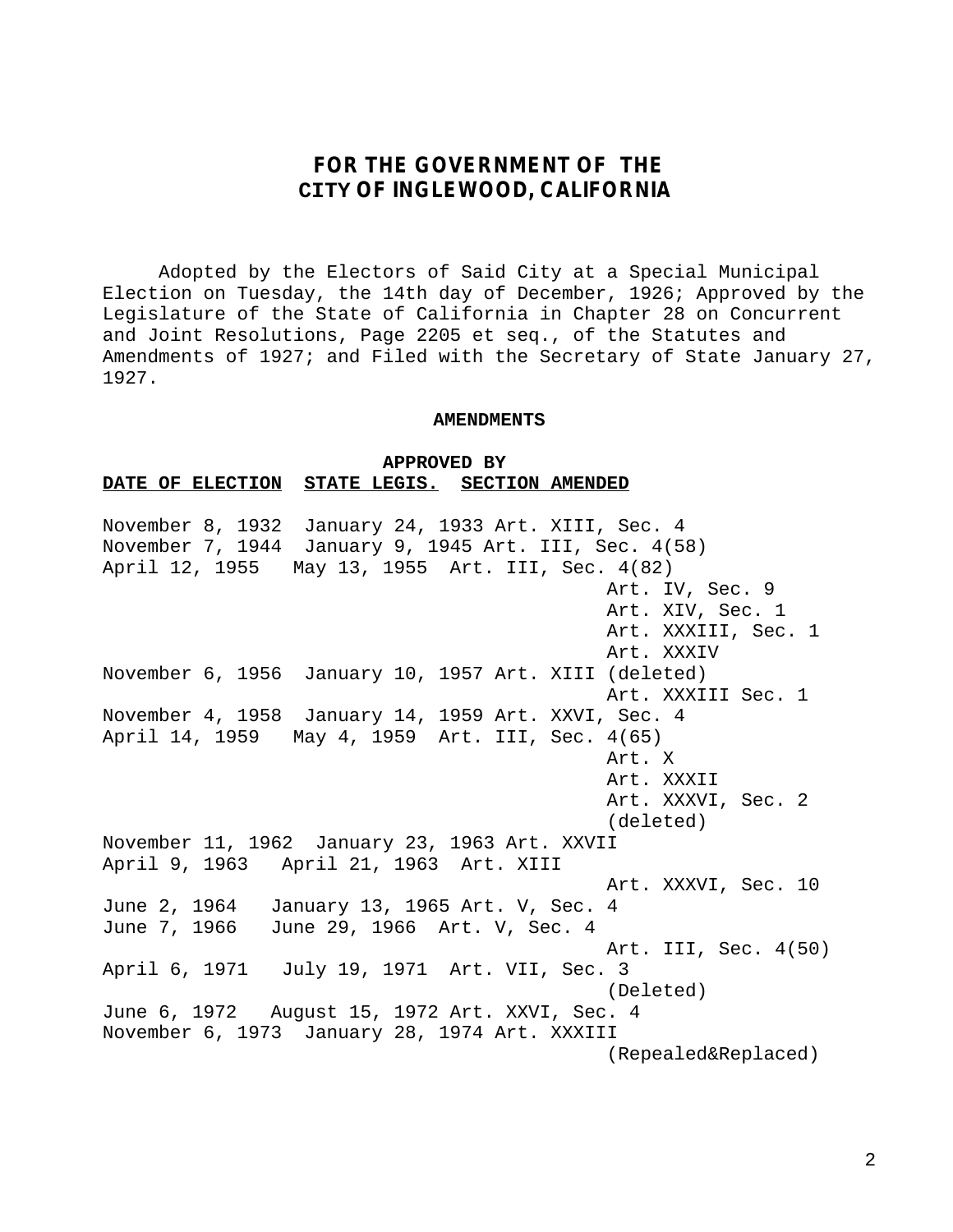April 1, 1975 April 15, 1975 Art. IV, Sec. 10 April 5, 1977 April 21, 1977 Art. VII, Sec. 1.5 (Added) Art. VII, Sec. 5

(Amended)

-----------------------------------------------------------------

### **FILED WITH SECRETARY**

**DATE OF ELECTION OF STATE SECTION AMENDED** November 7, 1978December 18, 1978 Art. XXVI, Sec. 5 (Amended) June 3, 1980 July 21, 1980 Art. IV, Sec. 1 (Amended) Art. XV, Sec. 1&2 (Amended) Art. XXII (repealed) Art. XXIII (repealed) Art. XXIV (repealed) Art. XXVIII (repealed) Art. XXIX (repealed) April 7, 1981 May 26, 1981 Art. VII, Sec. 1 (Amended) Art. VII, Sec. 1.5 (Amended) Art. XXXIII (Repealed & Replaced) June 8, 1982 July 28, 1982 Art. VII, Sec. 1.5 (Amended) November 5, 1996 December 16, 1996 Art. IV, Sec. 9 (Repealed) Art. IV, Sec. 10 (Amended) Art. V, Sec. 4 (Amended) Art. VI, Sec. 14 (Added) Art. VII, Sec. 5 (Amended) Art. VII, Sec. 6 (Amended) Art. VIII, Sec. 2 (Repealed)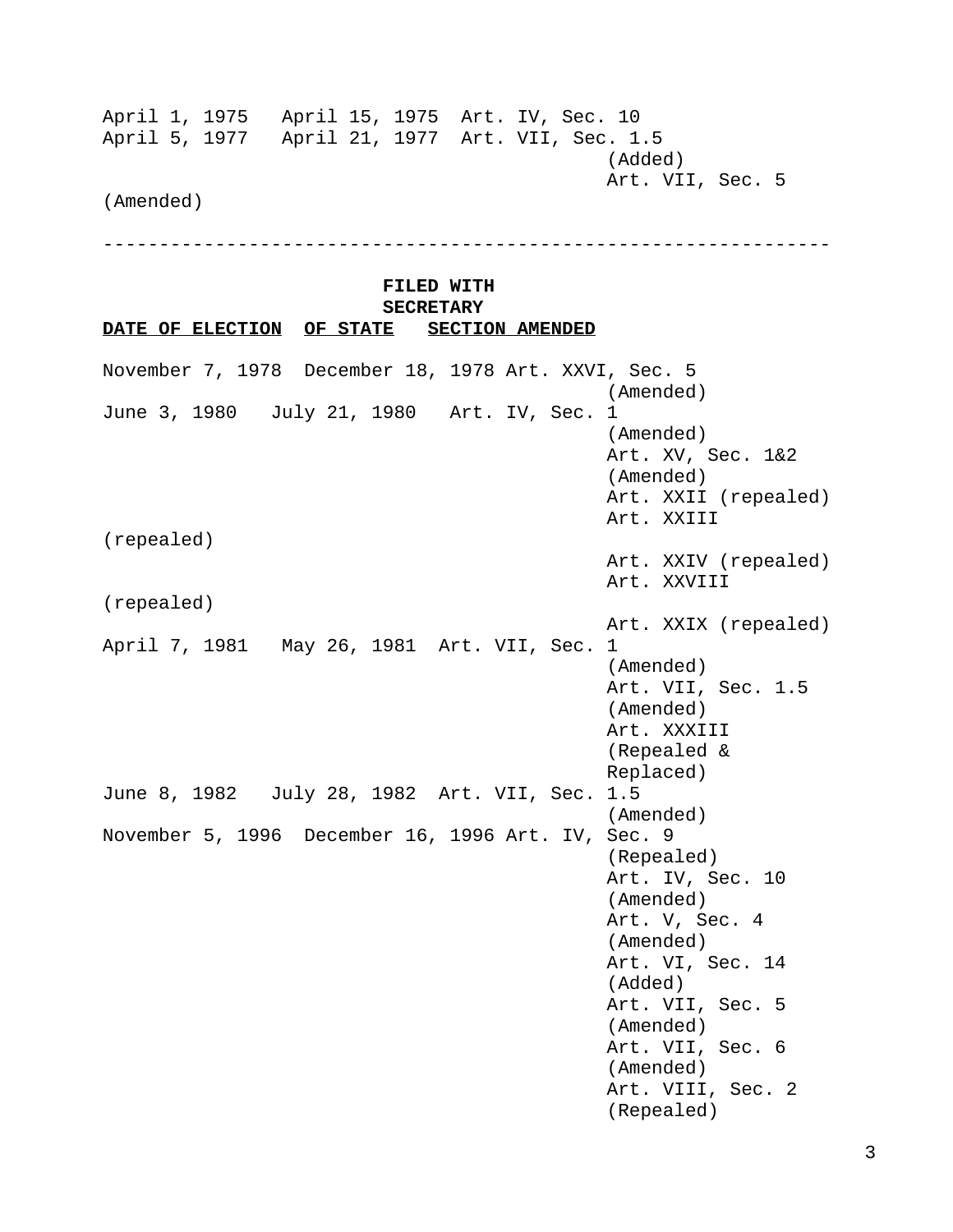| November 5, 1996 |                                           | Art. XXXVI, Sec. 5 |  |  |                                                 |  |
|------------------|-------------------------------------------|--------------------|--|--|-------------------------------------------------|--|
|                  |                                           |                    |  |  | (Repealed)<br>Art. XXXVI, Sec. 23<br>(Repealed) |  |
|                  | June 3, 1997 July 7, 1997 Art. IX, Sec. 1 |                    |  |  |                                                 |  |
|                  |                                           |                    |  |  | (Amended)                                       |  |
| June 3, 1997     |                                           | Art. XIII, Sec. 3  |  |  |                                                 |  |
|                  |                                           |                    |  |  | (Amended)                                       |  |

-----------------------------------------------------------------

|                  | FILED WITH         |                           |
|------------------|--------------------|---------------------------|
| DATE OF ELECTION | LOS ANGELES COUNTY | <b>SECTION AMENDED</b>    |
| November 3, 1998 | May 17, 1999       | Art. III, Sec. 4          |
|                  |                    | $(37, 58, 68, 72 \& 89)$  |
|                  |                    | (Amended)                 |
|                  |                    | Art. XXII, Sec. 1-2       |
|                  |                    | (Amended)                 |
|                  |                    | Art. XXII, Sec. 3-5       |
|                  |                    | (Added)                   |
| June 6, 2006     | April 26, 2007     | Art. XXXIII, Sec. 2       |
|                  |                    | $(g)$ (Added)             |
|                  |                    | Art XXXIII, Sec. 3,       |
|                  |                    | (d) (Added)               |
|                  |                    | Art XXXIII, Sec. 4        |
|                  |                    | (Amended)                 |
| April 2, 2013    | May 23, 2013       | Art X, Section 1          |
|                  |                    | (Amended)                 |
| April 2, 2013    | May 23, 2013       | Art X, Section $6$ (b)(1) |
|                  |                    | (Added)                   |
|                  |                    |                           |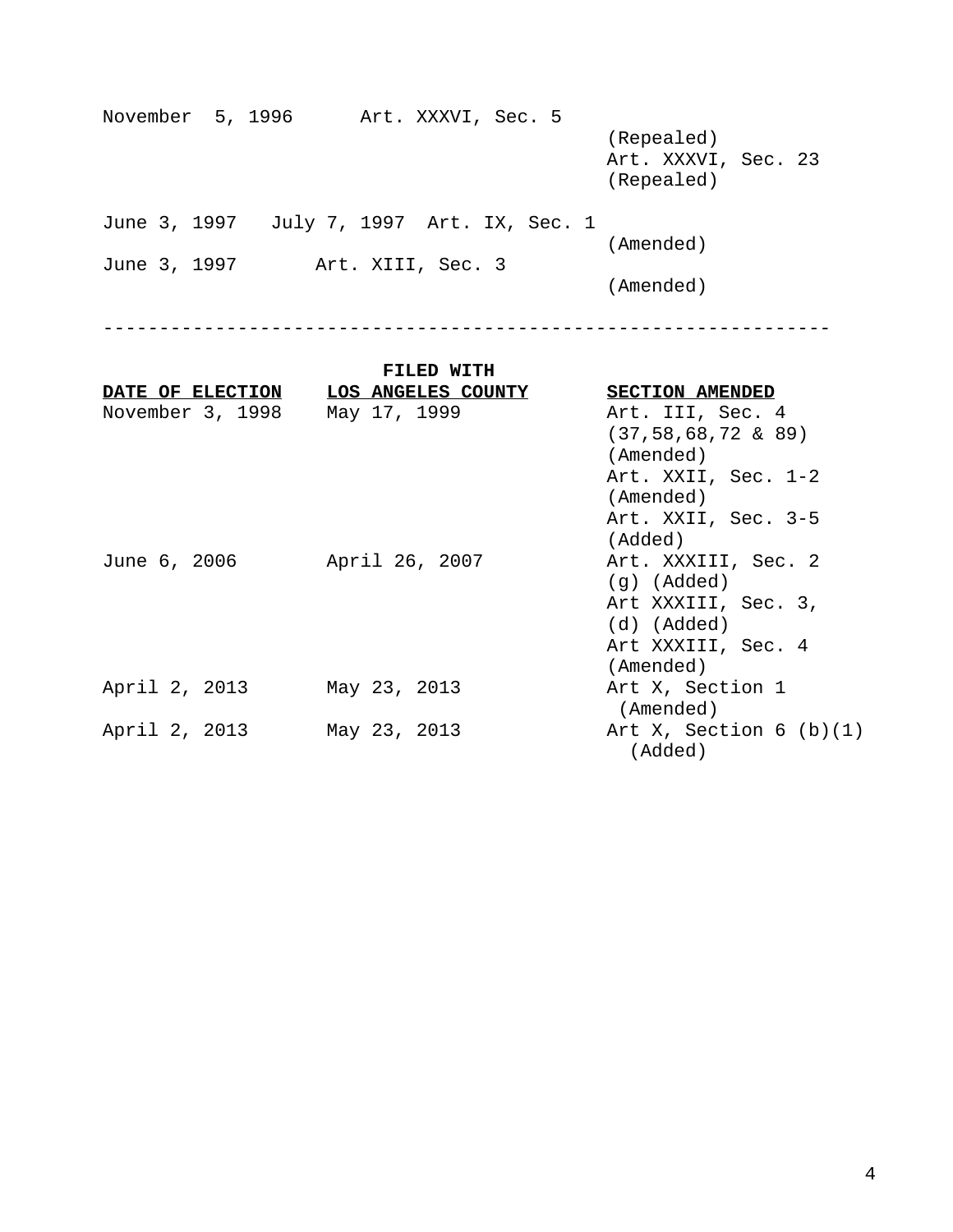CITY OF INGLEWOOD CHARTER Table of Contents Article--01--Name and Succession--01 Article--02--Boundaries--01 Article--03--Powers of the City--01 Article--04--Officers and Employees--19 Article--05--Legislative Body--24 Article--06--Powers, Duties and Meetings of the Council--25 Article--07--Elections--28 Article--08--Initiative, Referendum and Recall--29 Article--09--Fiscal Year and Finance--29 Article--10--Legislative Procedure--30 Article--11--Bonds of Officers--31 Article--12--Consolidation--32 Article--13--Administrative Officer--33 Article--14--City Attorney--34 Article--15--City Engineer--35 Article--16--City Clerk--36 Article--17--Chief of Police--36 Article--18--Assessor--37 Article--19--Tax Collector--37 Article--20--Mayor--38 Article--21--Water Works Superintendent--38 Article--22--Fire Fighting, EMS Services, Hazardous Materials--38 Article--23--Superintendent of Buildings--39 Article--24--Park Superintendent--39 Article--25--Treasurer--39 Article--26--Department of Education--39 Article--27--Public Library--41 Article--28--Water Department--41 Article--29--Health Department--41 Article--30--Franchises--41 Article--31--Social Service--42 Article--32--Printing and Advertising--42 Article--33--Purchase of Supplies & Contracts-Public Projects--43 Article--34--Annual and Special Audits--46 Article--35--Monthly Reports--46 Article--36--Miscellaneous Provisions--46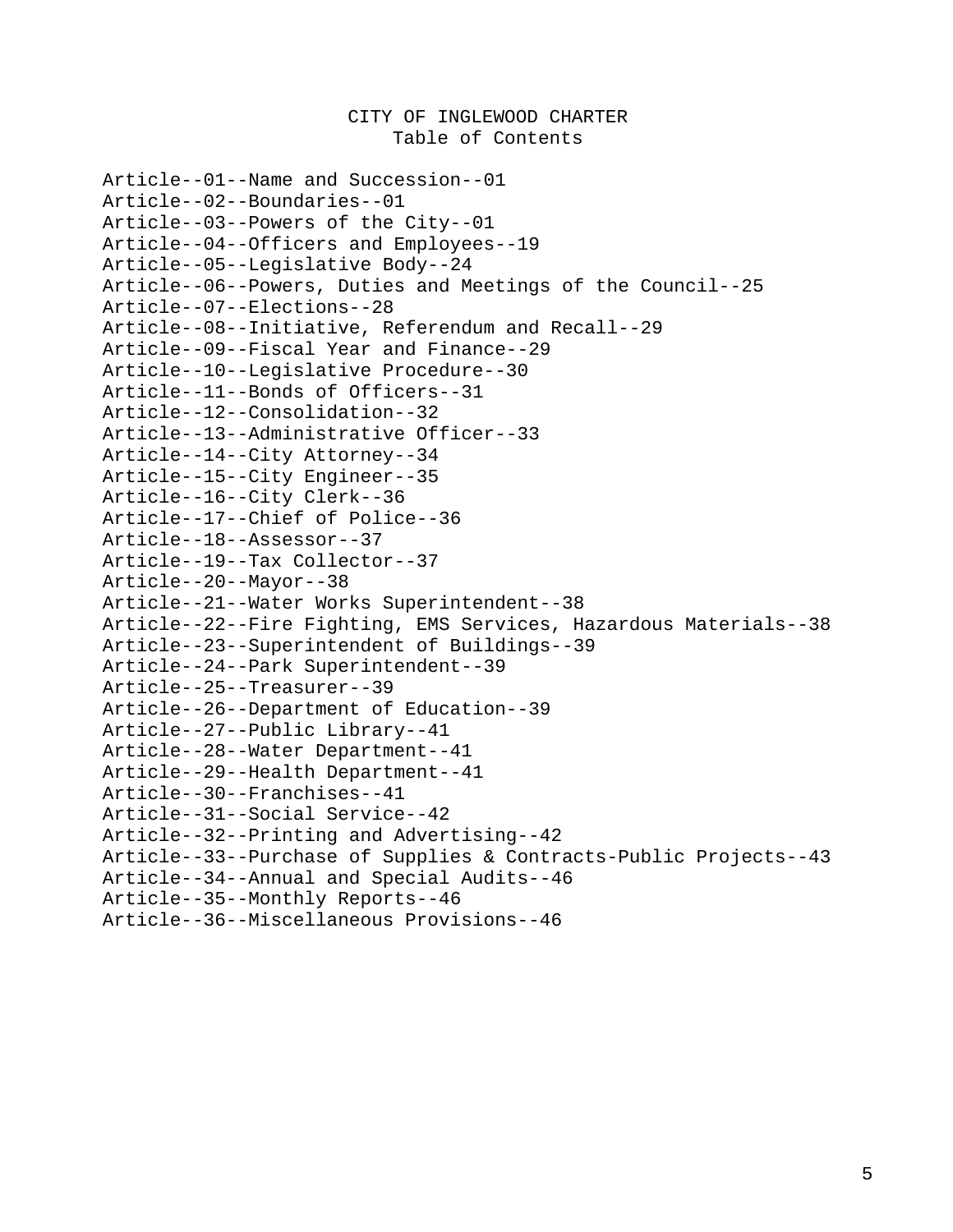#### **CHARTER OF THE CITY OF INGLEWOOD, CALIFORNIA**

### **ARTICLE I NAME AND SUCCESSION**

**SECTION 1:** The municipal corporation now existing and known as the "City of Inglewood," California, shall remain and continue a body politic and corporate in fact and in law by the name as at present of "City of Inglewood," and by such name shall have perpetual succession.

## **ARTICLE II BOUNDARIES**

**SECTION 1:** The boundaries of the said City of Inglewood shall continue as now established until changed as authorized by law.

## **ARTICLE III POWERS OF THE CITY**

**SECTION 1:** The City of Inglewood, as successor in interest to the municipal corporation of the same name heretofore created and existing, shall have, own, hold, possess, control, and in every way succeed to, and become the owner of all rights, titles, claims and interests, and all property of every kind and nature whatsoever, both real and personal, by said existing municipal corporation had, owned, held, possessed, claimed or controlled, and shall in every way have power to use, lease, manage and sell or otherwise dispose of the same, and shall be subject to each and all of the debts, obligations, liabilities, dues and duties of said existing municipal corporation.

**SECTION 2:** The said City of Inglewood shall have, possess and exercise all powers, privileges and rights vested in said City of Inglewood under the constitution of the state of California, the laws of said state, and this charter, and said city shall have all powers which a municipal corporation may lawfully possess or exercise under the constitution of said state.

**SECTION 3:** The said City of Inglewood shall have the right, authority and power to make and enforce all laws and regulations in respect to municipal affairs, subject only to the restrictions and limitations provided in this charter; provided however, that nothing herein contained shall ever be construed to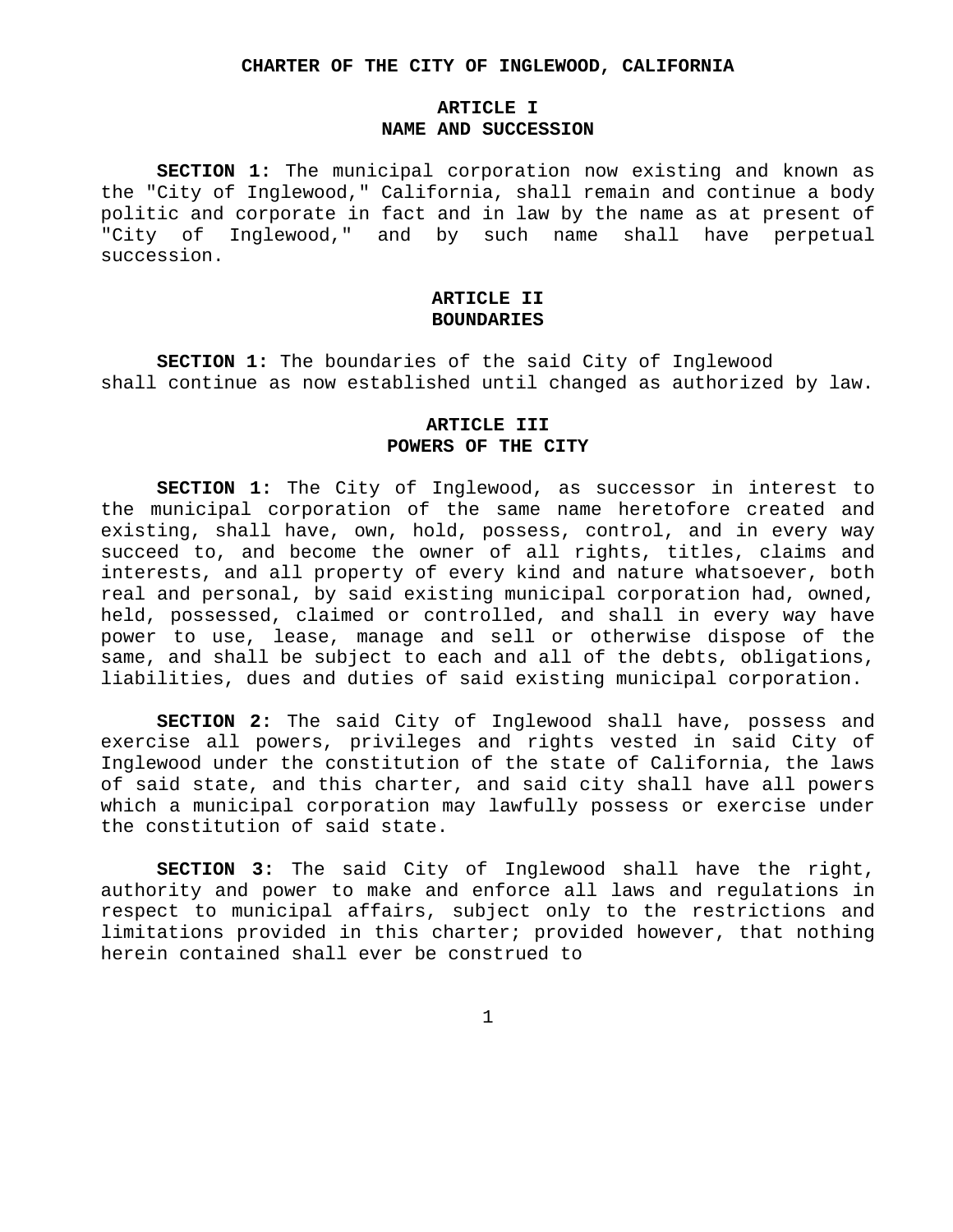prevent or restrict said city from exercising any and all rights, powers and privileges hereby, or heretofore or hereafter granted or prescribed by the general laws of said state; and provided further that where the general laws of said state provide a procedure for the carrying out and enforcement of any rights or powers belonging to said city, such procedure shall control and be followed, unless a different procedure shall have been provided in this charter, or by ordinance.

**SECTION 4:** The City of Inglewood, in addition to any other rights and powers now held by it, or that hereafter may be granted to it, under the constitution or laws of the state of California, subject to the restrictions in this charter contained, and without in any way, or to any extent, limiting the powers in this charter conferred or mentioned, and for the purpose of removing all doubt concerning the exercise of the powers hereinafter expressly mentioned, shall have power:

**FIRST:** To have perpetual succession.

**SECOND:** To have and use a corporate seal, and by ordinance to alter it at pleasure.

**THIRD:** To sue and be sued in all courts and places, and in all actions and proceedings whatsoever.

**FOURTH:** To levy and collect taxes, and to levy and collect license taxes, for both regulation and revenue.

**FIFTH:** To borrow money, incur municipal indebtedness, and issue bonds or other evidence of such indebtedness.

**SIXTH:** To make contracts.

**SEVENTH:** To acquire by purchase, gift, bequest or devise, or condemnation, or by any other manner sanctioned by law, within and without the boundaries of said city, property, both real and personal, of every kind and nature whatsoever, for all purposes.

**EIGHTH:** To acquire by and of said means above stated, and to establish, maintain, equip, own and operate, either within or without the boundaries of said city, telephone and telegraph systems, street railways, ships or vessels, motor transports and busses, airplanes, dirigibles, and all manner of aircraft, or other means of transportation, warehouses, free public markets, waterworks, filtration plants, gas works, electric light, heat and power works, underground or overhead conduit systems, and any other works necessary or convenient to a public utility, or to carrying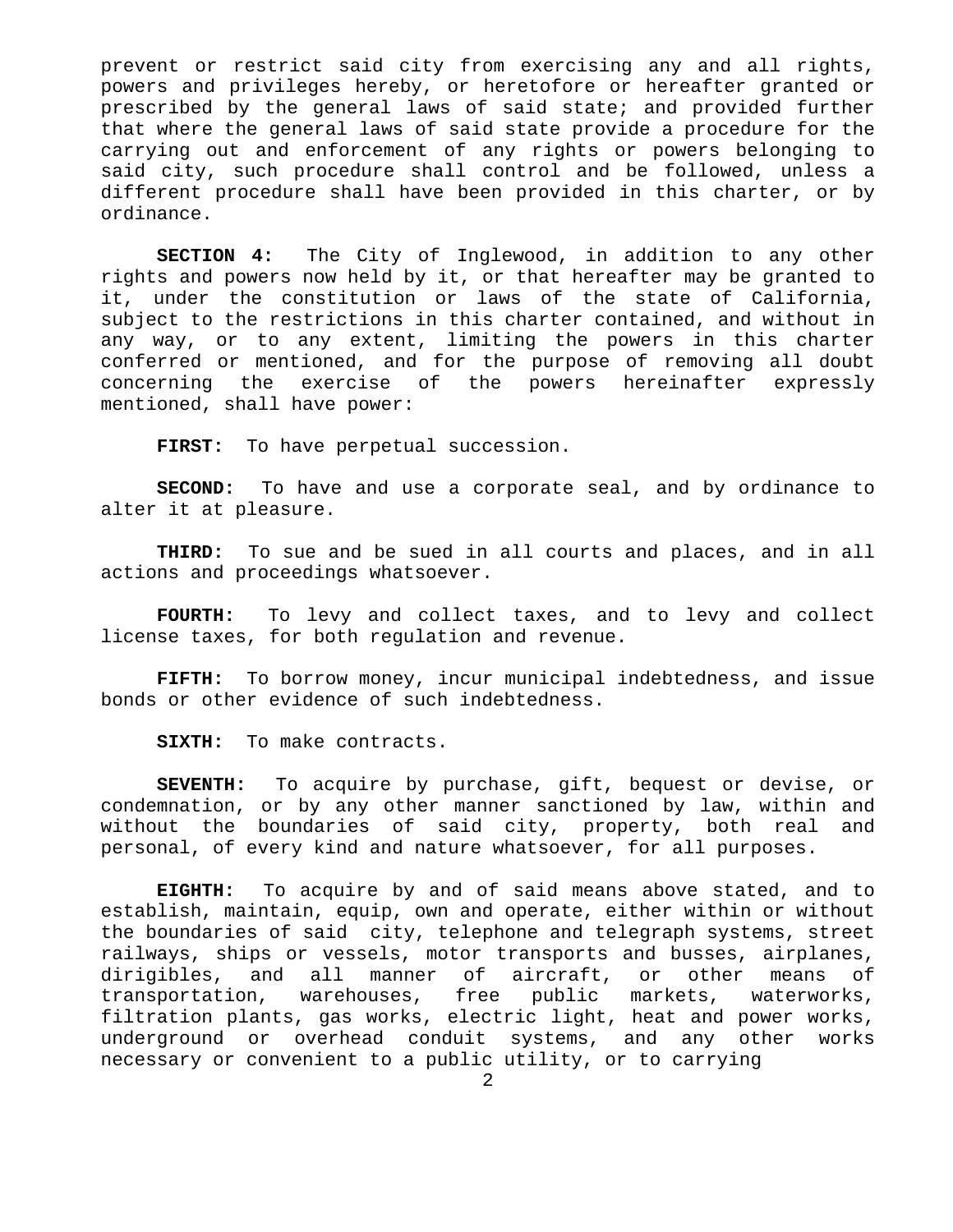on the business of such utility, and pipe lines for transporting oil and gas; and to join with any other city or cities, district, or county, in the acquisition, construction, completion and maintenance of the same.

**NINTH:** To have the power by ordinance to take out a permit or lease under the regulations concerning oil and gas permits and leases and rights-of -way for oil and gas pipe lines, in accordance with the terms and provisions of the regulations of the Department of the Interior, General Land office of the United States of America, as authorized by acts of Congress.

**TENTH:** To improve streams and channels flowing in or through said city, or adjoining the same, and to widen, straighten and deepen such channels and streams, and remove obstructions therefrom, and to construct and maintain embankments and other works to protect the said city, or any portion thereof, from overflow and storm water.

**ELEVENTH:** To furnish the said city, or its inhabitants, or persons without the boundaries of said city, with water, gas, electricity, telephone, telegraph, information or entertainment, heat, illumination, refrigeration or power service in any of their respective forms, or any other public utility service or commodity whatsoever, and whether by means of pipes, wires, conduits, waves, beams or other means of transmission or service.

**TWELFTH:** To have, own, hold, possess, use, control and manage property, both real and personal, of every, kind and nature, for any and all purposes whatsoever.

**THIRTEENTH:** To lease, sell, convey and dispose of any and all property herein mentioned or referred to, for the common benefit.

**FOURTEENTH:** To acquire, construct, complete, conduct, operate and maintain: parks, playgrounds, markets, baths, public halls, shelters, auditoriums, libraries, museums, art galleries, hospitals, sanitariums, gymnasiums, stadiums, coliseums, airports and landing fields for airplanes, dirigibles and aircraft of all sorts, and adequate housing and buildings, tools and equipment, apparatus and paraphernalia necessary or useful in connection therewith; radio transmitting and receiving stations of all kinds, and appurtenances necessary or convenient to be owned or used in connection therewith; and any and all buildings, establishments, institutions and places, and whether situated inside or outside of the boundaries of said city, and which are necessary or convenient or useful in or for the transaction of public business, or for promoting the health, morals, education, peace or welfare of the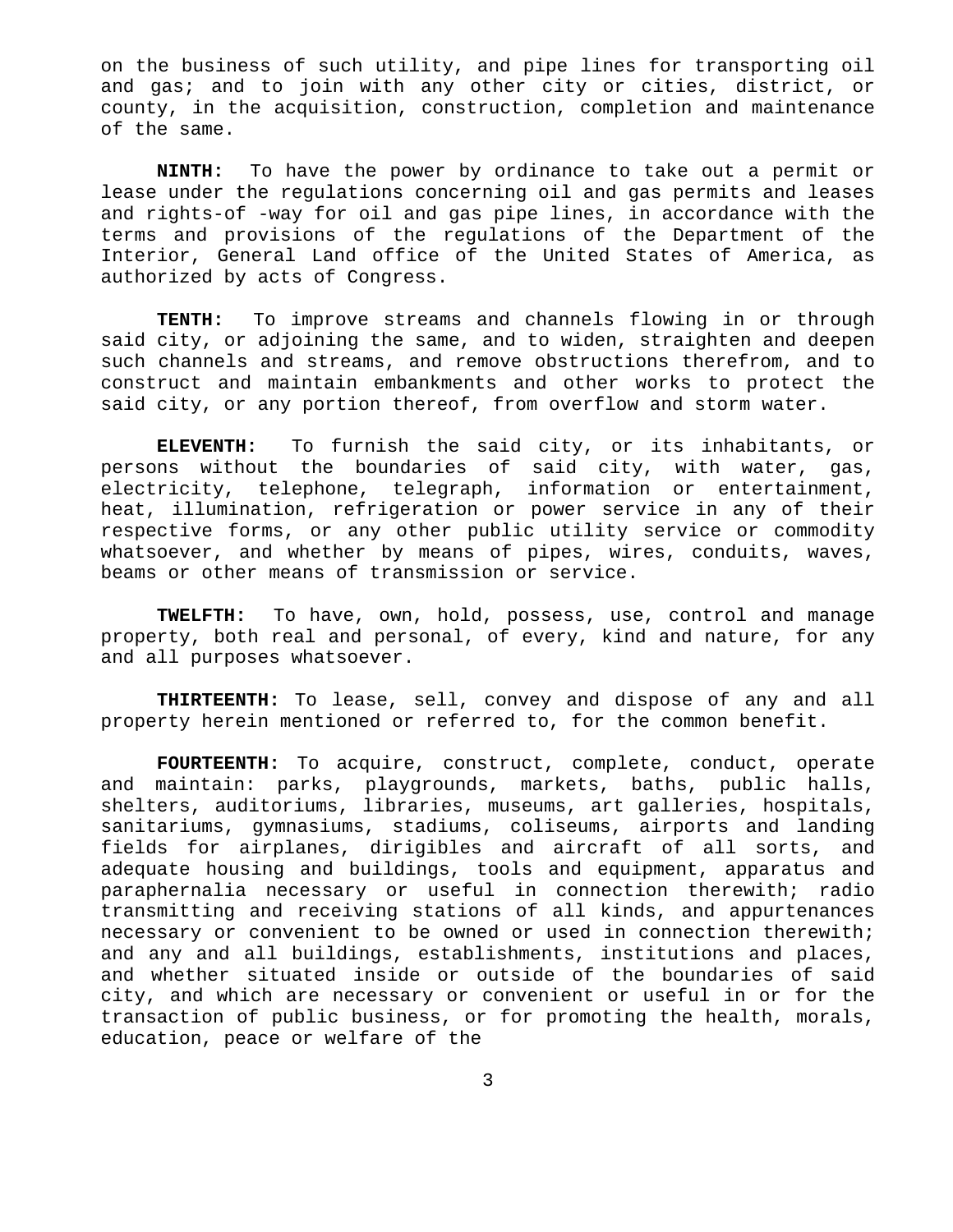inhabitants of said city or for the amusement, recreation, entertainment or benefit of the inhabitants and public of said city; together with any and all equipment, apparatus, tools, food stuffs, medicines, supplies and paraphernalia of any and every kind or nature whatsoever, necessary or useful in connection with any or all thereof.

**FIFTEENTH:** To regulate, discontinue and/or exclude cemeteries within the boundaries of said city.

**SIXTEENTH:** To regulate the entrances to and the exits from all theaters, lecture rooms, public halls, schools, churches and public buildings of every kind, and to regulate and prevent the placing of seats, chairs, benches, or other obstructions in the halls, aisles or other passageways therein.

**SEVENTEENTH:** To regulate or prohibit the operation of blasts and blasting, the drilling for oil or gas, or other hydrocarbon substance, and the construction and operation of derricks, windlasses, or other structures, apparatus and operations hazardous to life and/or property within said city; and to regulate the installation and operation, and provide for the inspection of freight and passenger elevators, boilers, engines, dynamos, and other apparatus for generating steam, electricity or other power or heat within the said city.

**EIGHTEENTH:** To regulate hotels, lodging houses, tenements, apartment and boarding houses, and to prevent the overcrowding of the same, and to require the same to be put and kept in safe and sanitary condition.

**NINETEENTH:** To provide for the inspection and regulation of all dairies within the boundaries of said city, and to provide for the inspection and regulation of all dairies outside the boundaries of said city that offer for sale or sell, either directly or indirectly, any of their products within the said city.

**TWENTIETH:** To provide for the naming of streets and public places, and the numbering of houses, within said city, and to regulate or prohibit the exhibition or placing of banners, flags, placards, signs, advertising matter or posters, in, upon or across the public streets and sidewalks, or other public places within the said city.

**TWENTY-FIRST:** To regulate or prohibit the making up of railroad or railway trains upon any of the streets, street crossings, or street intersections within the said city; to establish stands for busses, taxicabs, public carriages, express wagons and other public vehicles for hire, and to regulate the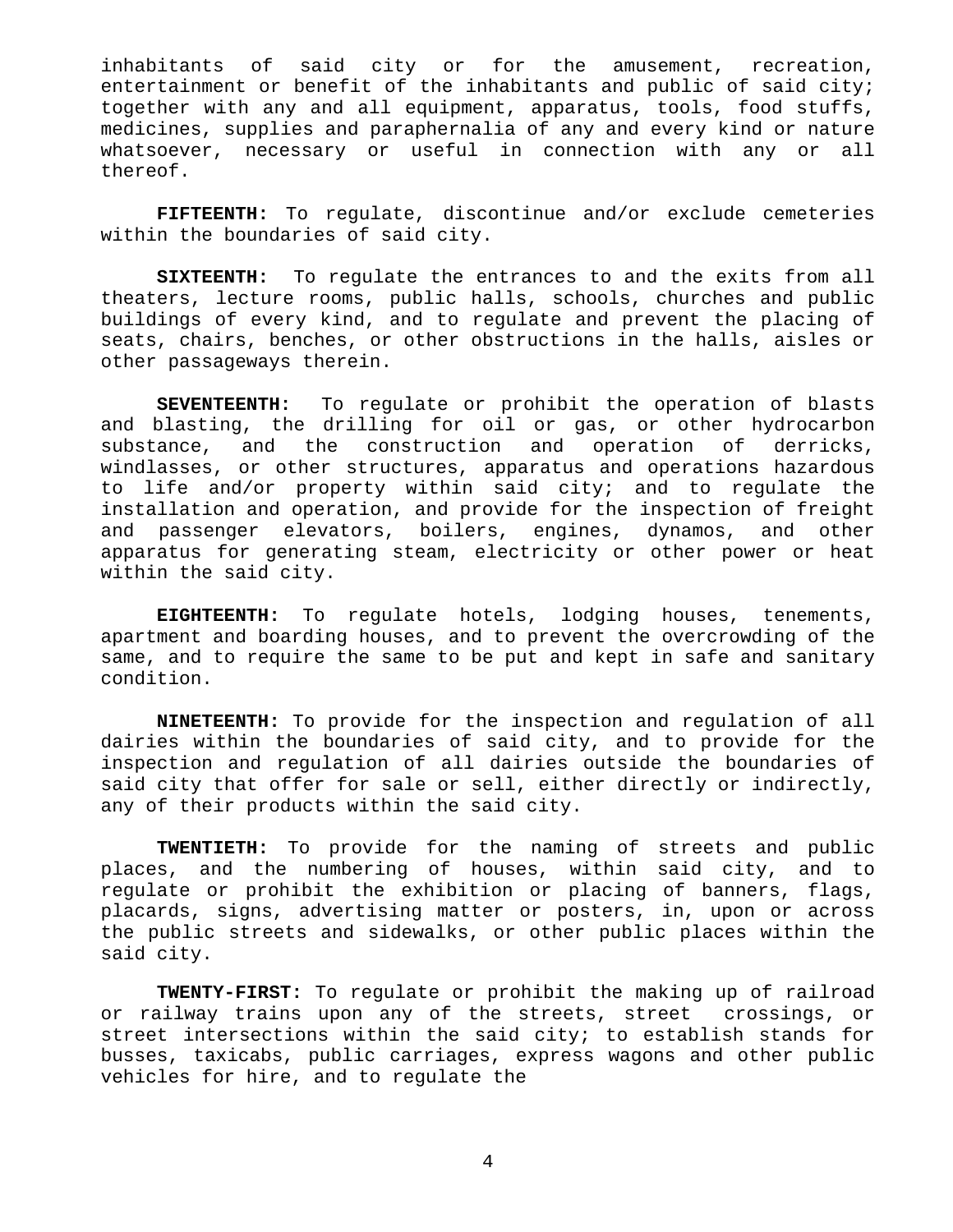charges for the use of any of such busses, taxicabs, public carriages, express wagons and other public vehicles, and require schedules for such charges to be posted in or upon such public vehicles.

**TWENTY-SECOND:** To prohibit injury to, or interference with, trees, plants, shrubbery and ornamental growths in the public streets and places of said city, and to prescribe the punishment for such injury and interference.

**TWENTY-THIRD:** To grant the right to erect, construct, string or lay telegraph, telephone and electric light and power wires, and to install conduits for transmitting electrical or other energy for lighting or power purposes, or pipe lines for transporting water, oil, gas or steam under the public streets or highways of said city; provided, however, that all such rights and franchises shall be granted subject to the restrictions and limitations in this charter contained relating to the granting of franchises.

**TWENTY-FOURTH:** To restrain and prevent diseased, blind, maimed, crippled, injured, or other similarly unfortunate persons, from displaying their infirmities upon or in the public streets and places of said city for the purpose of receiving the alms, gifts or donations, and to properly care for and aid such diseased, blind, maimed, crippled, injured or similarly unfortunate persons from the general municipal revenues of said city.

**TWENTY-FIFTH:** To regulate speaking in the public streets and/or places and gathering therein, and to regulate and/or prohibit the exhibition or carrying in parades, or otherwise, of any placard, banner or advertisement, and the distribution of dodgers or handbills in the public streets, grounds or places within said city; to regulate or prohibit traffic in goods, wares or merchandise, or sales in the public streets, grounds or places; and to prevent encroachments upon or obstructions in, to or of the public streets, avenues, alleys and ways, and to require the abatement and removal of all such encroachments and obstructions.

**TWENTY-SIXTH:** To prevent any and all drunkenness, offensive, immoral, indecent and disorderly conduct and practices in said city; and to restrain and prohibit all kinds and descriptions of gambling, and all gambling devices and practices; all playing of cards, dice and other games of chance for the purpose of gambling, and the keeping or operating of card machines, slot machines, or other contrivances or apparatus or devices, upon or into which money or anything is staked, hazarded, deposited or paid upon chance; and to prohibit the making or selling of pools on races, games or other exhibitions, and to authorize the confiscation and destruction of all instruments, apparatus and paraphernalia used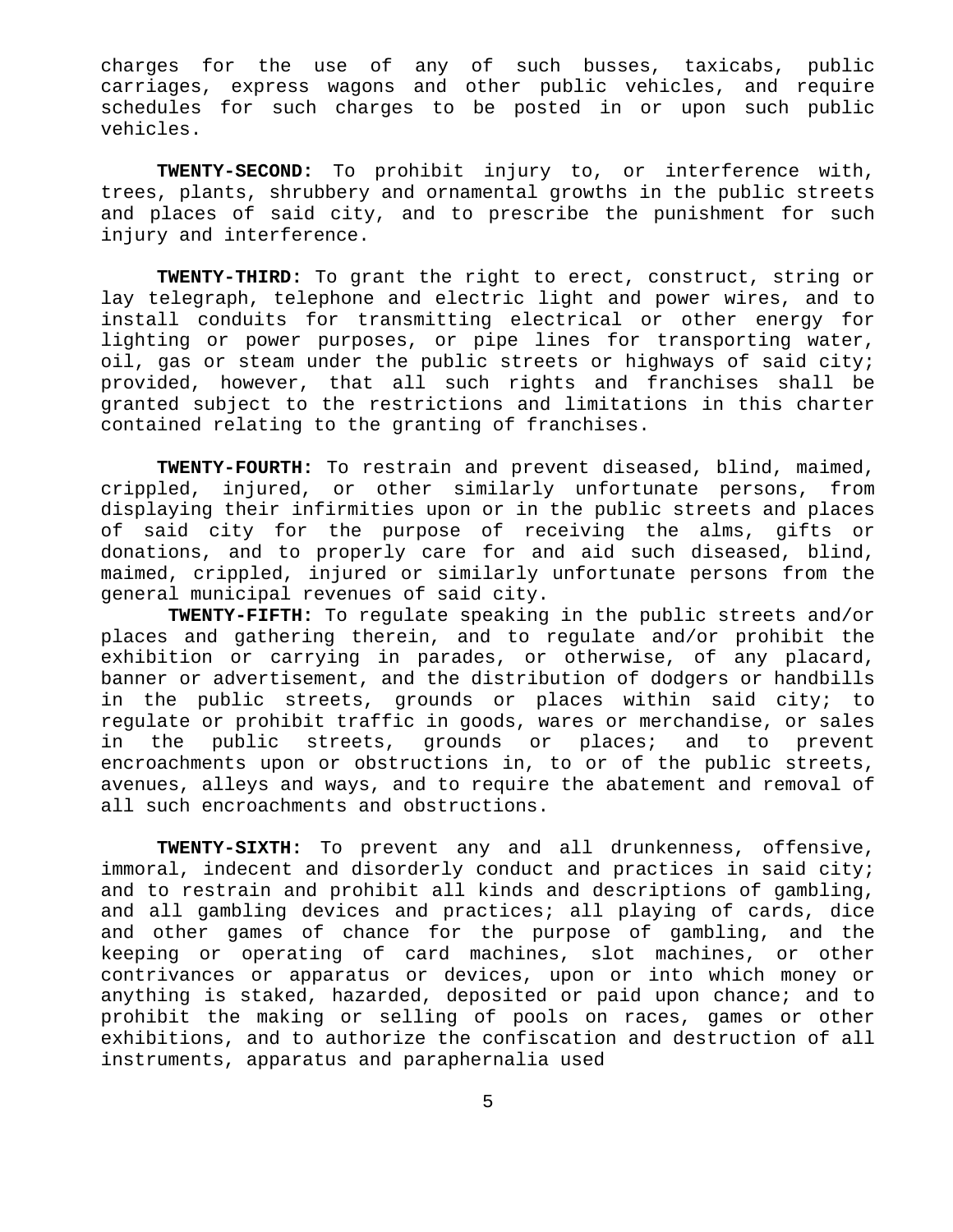for the purpose of gambling; and to restrain and punish vagrants, mendicants, lewd persons, lascivious persons and prostitutes.

**TWENTY-SEVENTH:** To make any and all restrictions which may be necessary, convenient, expedient or advisable for the preservation of the public health and the suppression of diseases; to make any and all regulations necessary, convenient, expedient or advisable to prevent the introduction of contagious, infectious or other diseases into said city; to make quarantine laws and regulations, and to enforce the same within the said city; to regulate, control and prevent the entry into said city of any person or persons, baggage, goods, wares or merchandise, or other property, infected with any contagious disease.

**TWENTY-EIGHTH:** To prohibit and punish cruelty to animals and fowls within said city, and to require the places where they are kept to be maintained in a clean, healthful and sanitary condition.

**TWENTY-NINTH:** To acquire, construct, complete and maintain any and all works necessary or convenient for, or useful in the disposal of sewage, garbage, rubbish and waste matter of any and all kinds, and to construct, own, maintain and operate sewers, sewer farms, sewage disposal plants, and all machinery, apparatus and equipment necessary or convenient so to do; to construct, own, maintain and operate incinerating plants and garbage reduction plants, and to join with any other city or cities, or county, or sanitation district, in the acquisition, construction, completion, maintenance and operation of any such works, farms or plants.

**THIRTIETH:** To provide for the care, housing and sustenance of indigent, aged and/or helpless persons within said city.

**THIRTY-FIRST:** To regulate travel and traffic in and upon the public streets, avenues, highways, alleys and places within the said city, and to establish boulevards and main arteries of traffic, and to regulate and control traffic thereon.

**THIRTY-SECOND:** To regulate the speed of railway engines, cars, trains and equipment, and of street cars and street railway apparatus or equipment, and of all public busses and conveyances passing through or operating within said city; to require railroad companies and street railway companies either to station flagmen, or place sufficient automatic warning signals and signaling bells, or other warning devices, at crossings; and to require street cars and public conveyances to be provided with suitable fenders and/or other appliances for the protection of the public.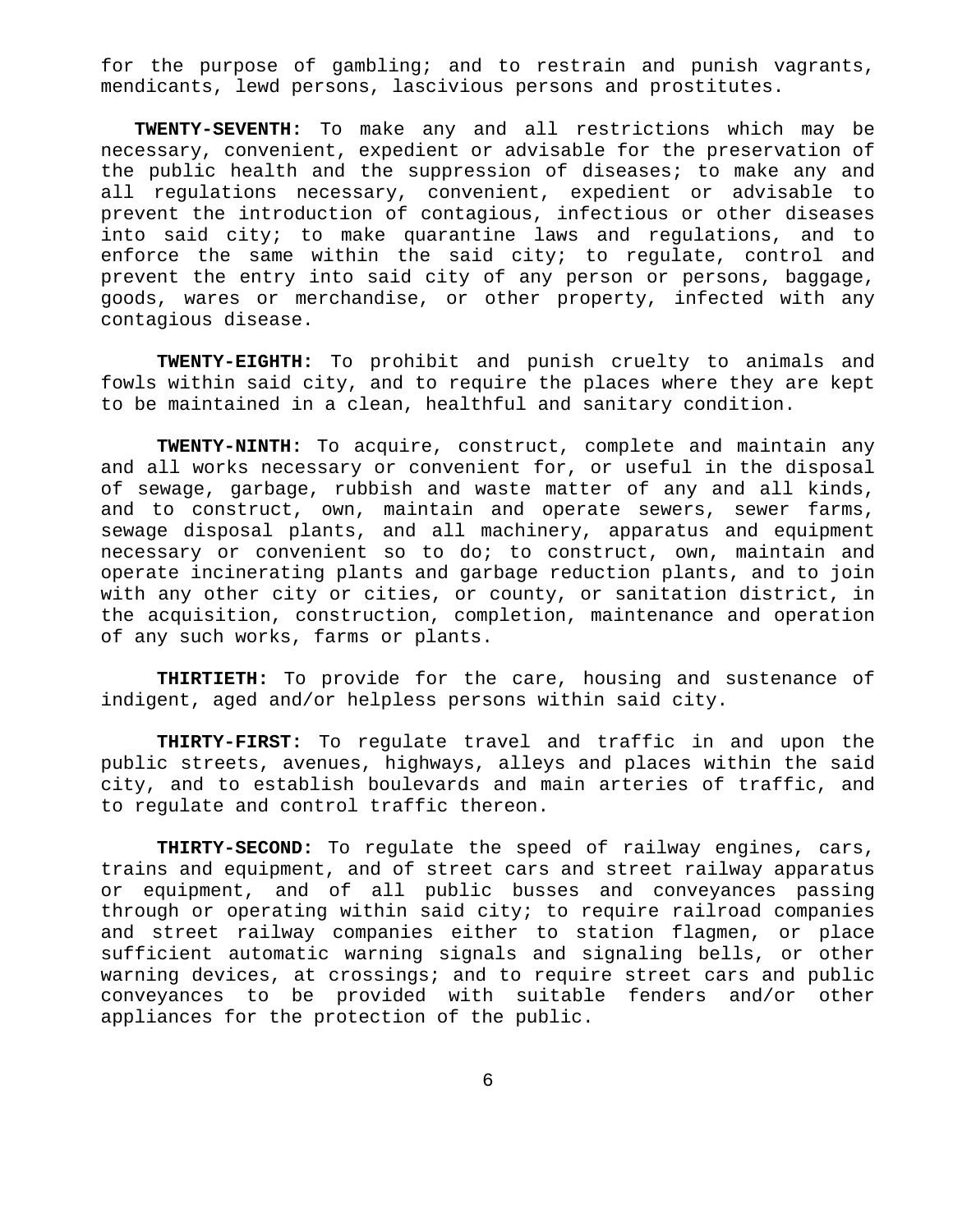**THIRTY-THIRD:** To regulate the operation of all manner and types of aircraft, whether heavier than air or otherwise and whether for the carrying of passengers or freight; in or over any part of said city; to provide for municipal inspection of all types of aircraft within the said city, at the cost of the city or the owners, operators or pilots thereof; to prohibit the operation of any and all type of aircraft in or over the city unless the same shall have been first approved as to safety and airworthiness, and a permit issued for such operation, by designated municipal of Inglewood authorities; to designate fields or stations at which any such aircraft, may be lawfully landed; and to prescribe the respective minimum heights at which any and all types of aircraft may be operated over said city, and which, as prescribed from time to time, shall be observed, except when such aircraft is being operated in the immediate act of either taking off or landing.

**THIRTY-FOURTH:** To regulate and control the carrying of freight and/or passengers, whether for hire or otherwise, in or through any part of said city, on, along or upon any and all of the public streets, avenues, highways, alleys, ways or places therein.

**THIRTY-FIFTH:** To regulate or prohibit the sale, keeping, storing and use of gasoline, dynamite, powder, petroleum, fireworks, nitroglycerin, and all other explosive or highly combustible materials and substances, and the place of manufacture or storage thereof, and their transportation; and to regulate the keeping or storing of hay, straw, excelsior, and other highly inflammable materials.

**THIRTY-SIXTH:** To make, adopt and enforce any and all necessary, advisable or convenient rules and regulations for the protection of persons and property within the said city from fire, floods, riots and other public calamities, and to make, adopt and enforce all such local, police, sanitary and other rules or regulations as are deemed expedient to establish, preserve and maintain the public peace, protect life and property, promote the public morals and welfare, and preserve the health and well-being of the inhabitants and public of said city.

**THIRTY-SEVENTH:** The City of Inglewood shall have the right, authority, and power to acquire, organize, equip and maintain a full and complete fire department, together with all necessary, usual and convenient appurtenances, and to make any and all regulations necessary, advisable, and convenient for the prevention and combating of fire. A full and complete fire department shall mean the existence, operation and maintenance of at least four separate and distinct fire stations within the boundaries of the city. The stations shall be staffed by no less than the minimum number of firefighters which staff said fire stations at the time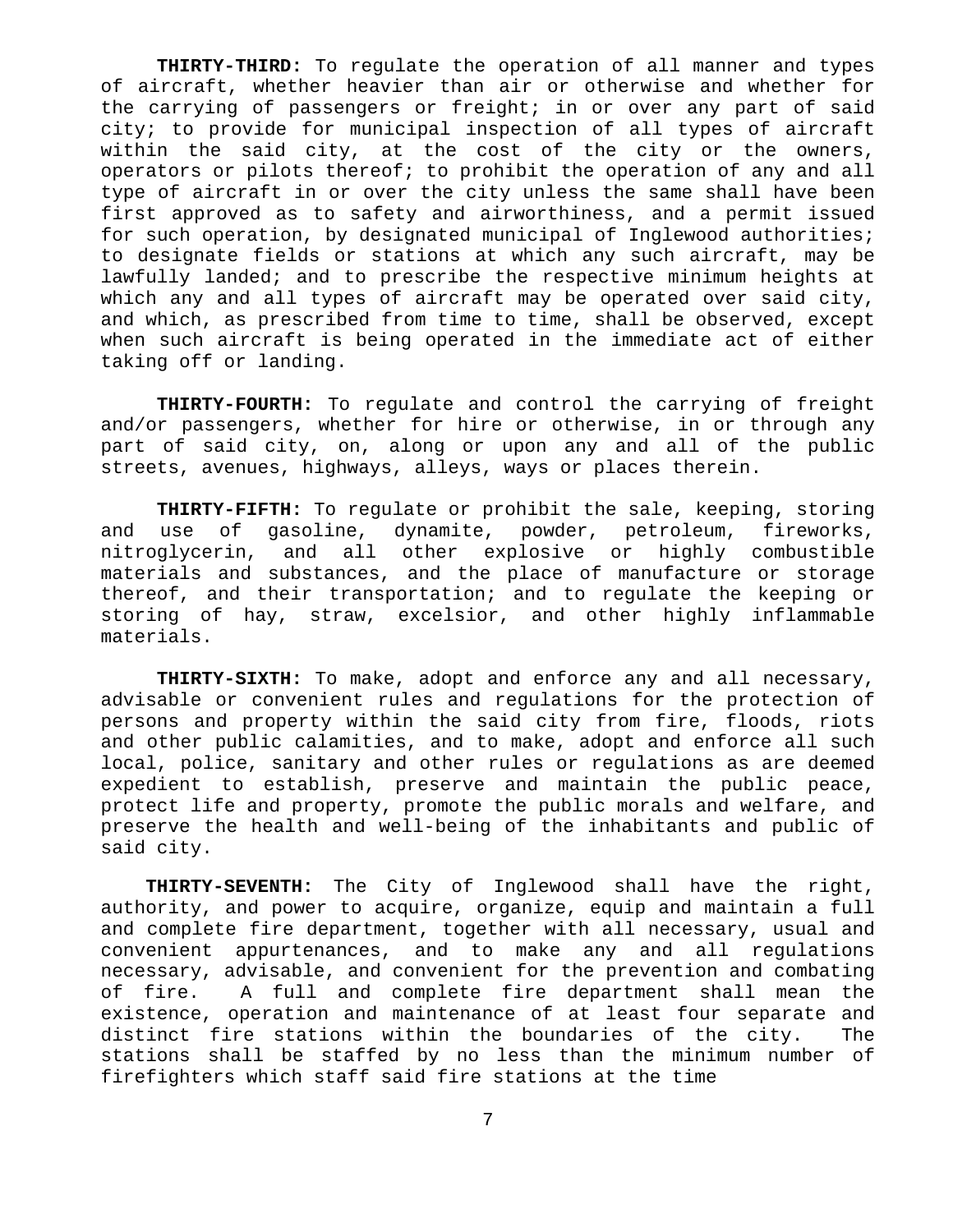of the adoption of this charter amendment. Each station shall be equipped with a comprehensive paramedic program capable of responding to emergency calls within three minutes of dispatch and transporting at least two patients at a time.

Any transfer or consolidation of the city=s fire department functions, emergency medical service, paramedic program, hazardous materials protection service, city owned property, vehicles, equipment, departmental assets, or personnel committed to the prevention and combating of fire to, or with a state, county, or city government shall become effective only if accomplished in accordance with the provisions of Article III, Section 4, Power 89 of the City Charter.

### **Amended by Election November 3, 1998**

**THIRTY-EIGHTH:** To grant permits, except when prohibited by this charter or the constitution or laws of the state of California, to any person, firm or corporation to use the public streets, avenues, ways, highways, alleys, places or public property of said city, upon such terms and conditions as the council may by ordinance prescribe, and which said permits shall be revocable by the council at any time without notice.

**THIRTY-NINTH:** To regulate, establish and change from time to time the rates and charges to be imposed and collected by any person, firm or corporation for any commodity or service rendered under, pursuant to or in connection with any franchise, permit or license heretofore or hereafter granted by said city, or any authority thereof, provided that the same is not inconsistent with the provisions of this charter or the constitution or laws of the state of California.

**FORTIETH:** To receive and use any and all kinds of devises, bequests, trusts, gifts, and/or donations, of any and all kinds of property, whether in fee simple, in trust, or otherwise, and whether for charitable, educational or other purposes; and to do and perform any and all acts and things necessary, advisable or convenient to carry out the purposes or requirements of such devices, bequests, trusts, gifts or donations, and with full power to manage, control, sell, lease or otherwise dispose of the same, in accordance with the respective terms and conditions of any such devises, bequests, trusts, gifts or donations, or absolutely, in case the same be unconditional.

**FORTY-FIRST:** To regulate and limit the height and bulk of buildings or structures hereafter erected, and of additions to buildings or structures already erected, within said city, and to regulate and determine the area of yards, courts and other open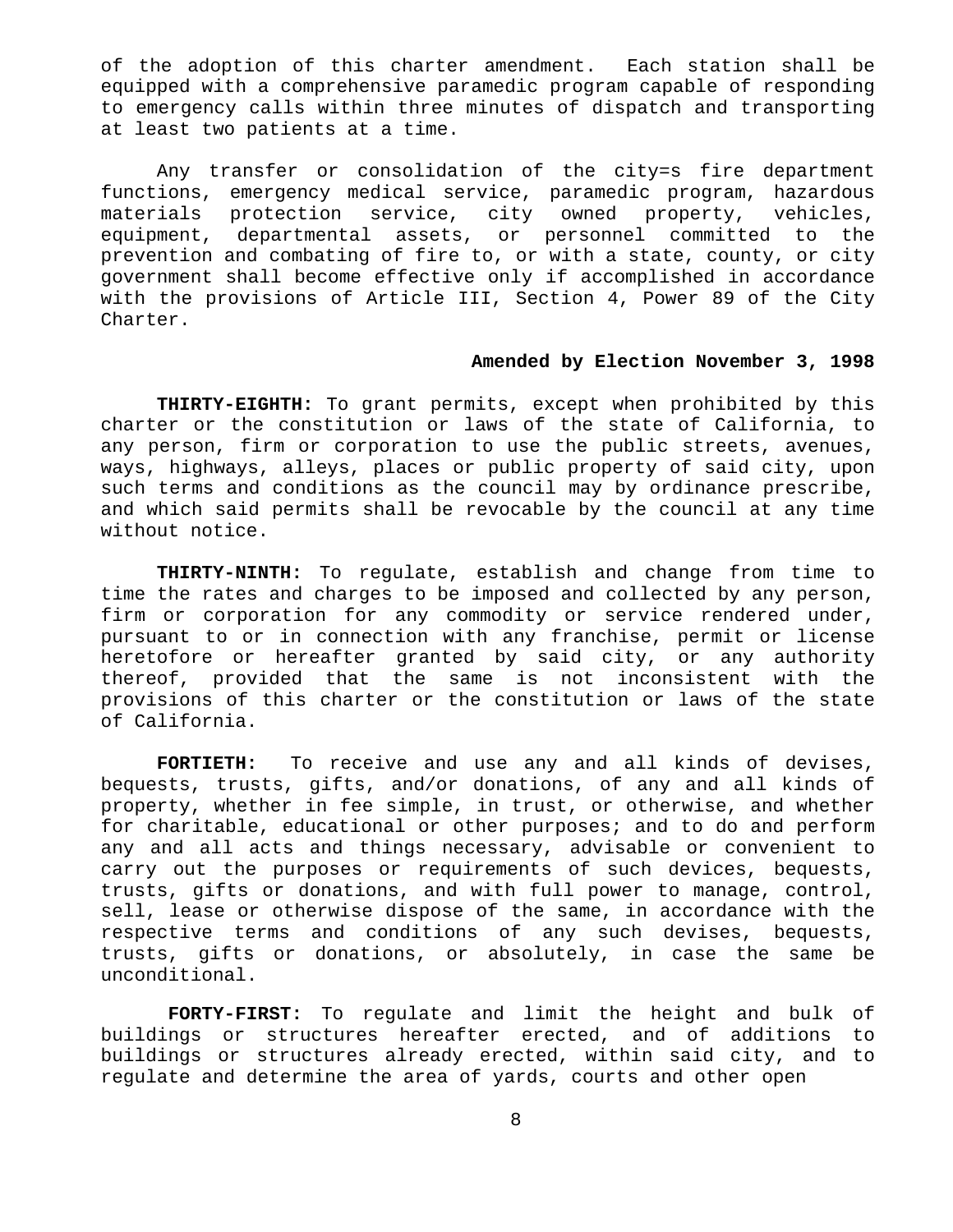spaces within said city, and for such purposes to divide said city into districts. Such regulations, limitations and determinations shall be uniform for each class of buildings or structures throughout any district, but the regulations, limitations and determinations in one or more districts may differ from those in other districts. Such regulation shall be designed to secure safety from fire and other dangers, and to protect and promote the public health and welfare, including so far as conditions may permit, provisions for adequate light, air and convenience of access, and shall be made with reasonable regard to the character of the buildings or structures erected in each district, the value of the land involved, and the use to which it may be put, to the end that such regulations, limitations or determinations may promote the public peace, health, safety and/or welfare of said city and its inhabitants.

**FORTY-SECOND:** To regulate and control the construction and manner of construction of, and materials used in, any and all buildings, chimneys, stacks and other structures of every kind and nature whatsoever within the said city; to prevent the erection and/or maintenance of insecure or unsafe buildings, walls, chimneys, stacks, or other structures, and to provide for their summary and immediate abatement, demolition or destruction; to prescribe the depths of cellars and basements, and materials used in, and the method of construction of, foundations and foundation walls, and the manner of construction and the location of drains and sewers' and the character of the materials used therein; to prescribe, determine and regulate the materials used in and the thickness and construction of party walls, partitions and outside walls; the thickness and construction of chimneys; the construction and character of bathrooms, water closets, privies and vaults, and, the manner of the materials used in plumbing for sanitary or drainage or other purposes; and the manner of the materials used in the wiring of buildings or other structures for the use of electricity for lighting, power or other purposes, and to prescribe, determine and regulate the manner of and materials used for piping buildings or other structures for the purpose of supplying the same with water and/or gas, and to prohibit the construction or maintenance of buildings and structures which do not conform to such regulations.

**FORTY-THIRD:** To require the owners, lessees or occupants of buildings or other structures within said city to place upon or in them fire escapes and appliances for protection against the extinguishment of fire.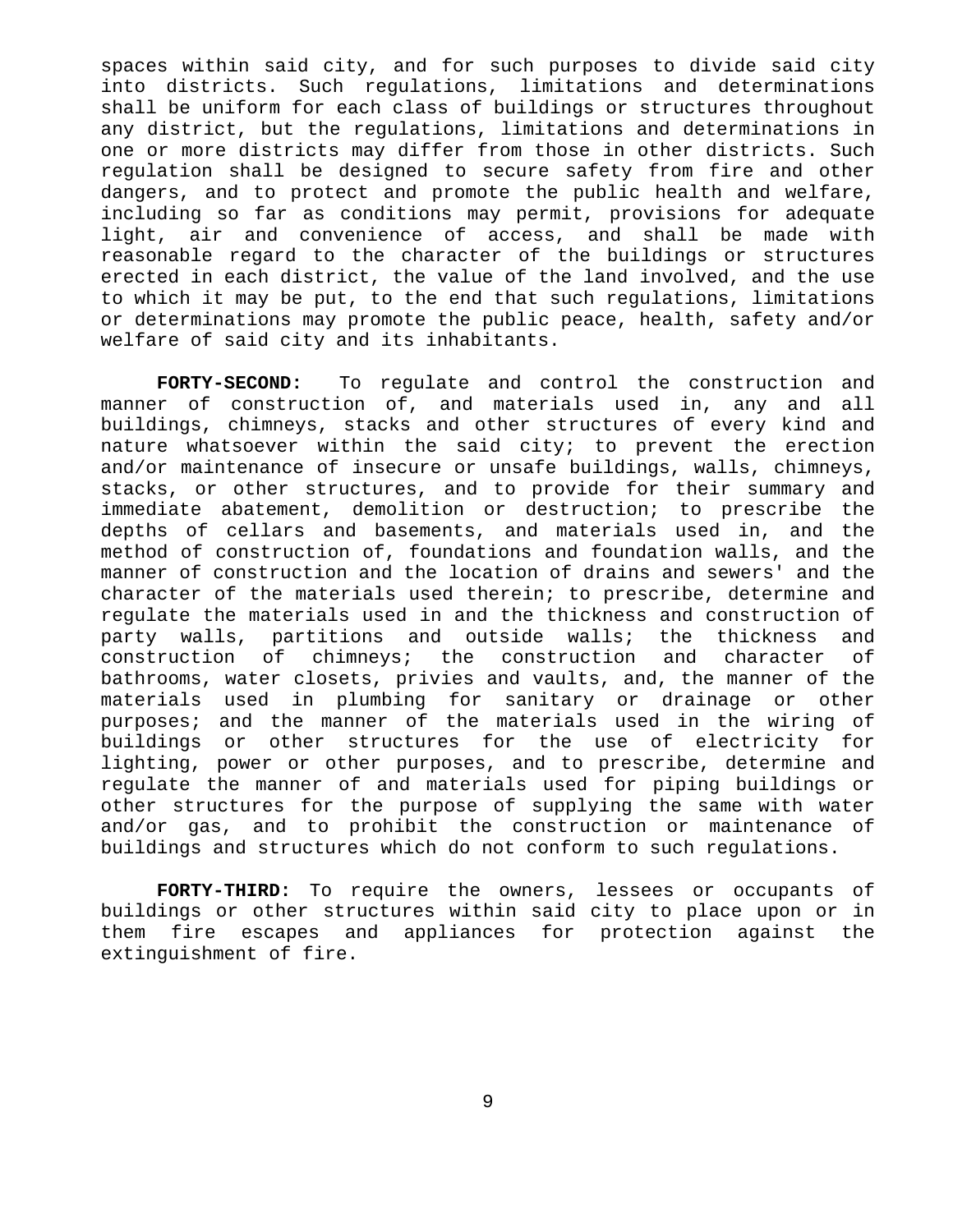**FORTY-FOURTH:** To prevent the construction of, and to cause the removal of, insecure or dangerous chimneys, fireplaces, hearths, stoves, stove pipes, ovens, boilers, apparatus and machinery used or installed in any building in said city, and to regulate the carrying on of industries, or businesses, or factories which from their nature, or on account of the commodities handled, are liable to cause fire; prevent the distribution of ashes, or other objectionable materials, or the accumulation of shavings, rubbish, refuse or combustible materials in unsafe places, or in any place in which the same will constitute a fire menace, and to make any and all provisions necessary or convenient to guard and protect against fire.

**FORTY-FIFTH:** To lease, sell, or otherwise dispose of, any public utility owned by the said city; provided, however, that no such public utility, or substantial portion thereof, so owned, shall be sold, leased, or otherwise transferred, without the assent of twothirds of the qualified voters of said city voting on the proposition at an election at which such propositions shall be submitted.

**FORTY-SIXTH:** To prohibit in and exclude from said city such trades, vocations, hospitals, institutions, asylums, callings, businesses, or industries as the city council may by ordinance from time to time determine or declare to be nuisances, or obnoxious, dangerous or offensive to human beings.

**FORTY-SEVENTH:** To join with one or more cities, counties, sanitation districts or improvement districts incorporated or organized under the constitution and/or laws of the state of California, in order to acquire, construct, complete, develop, maintain and use sewers, sewer out falls and sewage disposal plants, and a source or sources of water supply for municipal and domestic purposes, and to construct any and all works necessary for their joint and several purposes, uses and needs, and to unite with such other cities, counties and/or districts in bond issues therefor.

**FORTY-EIGHTH:** To acquire, establish and maintain a pound; to regulate and prevent the running at large of dogs, or other animals, and of fowls; to provide for the impounding and disposing of such dogs, animals or fowls; to provide for the destruction of vicious dogs, or other vicious or obnoxious animals, whether impounded or not; to require the payment of license fees by the owners or persons having the possession of dogs, and such other animals as the council may by ordinance prescribe, and to impose penalties upon such persons for refusing to pay such license fees.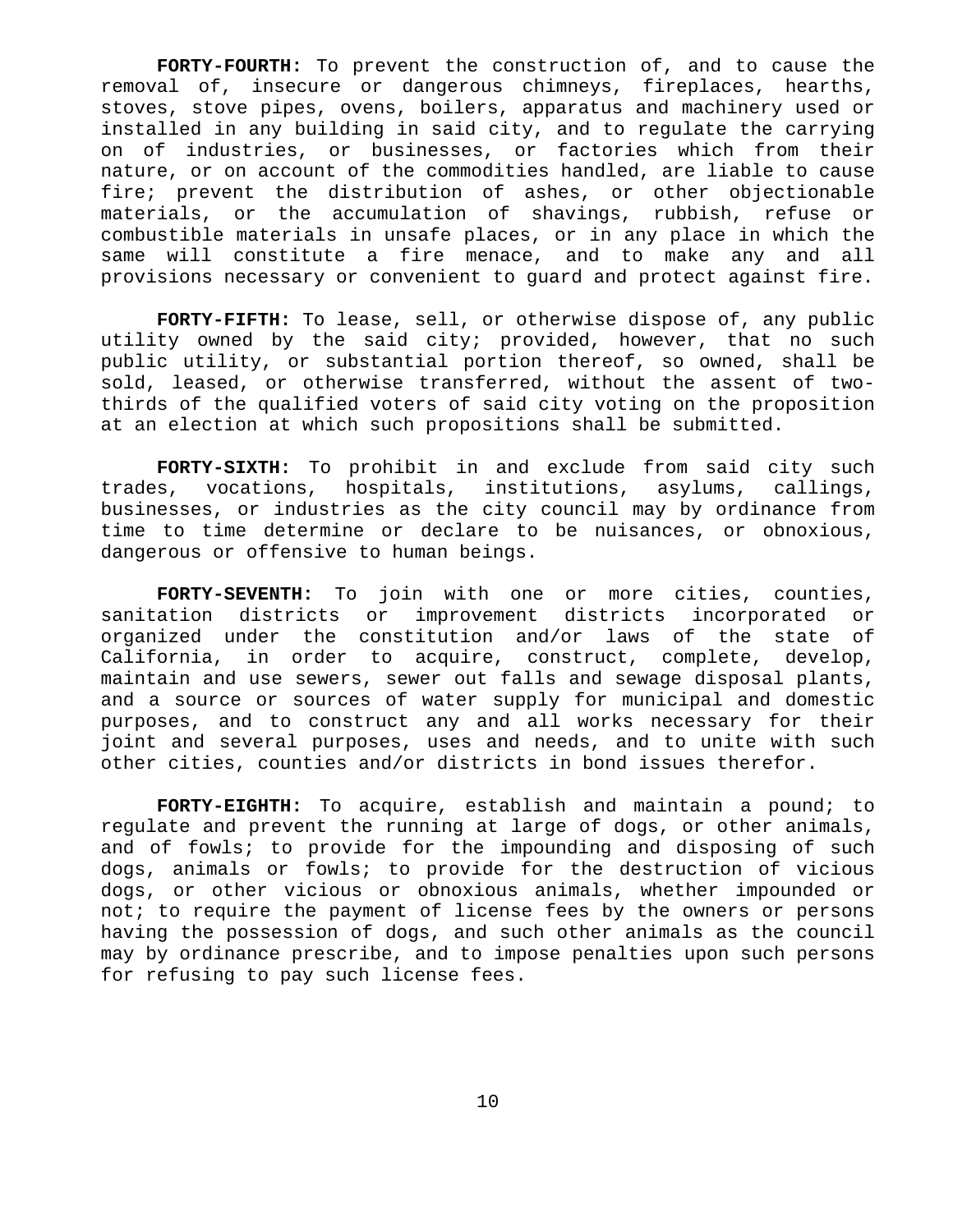**FORTY-NINTH:** To license, regulate, and when deemed necessary by the council, in order to preserve the public peace, health, welfare, or safety of the public, or inhabitants, of said city, to prohibit any and all public exhibitions, shows, games, amusements or meetings of any nature, excepting only meetings of the council of said city.

**FIFTIETH:** To provide at the beginning of the fiscal year hereafter an emergency fund of fifteen hundred dollars, which may be used or expended at the sole instance and direction of the mayor, to be paid out from time to time upon his itemized demands, for any purpose or emergency connected with the affairs of his office or of said city, and to reimburse said executive for any reasonable expenditures made by him in the discharge of his duties, such as the entertainment of visitors and officials to the said city, stenographic fees, the investigation of conditions which in the opinion of said official require investigation therein, and the securing of any other service or thing required by said official in or about the duties of his office. At the beginning of each succeeding fiscal year thereafter said fund shall be replenished to the full extent of any withdrawals made therefrom during the preceding fiscal year and such respective succeeding funds shall be subject to the use or expenditure of the mayor as provided for in the case of said first fund.

# **Amended by election November 5, 1968. Approved by State Legislature February 6, 1969.**

**FIFTY-FIRST:** To cause and require the removal from above ground and the placing underground of any and all telephone, telegraph, electric light, electric power, or other wires, or cables, or conduits, or conductors, within the said city, or within any designated portion thereof, and to regulate the location and placing of poles, and the suspending of wires, cables or ropes, or other conductors, along or across any of the public streets, avenues, highways, lanes, alleys, ways and public places within said city.

**FIFTY-SECOND:** To require persons, firms and/or public service or other corporations excavating in public streets or alleys for any purpose whatsoever, to secure a permit so to do before commencing any such excavating, and to repave or replace the excavated portion with the same class of materials and in the same manner that existed prior to such excavation; and to require such persons, firms and/or corporations, before receiving any such permit, to give such bonds, or deposit such moneys, as the council may prescribe, as a guarantee of the faithful performance of such work, the refilling of such excavation, the restoration of the surface to its condition as it existed immediately prior to the making of such excavation, and that said work will be completed to the satisfaction of the street superintendent of said city.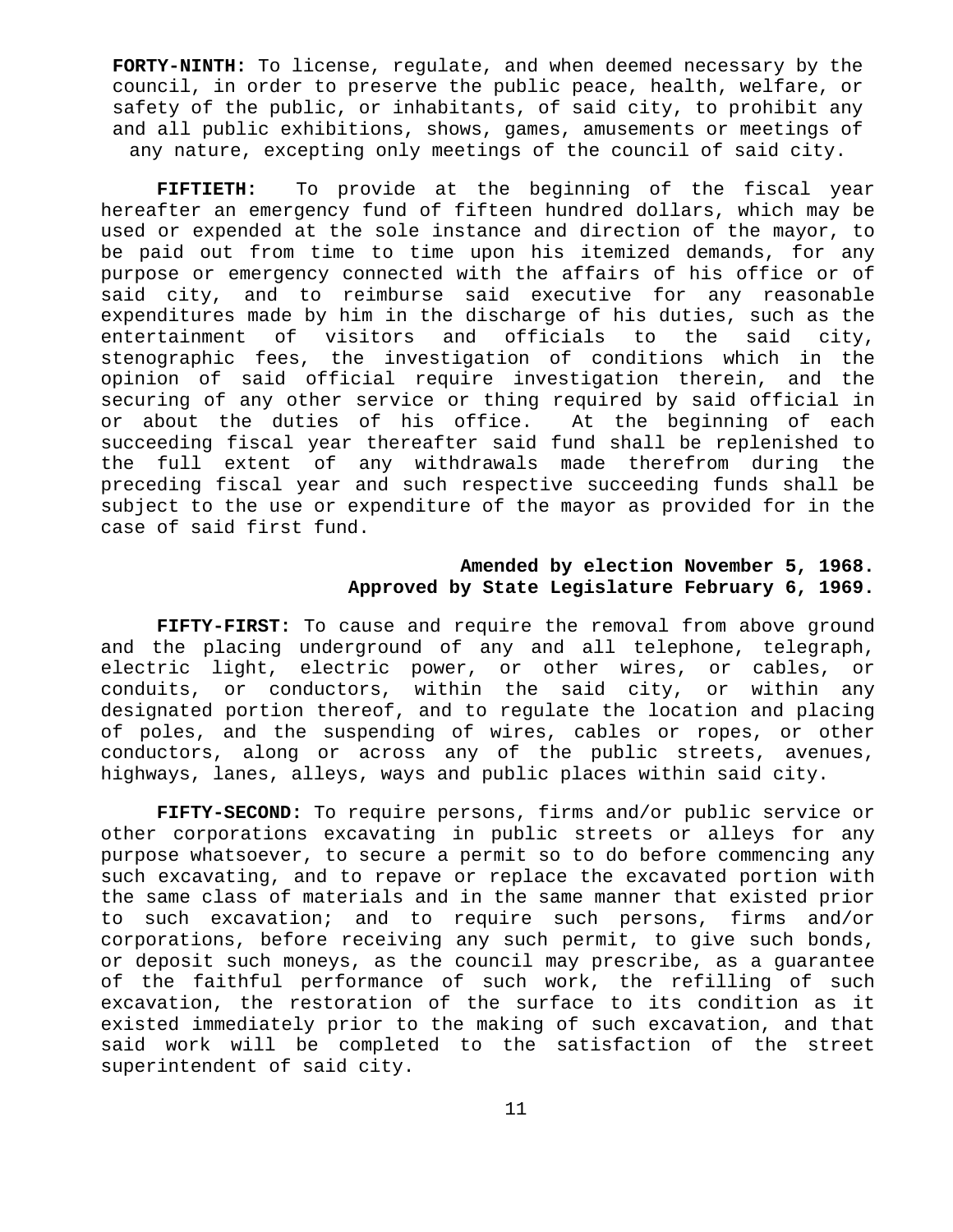In the event of any default by any such person, firm or corporation in any particular in any obligation herein contemplated on the part of such person, firm or corporation to be performed, or upon request of such person, firm or corporation, or on order of the council of said city, the street superintendent shall cause such work of refilling and restoration of surface to be performed and completed by the street department of said city, and the cost thereof shall be deducted from, and paid to said city out of, the principal sum of any such bond, or deposit, or paid to said city by such person, firm or corporation.

**FIFTY-THIRD:** To provide for the collection and disposal within said city of garbage, ashes, animal and vegetable refuse, dead animals, filth, tin cans, combustible rubbish, semi-combustible rubbish, non-combustible rubbish, and waste matter of all kinds.

**FIFTY-FOURTH:** To prohibit and prevent any person, firm or corporation from filling in, obstructing or placing any obstruction in any natural water course, waterway or channel, within said city, in such a-manner as to cause storm waters to flood, flow upon or damage any public street, lane, alley, place, park or public property of any kind within the said city, and to require that any and all such channels, waterways or water courses be opened and be kept open at all times.

**FIFTY-FIFTH:** To make regulations requiring the owner or owners of real property bordering or fronting upon any public street, avenue, lane, alley, way or other public place, in which there exists a public sewer, or a public water main, or public gas main, or other public utility mains or conduits, to connect therewith their several premises by proper laterals or connections, to each lot, provided, however, that there shall be at least one such lateral or connection of each class to and for each fifty feet of frontage of such premises, either before or at the same time such street, avenue, lane, alley, way or other public place, or the portion thereof upon which such property fronts, is substantially paved or otherwise substantially improved; and upon default of such owner or owners to cause such connections to be made before or at the same time such pavement or improvement is made, to cause such connections to be made by said city, and to make the cost thereof a lien and charge upon each property or premises so connected, and to make provision for the enforcement of such lien by sale of such premises.

**FIFTY-SIXTH:** To regulate the material, quality, size and location of all water pipes, gas pipes, mains, service pipes, fire plugs, and all other pipes and conduits of every kind constructed, laid, placed or installed in the public streets, avenues, lanes, alleys, ways or other public places within the said city, and to provide for and to regulate the construction, operation,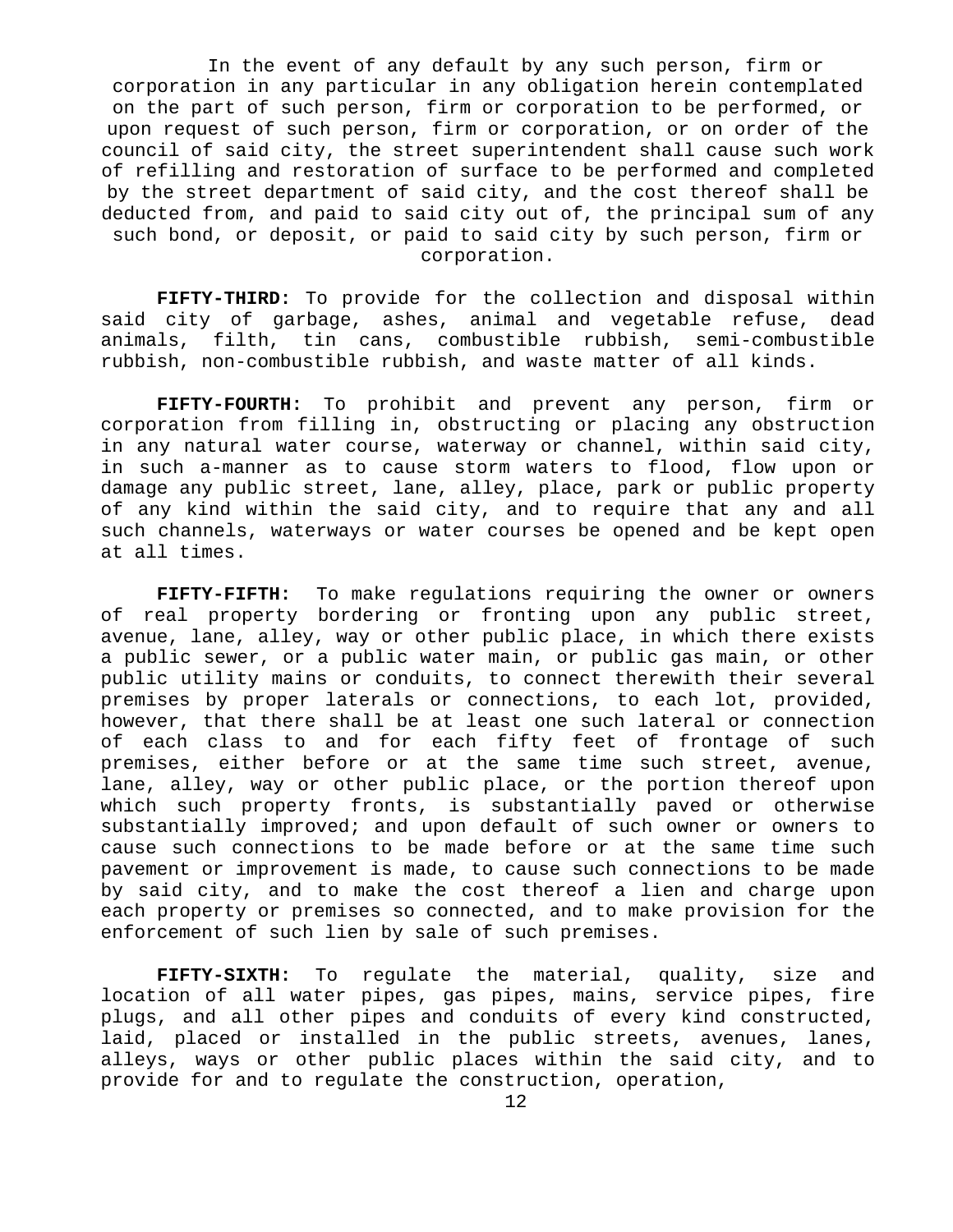maintenance, use, repair removal and replacement of any and all such water pipes, gas pipes, mains, service pipes and fire plugs, and all other such pipes and conduits of every kind, and of all cisterns, pumps and other appliances requisite to effect or facilitate the transportation or distribution of water, gas, electricity, steam or other substance in the public streets, avenues, lanes, alleys, ways or other public places within the said city, and to require any person, firm or corporation seeking to install, use, operate, maintain, remove, repair or replace the same, or any portion thereof, before commencing any such work, to file an application for a written permit so to do, with a chart or map showing the material, size, character and location of the proposed installation or works; and no such installation or works shall be commenced until such written permit is granted.

**FIFTY-SEVENTH:** To assess, levy, collect and enforce assessments and special assessments for public or local or district improvements or work, and in the discretion of the council to contribute from the general or other municipal revenues or funds of the city towards the cost of maintenance of the same.

**FIFTY-EIGHTH:** (a) The "State Employees' Retirement Act," as now amended or as it may hereafter be amended, is hereby adopted for the City of Inglewood, and plenary authority and power is vested in said City, its Council, and its several officers, agents, and employees to do and perform any act, or exercise any authority granted, permitted, or required under the provisions of said Retirement Act, to enable said City to become a contracting city participating into the State Employees, Retirement System; provided, however, that the legislative body of the City may terminate any contract entered into with the Board of Administration of the State Employees' Retirement System only under authority granted by ordinance adopted by a majority vote of the electors, of the City of Inglewood.

(b) The limitations of subdivision EIGHTY-THIRD of Section 4 of this Article, with respect to the levy and collection of municipal taxes, shall not apply to any tax required to be levied to meet the obligations of the City to the State Employees, Retirement System.

(c) Notwithstanding any other provision of this Charter, in the event that firefighting and EMS services are transferred from the Inglewood Fire Department to the Los Angeles County Fire Department a contract is authorized between the City and the Los Angeles County Fire Department providing retirement benefits for fire fighters.

> **Amended by Election Nov. 7, 1944**. **Amendment approved Jan. 9, 1945, by Legislature. Amended by Election November 3, 1998**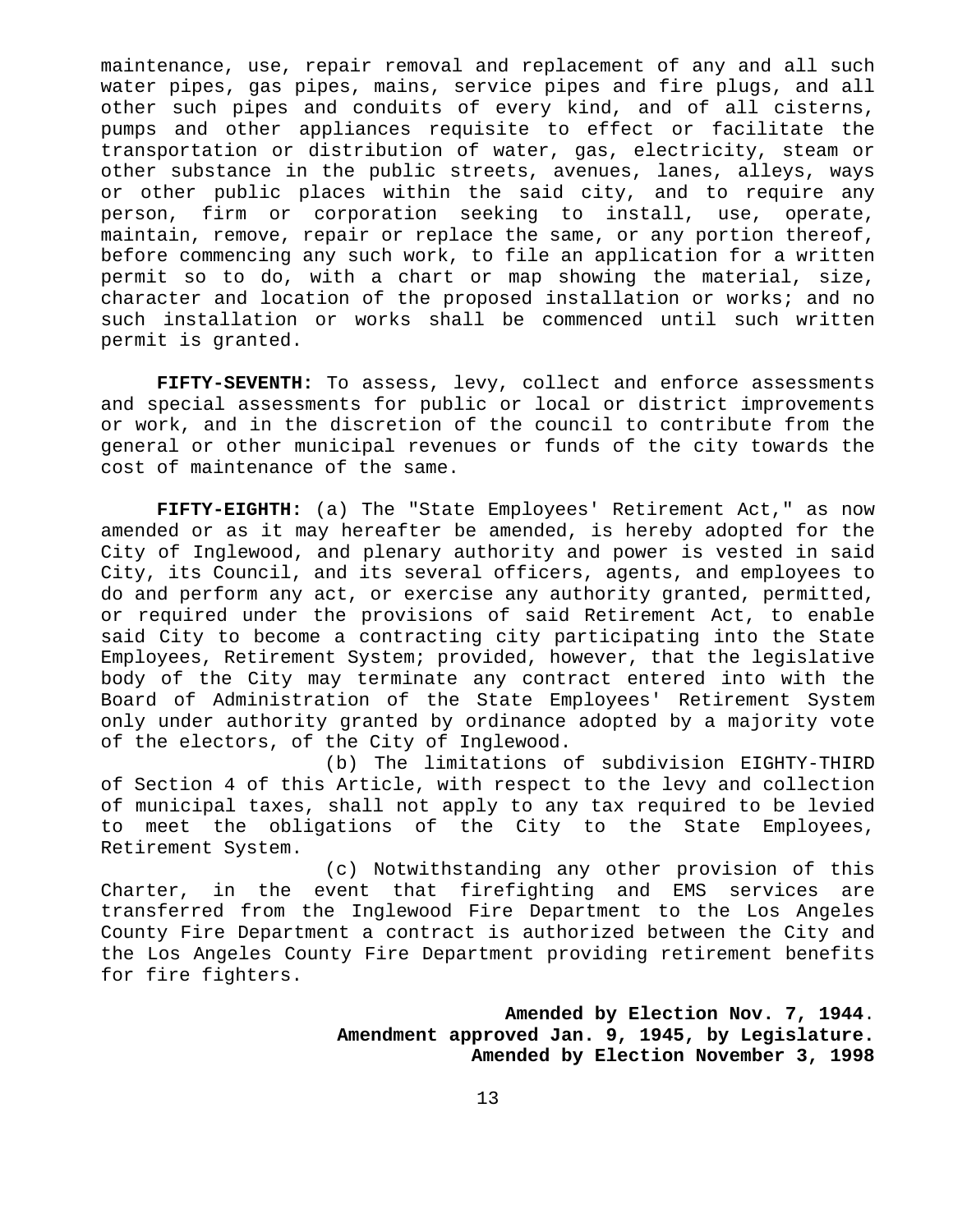**FIFTY-NINTH:** To exercise the right of eminent domain for the purpose of acquiring real and/or personal property of every kind whatsoever within and/or without the corporate limits of said city, necessary or convenient for the use of said city, or of the public or inhabitants thereof.

**SIXTIETH:** To create by ordinance offices other than those established by this charter or by the general law, whenever the public convenience or necessity, in the opinion of the majority of the members of the council, may require the same, and to prescribe the duties pertaining to the respective offices thus created, and to provide for the election or appointment, and the compensation of the officers to fill the same, and their respective assistants and employees.

**SIXTY-FIRST:** To establish and change the grade and/or curb lines, and lay out, open, extend, widen, straighten, change, close, vacate, abandon, pave, repave, surface or resurface, light, tunnel or retunnel, or otherwise in any manner whatsoever improve, re-improve, reconstruct, care for, or repair, or perform work of any kind in, upon or under, any and all public streets, avenues, ways, lanes, alleys, highways, and places, or portions thereof, within the said city; and to construct, reconstruct, repair, alter, remove and replace therein sewers, drains, conduits, culverts, improvements and works of any and all kinds and descriptions whatsoever, also to assess and levy special or district assessments to defray the whole or any part of the cost of such works or improvements; and also to provide for the repair, cleaning, and sprinkling of any and all such public streets, avenues, ways, alleys, lanes, highways and places; also to acquire, construct, complete, improve and maintain parks, parking and parkways, and to plant, care for, attend to and remove therefrom trees, shrubs, flowers, vines, grass, and ornamental growths of every kind whatsoever; also to acquire, construct, provide, complete, equip and maintain zoos, aviaries, aquariums, horticultural and botanical, and other interesting, educational or scientific exhibits and collections, whether composed of living things or otherwise; also to provide, acquire, construct, complete, equip and maintain athletic fields, bathing and swimming pools, lakes, boats and boat houses, golf courses, polo fields, tennis and other game courts, grounds and fields, and all classes of athletic, instructive, educational or recreational facilities for public use; also to acquire, provide and maintain any and all equipment, supplies, materials, apparatus and paraphernalia, necessary, convenient or useful in connection with the acquisition, construction, completion, use or maintenance of any and all of the properties, activities, matters or things hereinbefore in this section referred to.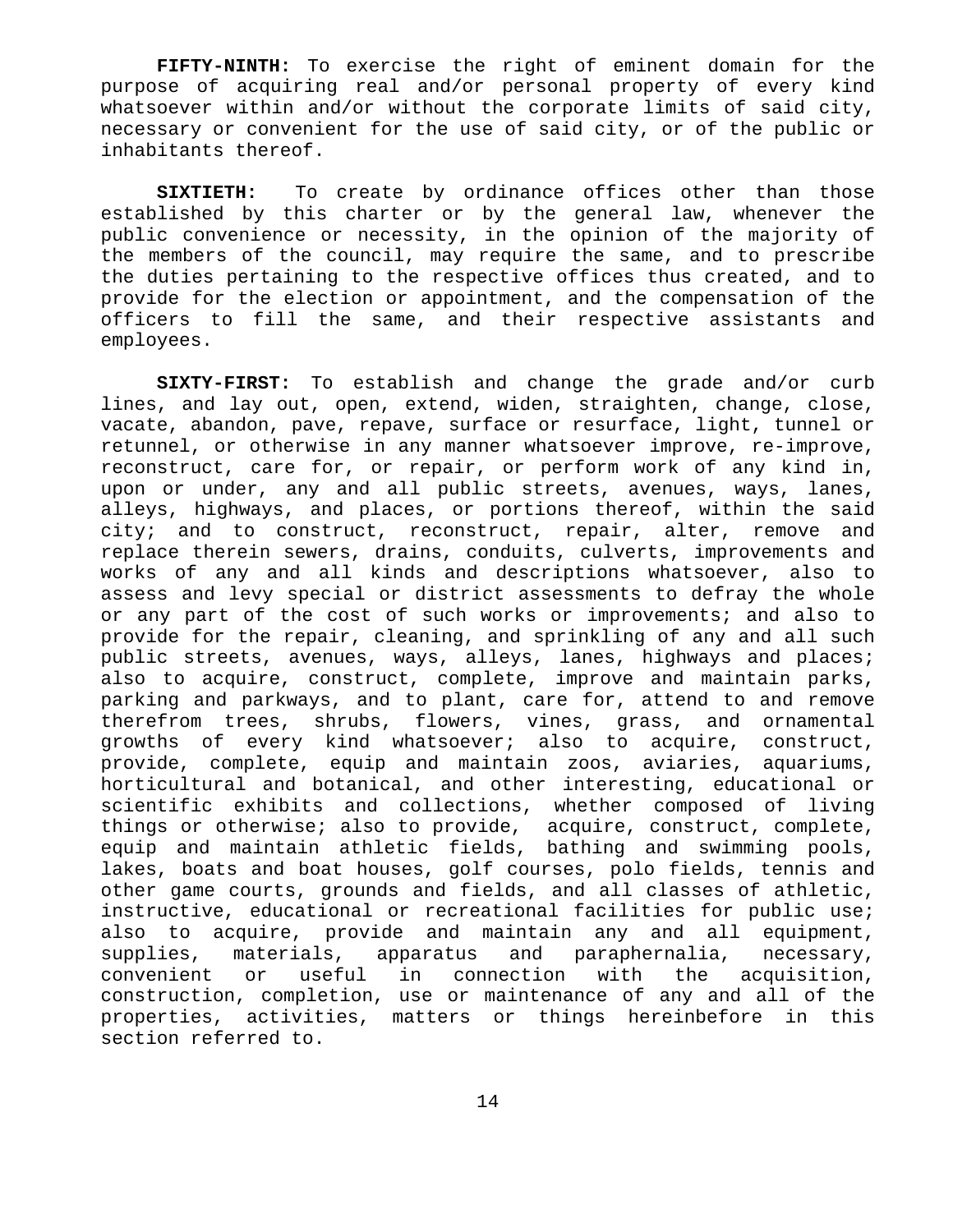**SIXTY-SECOND:** To define nuisances, and to prevent, remove and abate the same, and to provide that such nuisances may be removed or abated summarily, or otherwise, at the expense of person or persons, firm or firms, corporation or corporations creating, causing, allowing, committing or maintaining such nuisance or nuisances, and for the collection of such expenses by suit against any such party or parties, and by ordinance to make the expense of such abatement a lien against the real property of each such nuisance so maintained, as well as to make such expense a personal obligation against the owner of said property.

**SIXTY-THIRD:** To provide for the creation, employment and maintenance of a municipal band.

**SIXTY-FOURTH:** To pass or adopt ordinances upon or concerning any subject of municipal regulation or control, and to carry into force and/or effect any and all powers of said city.

**SIXTY-FIFTH:** To make the violation of any provision or provisions of its ordinances, and/or this charter, a misdemeanor and to prescribe in such ordinances, forfeitures, penalties and punishments for the violation thereof, which punishment shall be by fine or imprisonment, or by both fine and imprisonment; but no such punishment shall exceed a fine of five hundred dollars, or six months imprisonment, or both.

# **Amended by Election Apr. 14, 1959. Approved by State Legislature May 4, 1959.**

**SIXTY-SIXTH:** To fix the fees, compensation and/or charges for any and all official services not otherwise provided for in this charter.

**SIXTY-SEVENTH:** To make rules and regulations governing elections within the said city, not inconsistent with this charter or the constitution of the state of California.

**SIXTY-EIGHTH:** The City of Inglewood shall have the right, authority and power to acquire, provide, organize, establish, equip and maintain a full and complete police department, together with all necessary, usual and convenient appurtenances, and to make any and all necessary, advisable or convenient regulations for the prevention and combating of crime, the detection, arrest and punishment of criminals, and the preservation of the public peace and safety.

Any transfer or consolidation of city police department functions, city owned property, vehicles, equipment, departmental assets, or personnel committed to the prevention and combating of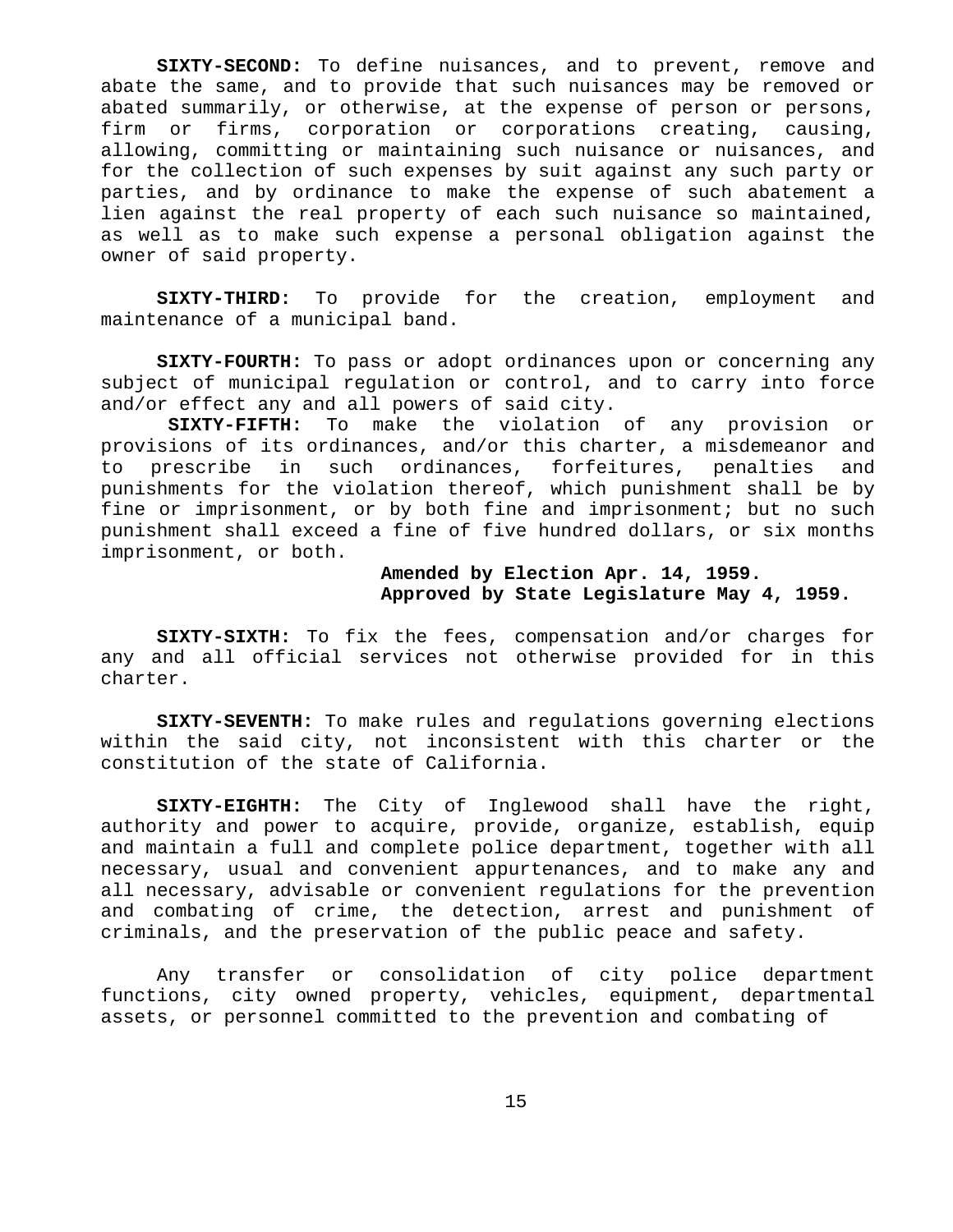crime to, or with a state, county, or city government shall become effective only if accomplished in accordance with the provisions of Article III, Section 4, Power 89 of the City Charter.

### **Amended by Election November 3, 1998**

**SIXTY-NINTH:** To establish a park commission, and to appoint commissioners thereon to serve without compensation, with such number of commissioners and such powers and duties as may be fixed by the council by ordinance.

**SEVENTIETH:** To establish a city planning commission, and to appoint commissioners thereon to serve without compensation, with such number of commissioners and such powers and duties as may be fixed by the council by ordinance.

**SEVENTY-FIRST:** To regulate, license or prohibit the construction and use of billboards and signs.

## **SEVENTY-SECOND: Repealed. Amended by Election November 3, 1998**

**SEVENTY-THIRD:** To provide and maintain morgue.

**SEVENTY-FOURTH:** To provide suitable buildings, rooms and accommodations for all courts, departments, boards, officers and employees, together with all necessary attendants, furniture, fuel, light and stationery for the convenient transaction of business.

**SEVENTY-FIFTH:** To license for the purpose of revenue or regulation all and every kind of business, occupation and/or profession authorized by law and transacted or carried on in said city, and all shows, exhibitions and lawful games carried on therein, and to fix the rates of license tax upon the same, and to provide for the collection of the same by suit or otherwise.

**SEVENTY-SIXTH:** To make rules and regulations for the government of all servants, employees, officers and departments in said city, and to fix salaries and wages not otherwise provided for by this charter or by the general laws of the state of California.

**SEVENTY-SEVENTH:** To allow and order paid out of the authorized funds of said city the sums respectively chargeable thereto, the allowance of which is not otherwise provided for.

**SEVENTY-EIGHTH:** To provide for the sale at public auction, after five days, published notice, of any personal property unfit or unnecessary for the use of said city.

**SEVENTY-NINTH:** To provide for the purchase of property levied on under execution in favor of said city, but the amount bid on such purchase shall not exceed the amount of the judgment and costs.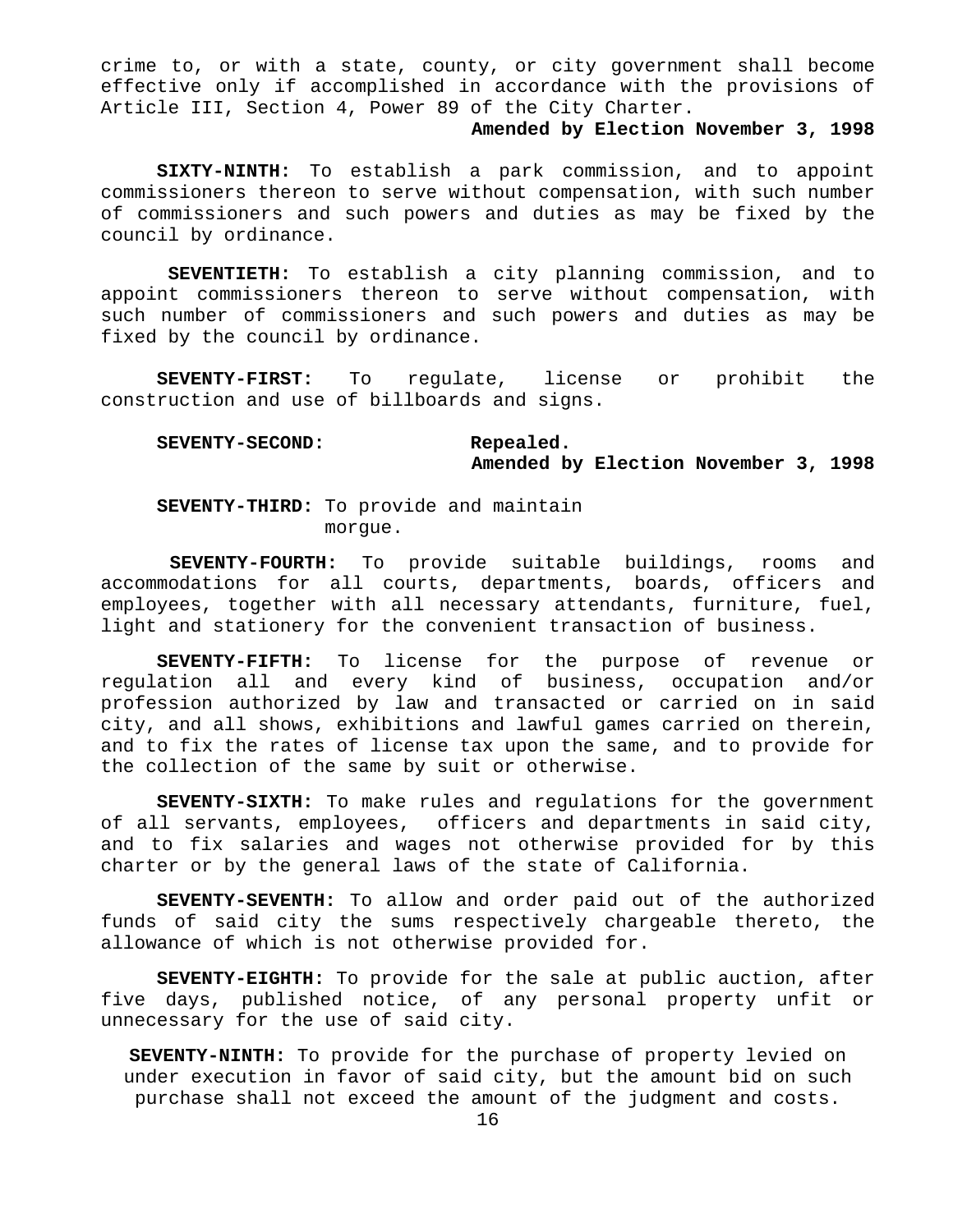**EIGHTIETH:** When authorized by law, and when the council shall by ordinance determine so to do, to acquire by purchase, condemnation or otherwise, and to establish, construct, maintain, equip, own and operate a complete public school system, including kindergartens and schools of all kinds, and including lands and buildings necessary or convenient or useful therefor, and also all apparatus, equipment, supplies and materials necessary, convenient or useful in conducting and operating the same, and to employ and pay any and all superintendents, teachers, janitors and other employees necessary or convenient in order to operate, maintain, conduct, and carry on the same, and to make any and all rules and regulations required or advisable respecting the same.

**EIGHTY-FIRST:** To purchase any public utility commodity, such as gas, water or electricity, and distribute the same to the inhabitants and public of said city.

**EIGHTY-SECOND:** To make contracts providing for payments as the work progresses, but no progressive payment under any such contract shall be for more than ninety per cent of the value of the labor done or materials actually incorporated or used in the work up to the time of such payment, nor shall any such contract provide for or authorize or permit the payment of more than ninety per cent of the contract price before the actual completion of the work to be done under said contract, and the acceptance thereof by the proper department board or council of said city.

### **Amended by Election Apr. 12, 1955. Amendment approved May 13, 1955 by Legislature.**

**EIGHTY-THIRD:** To assess, levy, collect and enforce taxes upon property for municipal purposes, including music, entertainment and advertising; provided that the tax levied for any one year for all municipal purposes other than parks, libraries, schools, payment of interest on the municipal debt, redemption of and interest on Bonds, music, entertainment and advertising, shall not exceed one hundred cents on each one hundred dollars of the non-operative assessed value of said city; and provided further an additional assessment for parks, music, entertainment and advertising purposes not exceeding fifteen cents on each hundred dollars of such non-operative assessed value of said city, may be levied and collected each year over and above said sum of one hundred cents above referred to, in the same manner and at the same time as the general tax for municipal purposes is levied and collected. The taxes received from said additional levy of fifteen cents shall be expended only for the purposes hereinabove indicated, and in such proportion to each from year to year as the council may elect.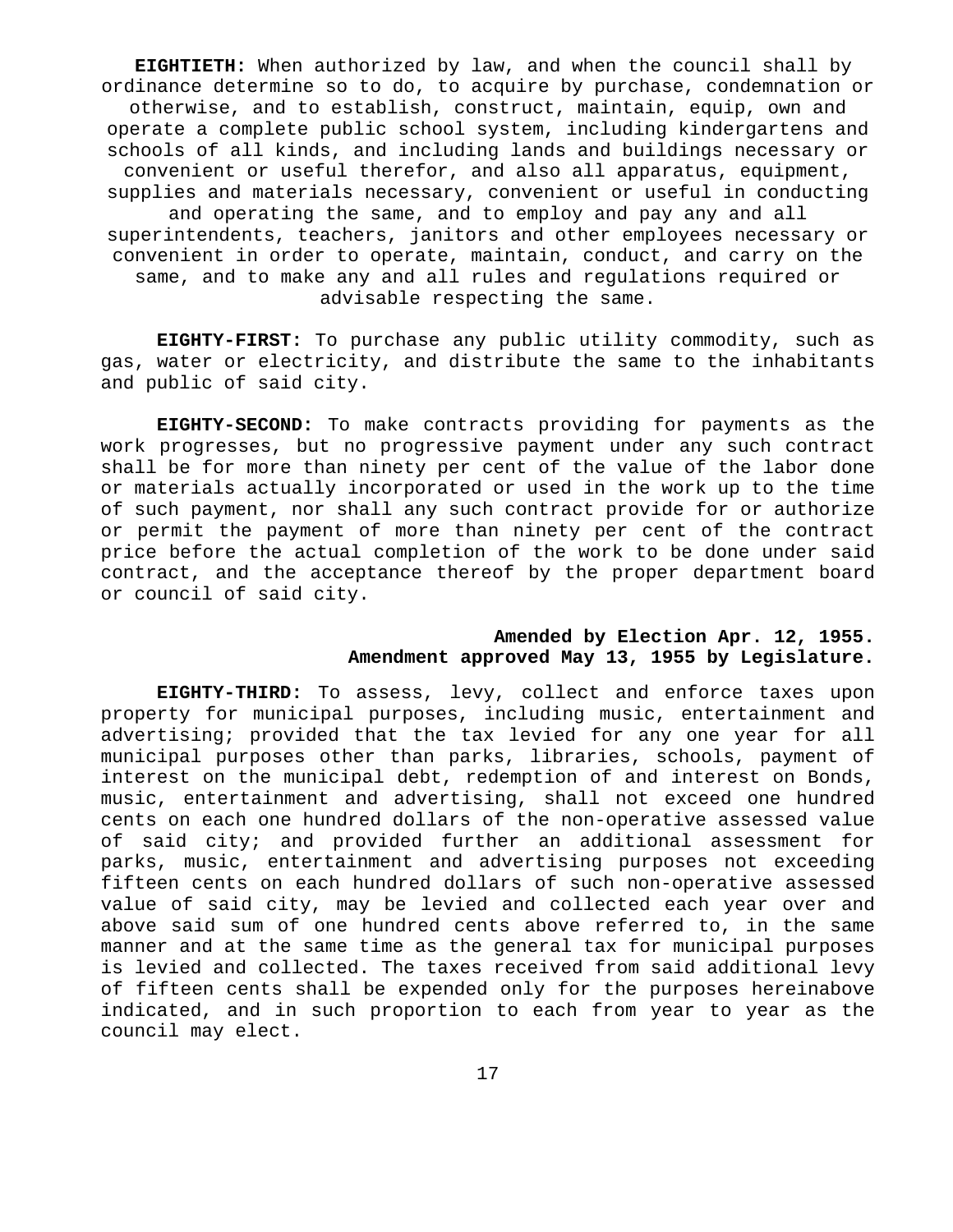**EIGHTY-FOURTH:** To order the repayment to the persons entitled thereto by the treasurer of any taxes, percentages, expenses or costs erroneously or illegally collected.

**EIGHTY-FIFTH:** To issue bonds for any purpose for which the city is authorized to provide, or for carrying out any of the powers possessed by the city; provided that in the procedure for the creation and issuance of such bonded indebtedness the general laws of the state of California in force at the time such proceedings are taken shall be observed and followed.

**EIGHTY-SIXTH:** To provide for the inspection and sealing of all weights and measures used in said city, and to enforce the keeping and use by dealers of proper weights and measures, duly tested and sealed.

**EIGHTY-SEVENTH:** In the absence of any procedure for carrying out or effectuating any granted or implied power or authority of said city, the general laws of this state, where applicable, and where not inconsistent with any express provisions of this charter, shall prevail and shall be followed.

**EIGHTY-EIGHTH:** To district or zone the city in whole or in part for the purposes of municipal legislation applicable to any such zones or districts.

**EIGHTY-NINTH:** The power of the city to acquire, organize equip and maintain an independent and locally controlled Fire Department or Police Department, as set forth in, Article III, Section 4, Powers 37 and 68, shall not be revoked and transferred/consolidated unless at least two-thirds of those voting at an election called for that purpose shall have voted in favor of said revocation and transfer/consolidation or the City Council has voted by 4/5 majority to revoke and transfer/consolidate either or both of said powers.

In the event of such transfer or consolidation, all other provisions of this Charter inconsistent therewith shall be deemed repealed.

Any transfer or consolidation of Fire or Police Department functions with a state, county or city government shall be supported by (1) a detailed proposal which sets forth the annual costs to be paid by the city for receipt of service(s) (2) an objective and verifiable analysis of the state, county, or city proposal which unequivocally establishes a minimum of 25% savings to the City during the first year of operation, and (3) a proposal which restricts the annual increase on the charge for provision of services to the City to 3%.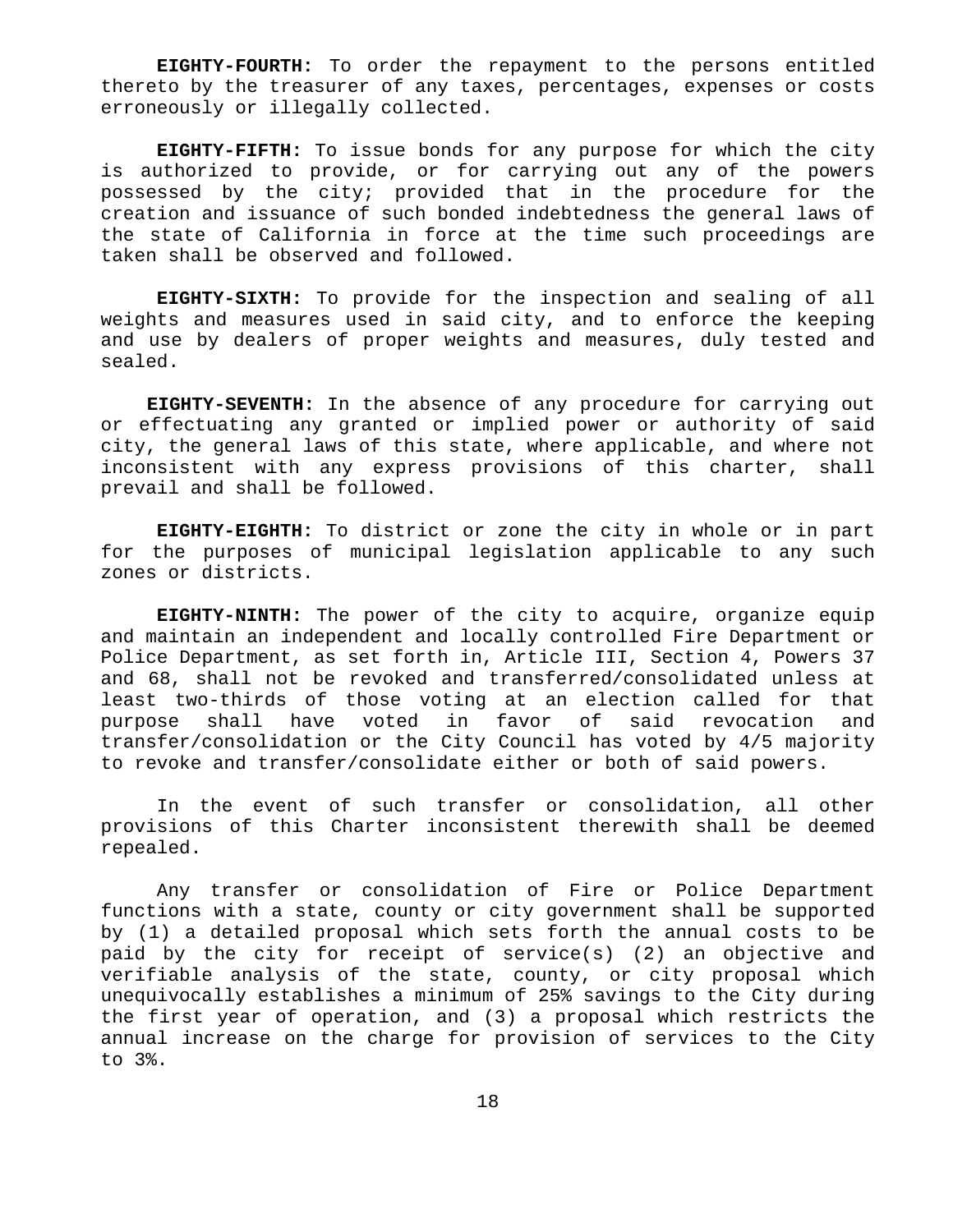Authority to transfer or consolidate said functions shall not be terminated or revoked unless at least two-thirds of those voting at an election called for that purpose shall have voted in favor of said termination or revocation.

Notwithstanding the provisions set forth above which relate to fire and police functions only, nothing contained herein shall in any way effect the ability of the City Council to transfer, consolidate or suspend any other functions of city government as it deems necessary to do in the course of conducting city business and in accordance with law.

### **Amended by Election November 3, 1998**

**NINETIETH:** To exercise any and all municipal and/or police powers necessary to or convenient for the full and complete and efficient management and control of any and all municipal property, and for the efficient administration of the municipal government of said city, whether such powers are herein expressly enumerated or not.

**NINETY-FIRST:** To exercise the fullest measure of local selfgovernment not in conflict with the constitution and laws of the state of California, and to exercise each and every one of the powers which a municipal corporation may now or hereafter exercise under the constitution of the state of California.

**NINETY-SECOND:** To do and perform any and all things and acts necessary or convenient in order to carry out or make effective or enjoy any and all of the rights, powers, objects and/or duties of said city.

**NINETY-THIRD:** Lastly, this grant of power is to be liberally construed for the purpose of promoting and securing the well-being of the municipality, its inhabitants and the public therein.

### **ARTICLE IV OFFICERS AND EMPLOYEES**

**SECTION 1**: The officers of the City of Inglewood shall consist of a mayor, four members of the council, a city clerk, a city treasurer, a city attorney, a city engineer, a chief of police and a fire chief.

### **Amended election 6-3-80.**

**SECTION 2:** The council shall by ordinance fix the salaries and compensation of all officers of the city, excepting only the mayor and councilmen, and may change the same from time to time. In the case of elective officers, however, the restrictions of the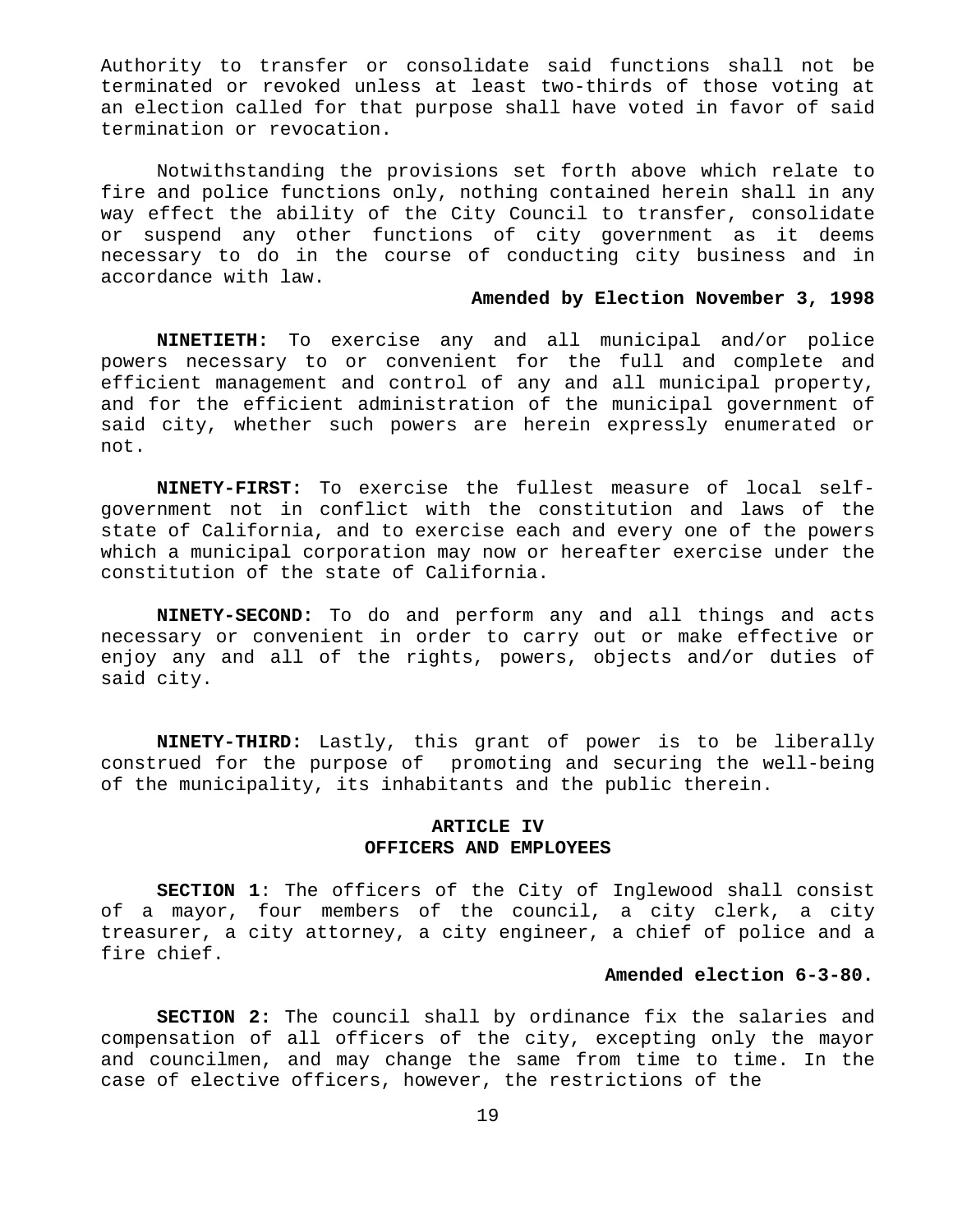Constitution of the State of California relating to the compensation of elective officers shall be observed. Said council may also by ordinance provide for any and all such other and additional subordinate boards, commissions, officers, assistants, deputies, clerks and employees, as such council may from time to time hereafter deem necessary, and fix their respective powers, duties and compensations. The council may appoint any person to more than one office or appointment, provided said council does not deem the duties of such officers or appointments to be in conflict, or the holding thereof by one person to be contrary to good public policy. If an elective officer of the city under the authority herein given, other than the mayor or councilmen, be appointed to hold any appointive office created herein, or created by ordinance as herein provided, he shall be entitled to receive as such appointive officer the salary or compensation attached to such appointive office in addition and without regard to his salary or compensation as an elective official; provided the duties of such appointive office or not such as he would reasonably be required to perform as such elective official.

**SECTION 3:** The mayor shall be elected from the city at large, and shall hold office for four years and until his successor is elected and qualified.

**SECTION 4:** The four members of the Council shall be elected by districts as follows:

> **(1)** A councilman from District No. 1, which in the first instance is hereby established as all that portion of the City of Inglewood, California, included within the following described exterior boundary line, to wit: Beginning at a point in the easterly boundary line of the City of Inglewood where said boundary line intersects the northwesterly line of the right of way of the Redondo Branch of the Atchison, Topeka and Santa Fe Railway; thence southwesterly along said right of way line to a point where it meets the center line of Centinela Avenue, as Centinela Avenue is shown on Map of Tract No. 5076, recorded in Book 53, page 42 of Maps, Records of Los Angeles County, California, on file in the office of the County Recorder of said County; thence North 32 degrees 55 feet 30 inches West along the center line of Centinela Avenue to its intersection with the center line of Stepney Street, as Stepney Street is shown on Map of Tract No. 1453, as per map recorded in Book 20, Pages 122 and 123 of Maps, Records of Los Angeles County, California, on file in the office of the County Recorder of said County;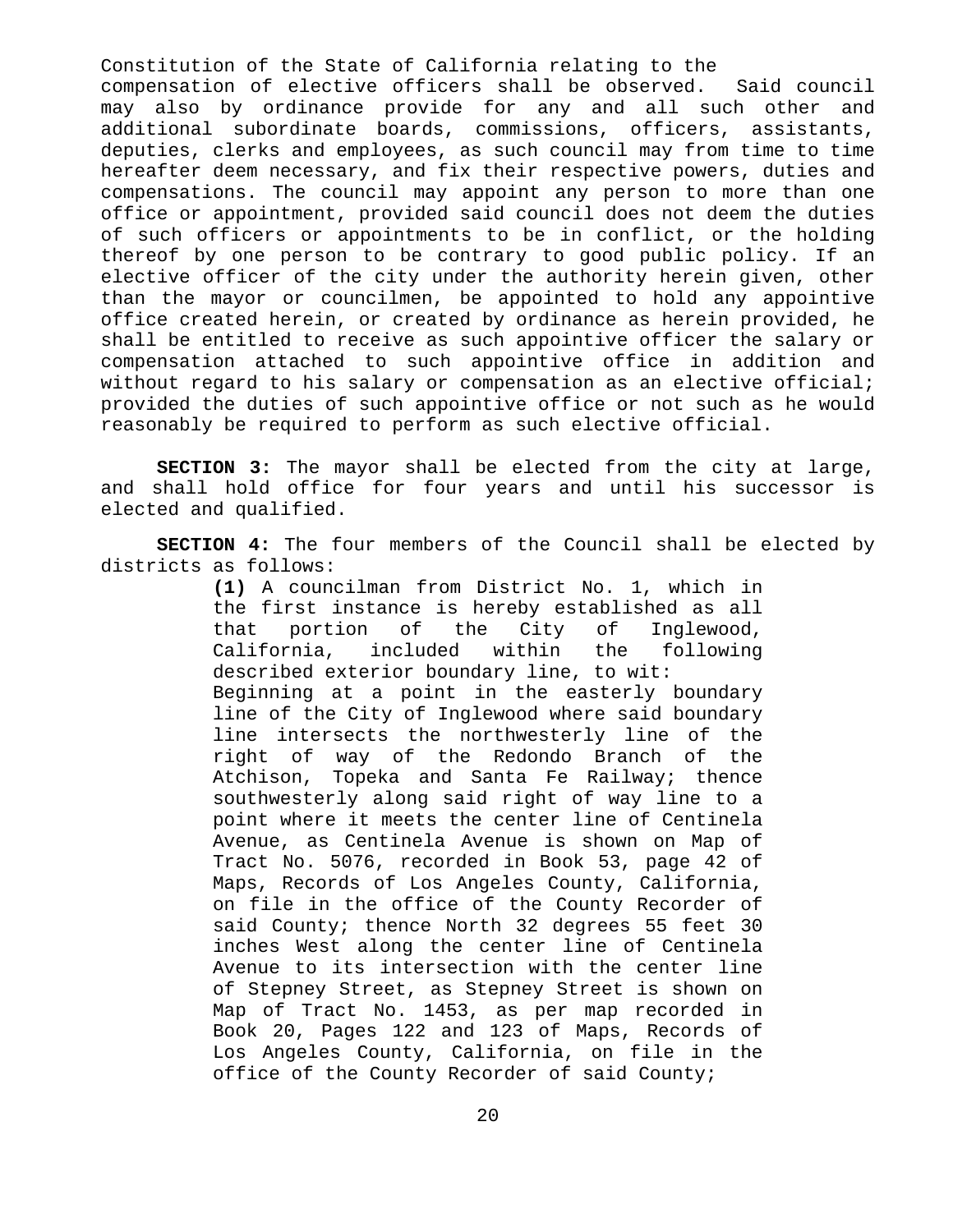thence North 45 degrees 27 feet 26 inches West along the center line of Centinela Avenue a distance of 1054.42 feet; thence North 82 degrees 57 feet 52 inches West along the center line of Centinela Avenue to its intersection with the center line of Market Street (formerly Forest Street), as said Market Street is shown on Map of Tract No. 3650, recorded in Book 47, page 56 of Maps, Records of Los Angeles County, California, on file in the office of the County Recorder of said County; thence Southerly along the center line of said Market Street to its intersection with the center line of Centinela Avenue West of Market Street, as Centinela Avenue is shown on map on said Tract No. 3650; thence North 84 degrees 12 feet 5 inches West along the center line of Centinela Avenue to a point in the westerly boundary line of the city of Inglewood; thence Northerly, Easterly and Southerly along the boundary line of the City of Inglewood in all its various courses to the point of beginning. **(2)** A councilman from District No. 2, which in the first instance is hereby established as all that portion of the City of Inglewood, California, included within the following described exterior boundary line, to wit: Beginning at a point in the northwesterly line of the right of way of the Redondo Branch of the Atchison, Topeka and Santa Fe Railway, where it meets the centerline of Centinela Avenue, as Centinela Avenue is shown on Map of Tract No. 5076, recorded in Book 53, page 42 of Maps, Records of Los Angeles County, California, on file in the office of the County Recorder of said County; thence N 32 degrees 55 feet 30 inches West along the center line of Centinela Ave. to its intersection with the center line of Stepney Street, as Stepney Street is shown on Map of Tract No. 1453, as per map recorded in Book 20, pages 122 and 123 of Maps, Records of Los Angeles County, California, on file in the office of the County Recorder of said County; thence North 45 degrees 27 feet 26 inches West along the center line of Centinela Avenue a distance of 1054.42 feet; thence North 82 degrees 57 feet 52 inches West along the center line of Centinela Avenue to its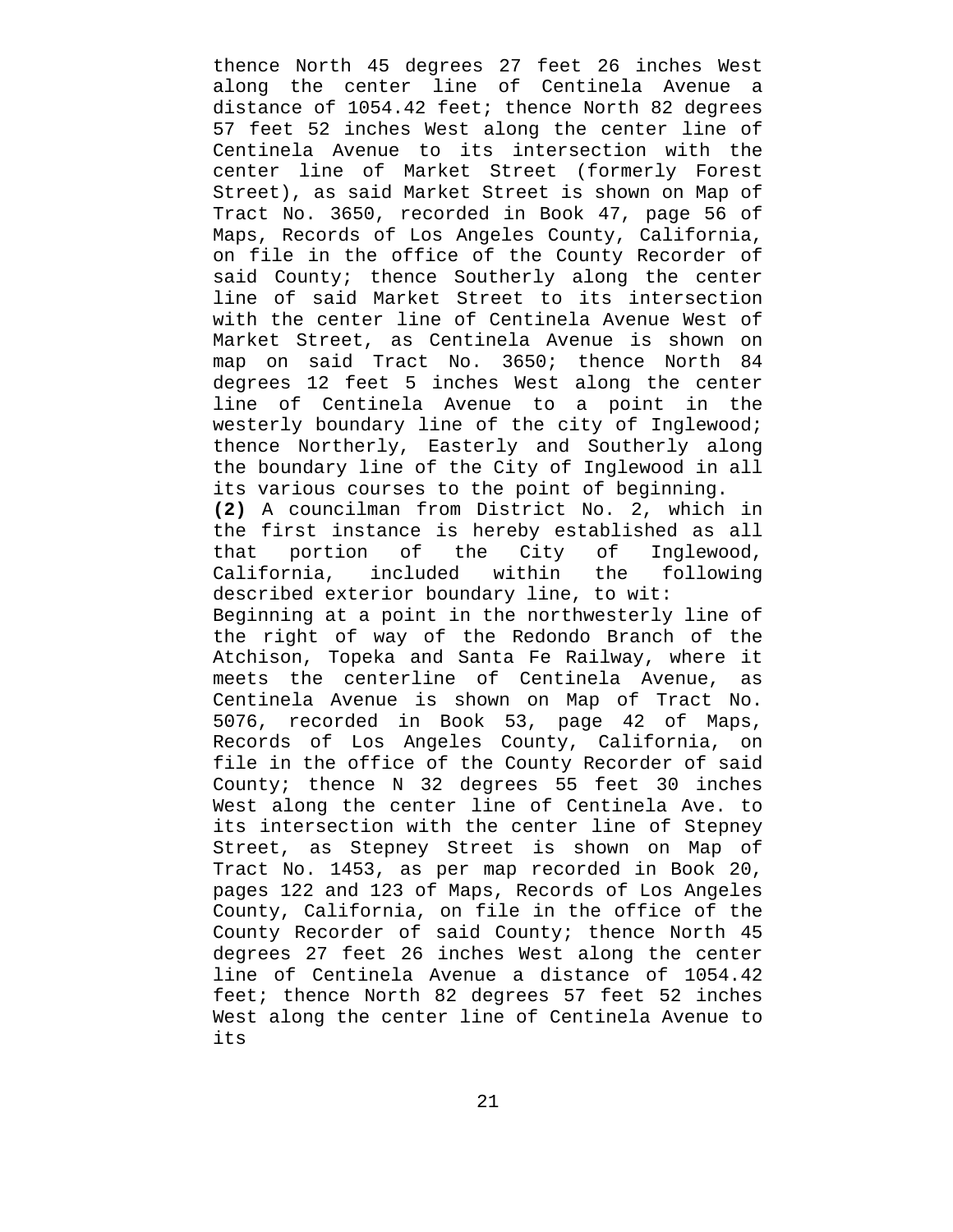intersection with the center line of Market Street (formerly Forest Street), as said Market Street is shown on Map of Tract No. 3650, recorded in Book 47, page 56 of Maps, Records of Los Angeles County, California, on file in the office of the County Recorder of said County; thence southerly along the center line of said Market Street to its intersection with the center line of Centinela Avenue west of Market Street, as Centinela Avenue is shown on Map of said Tract No. 3650; thence North 84 degrees 12 feet 5 inches West along the center line of Centinela Avenue to a point in the westerly boundary line of the City of Inglewood; thence southerly along said westerly boundary line to its intersection with the northwesterly line of the hereinbefore mentioned Railway right of way; thence northerly and easterly along said right of way line in all of its various curves and courses to the point of beginning.

**(3)** A councilman from District No. 3, which in the first instance is hereby established as all that portion of the City of Inglewood, California, included within the following described exterior boundary line, to wit:

Beginning at a point in the westerly boundary line of the City of Inglewood where it intersects the northwesterly line of the right of way of the Atchison, Topeka and Santa Fe Railway; thence easterly along said right of way line in all of its curves and courses to its intersection with the northerly prolongation of the center line between the tracks of the Los Angeles Railway Company located on Market Street; thence southerly along said prolongation and the center line between said tracks to a point in the southerly boundary line of the City of Inglewood; thence westerly along the boundary line of the City of Inglewood and following all its various courses and curves to the point of beginning.

Excepting therefrom any territory included within the said above described exterior boundary line, which is not a part of said City of Inglewood as the same now exists.

**(4)** A councilman from District No. 4, which in the first instance is hereby established as all that portion of the City of Inglewood,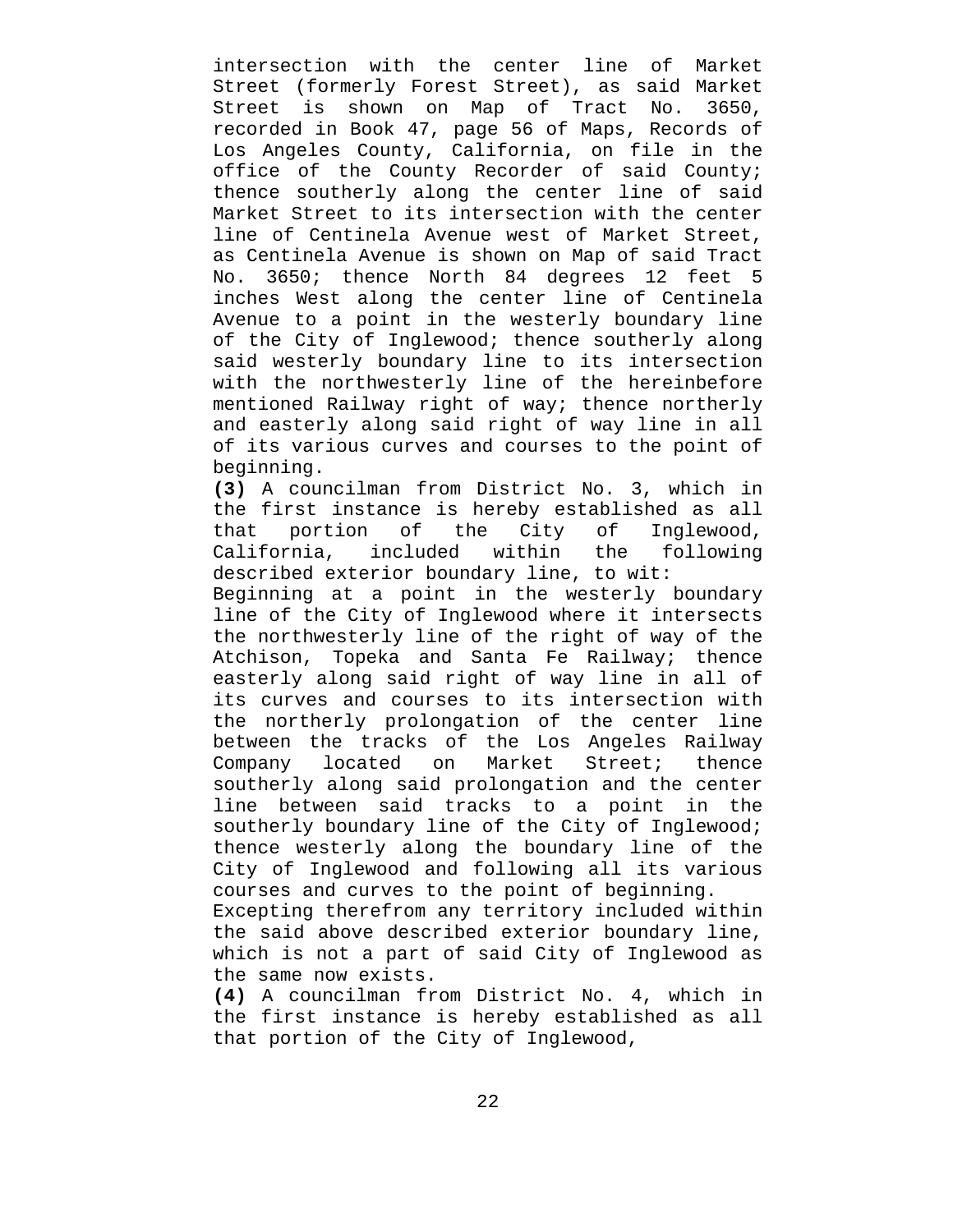California, included within the following described exterior boundary line, to wit:Beginning at a point in Market Street where the center line between the tracks of the Los Angeles Railway Company intersects the southerly boundary line of the city of Inglewood; thence northerly along the center line between said tracks in Market Street and the northerly prolongation thereof to a point where said prolongation intersects the northwesterly line of the Redondo Branch of the Atchison, Topeka and Santa Fe Railway; thence northerly, and easterly along said right of way line in all of its curves and courses to its intersection with the easterly boundary line of the City of Inglewood; thence southerly along the boundary line of the City of Inglewood and following all its courses to the point of beginning. Excepting therefrom any territory included within the said above described exterior boundary line, which is not a part of said City of Inglewood as

**Section 5:** The members of the council shall hold office for four years, and until their successors are elected and qualified.

the same now exists.

**Section 6:** The city clerk shall be elected from the city at large, and shall hold office for four years and until his successor is elected and qualified.

**Section 7:** The city treasurer shall be elected from the City at large, and shall hold office for four years, and until his successor is elected and qualified.

**Section 8:** All other offices, assistants, deputies, clerks, employees and servants shall be appointed as provided in this charter or as the council may provide by ordinance, in case no provision for their appointment is otherwise herein made, and they shall hold their respective offices or position at the pleasure of the appointing power, except as in this charter otherwise provided.

Where the appointment of any officer, assistant, deputy, clerk, employee or servant is vested in the council, or in any board or other body, the appointment and removal must be made by at least a three-fifths vote of the members of such body.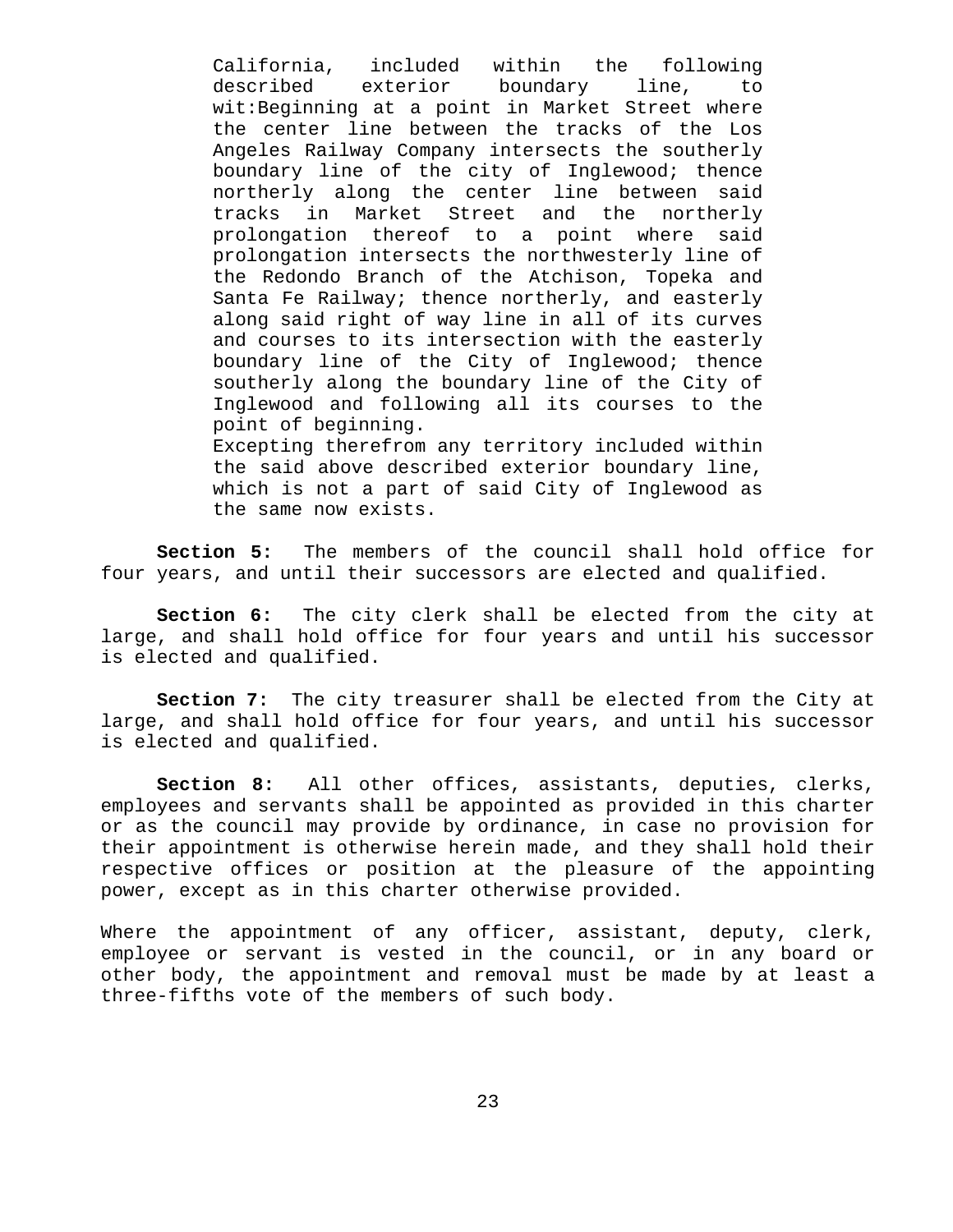# **Amended by election November 5, 1996**

**Section 10:** In the event a vacancy occurs in an elective municipal office, the City Council shall immediately call a special election to fill the unexpired term, such election to be held within and not to exceed 120 days from the date of said vacancy.

Said special election may be consolidated with another election, conducted either totally or partially within the City within 180 days from the date of said vacancy.

Any person elected to fill a vacancy shall serve for the remainder of the unexpired term and until his successor is qualified.

If the Council first determines and finds by Resolution that a temporary appointment is essential to the proper conduct of city business, the Council may appoint a person to fill any vacancy to serve until the special, general municipal or statewide election and until the person elected has qualified.

# **Amended by election April 1, 1975. Amendment approved by State Legislature April 15, 1975. Amended by election November 5, 1996.**

# **ARTICLE V Legislative Body**

**Section 1:** The legislative body of said city shall consist of the mayor and four councilmen elected as in this charter provided, which body shall be known as the "Council".

**Section 2:** The president of the Board of Trustees of said city, the four other trustees of said city, the city clerk and the treasurer in office on the effective date of this charter shall respectively be the first mayor, four councilmen, city clerk and city treasurer of said city, under this charter, regardless of their respective places of residence within said city, and shall hold their respective offices as such until the election and qualification of their respective successors at the first municipal election held in said city after such effective date. Said council so constituted shall provide for the holding of the first election of officers under this charter; shall cause said election to be held on the second Tuesday in April, 1927; shall canvass the votes, and declare the result thereof. If for any reason this charter should not become effective at a date sufficiently in advance of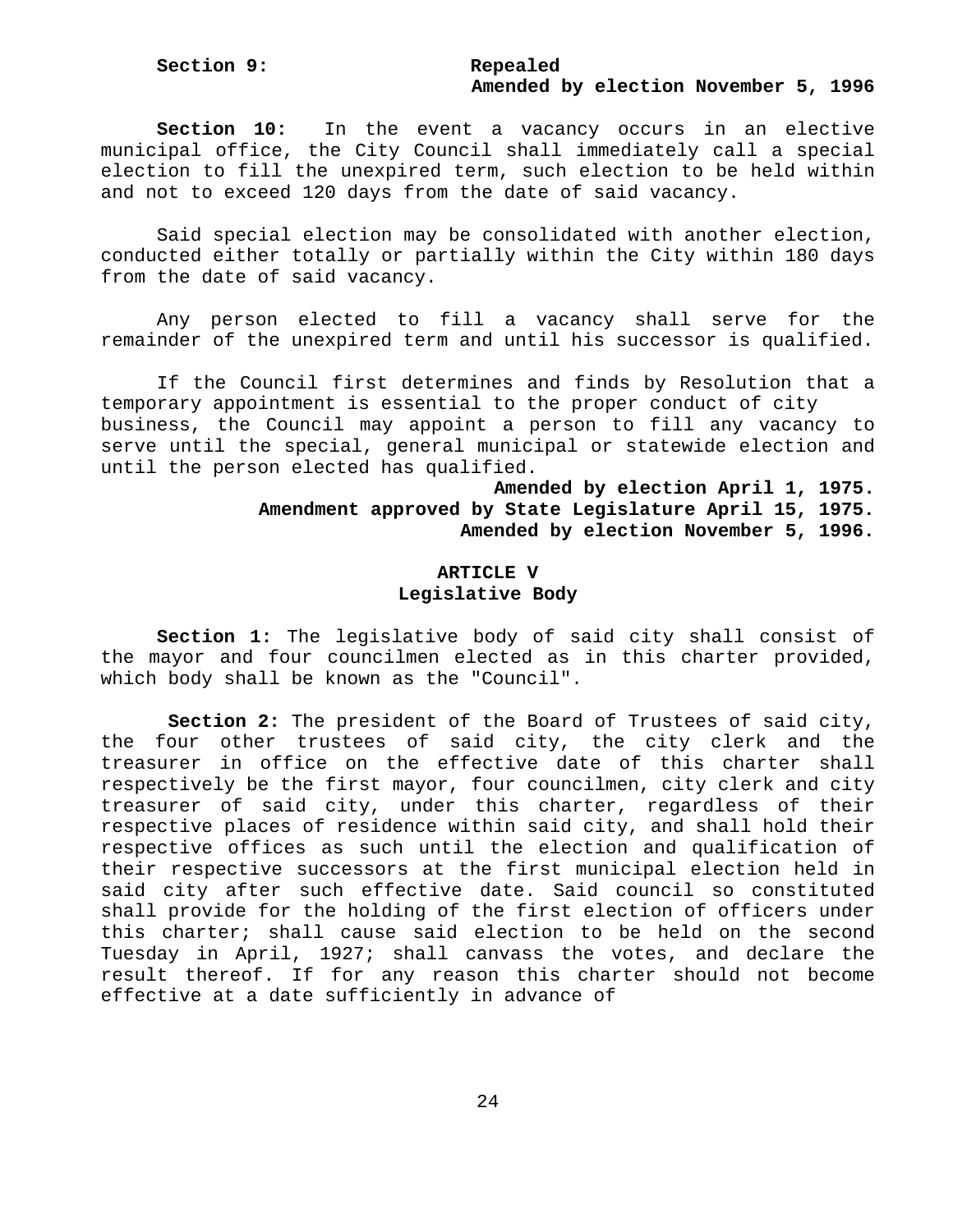said second Tuesday in April, 1927, to permit the calling and holding of such election of said date, then and in that event said election shall be held on the sixtieth day, or next business day succeeding such sixtieth day in the event the same should fall upon a Saturday, Sunday or holiday, after the effective date of this charter. In making computation of time hereunder the day of taking effect shall be excluded and the day of the election shall be included.

**Section 3:** The respective terms of the first councilmen who shall be elected under the provisions of this charter shall be determined as follows: The two councilmen elected by the highest number of-votes shall hold office for the regular term of four years, and the two councilmen elected by the lowest number of votes shall hold office for a short term of two years, until the next general municipal election held in said city under this charter, and the election and qualification of their successors as such. In the event that two or more persons shall be elected as councilmen by the same number of votes, their respective terms shall be fixed by lot.

**Section 4:** The initial compensation of the four members of the City Council shall be set by ordinance and shall not exceed the average household income in Los Angeles County as determined by the 1990 U.S. Census. The compensation of the Mayor shall be not less than the compensation of a member of the City Council and not more than twice the compensation of a member of the City Council.

Thereafter, the compensation established pursuant to this Section may be increased from time to time in the manner provided for and subject to the limitations contained in general law relating to increases in compensation.

Until such time as the City Council enacts an ordinance establishing the compensation provided herein, the City Council shall receive the same compensation to which each and every member was entitled at the time of the adoption of this provision of the Charter.

### **Amended by election November 5, 1996.**

# **ARTICLE VI Powers, Duties and Meetings of the Council**

**Section 1:** Three members of the council shall constitute a quorum for the transaction of business at any meeting, but less number may adjourn from time to time and may compel the attendance of absent members in such manner and under such penalties as may be prescribed by ordinance, and in the absence of the mayor and of all the councilmen from any meeting, the city clerk may declare the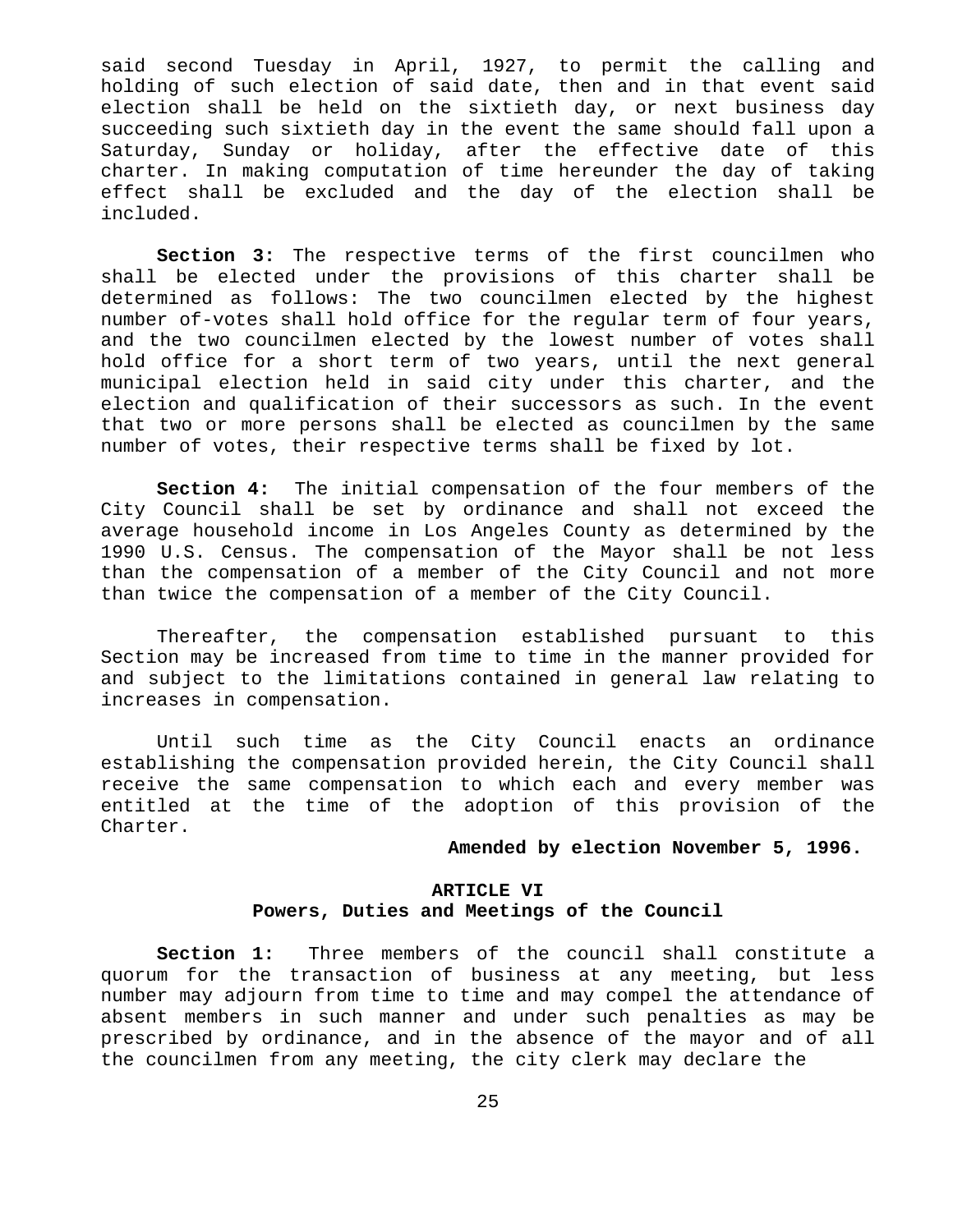same postponed and adjourned to a stated day and hour, and must thereupon give the mayor and each of the councilmen written notice of the date and time to which the meeting has been adjourned, which notice may be delivered personally to such mayor or councilman, or may be left at his known residence or place of business at least six hours before the time to which the meeting has been postponed.

**Section 2:** The mayor shall preside at all meetings of the council and in case of his absence the council may appoint a mayor pro tempore and in case of the absence of the city clerk, any deputy or assistant city clerk may act as clerk, and in the absence of the said clerk or any of his deputies or assistants, the mayor or mayor pro tempore shall appoint one of the members of the council clerk pro tempore.

**Section 3:** The council shall be judge of the election and qualification of its members and of all election returns, and of the election and qualification of all elective officers, and shall hear and determine all contested elections of elective officers.

**Section 4:** The council may establish rules and regulations for the conduct of its proceedings and punish any member or other person for disorderly behavior or offensive conduct at any meeting, and may exclude any such other person from the meeting.

**Section 5:** The council shall cause the clerk to keep a correct record or journal of all their proceedings and on request of the mayor or any councilman, the ayes and noes shall be taken on any question and entered on such record or journal.

**Section 6:** Said council shall hold regular meetings at least once in each week, at such times as shall be fixed by it by ordinance, and may adjourn any such regular meeting to a time certain, which shall be specified in the order of adjourned, and when so adjourned, such adjourned meeting shall be a regular meeting for all purposes.

**Section 7:** Special meetings of the council may be called at any time by the mayor or by three councilmen by written notice delivered to the mayor and each member of the council at least three hours before the time specified for the proposed meeting, which notice may be delivered personally to the mayor or councilman, or may be left at his known residence or place of business.

**Section 8:** All meetings of the council shall be public, and shall be held within the corporate limits of said city, at such place as may be designated by ordinance.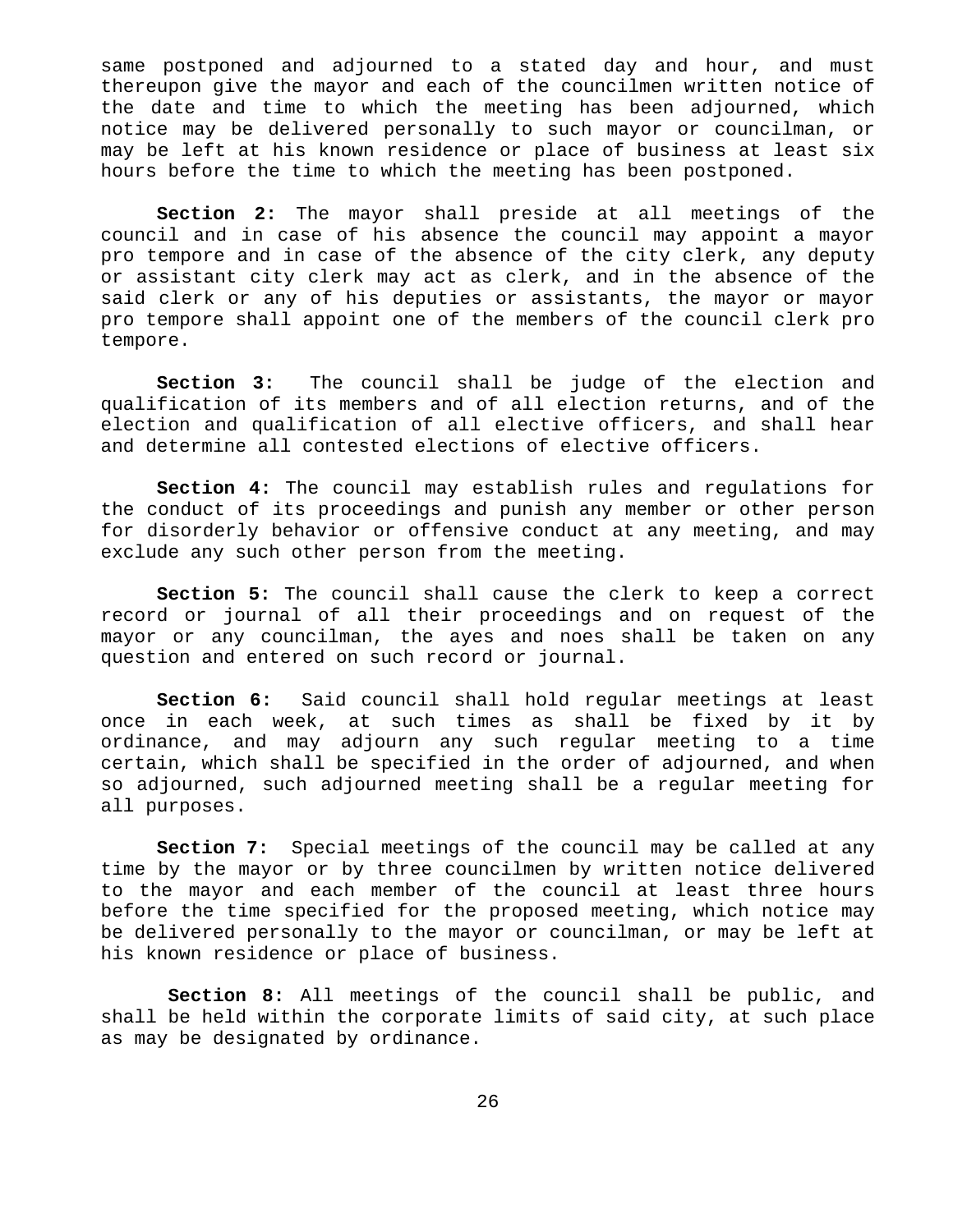S**ection 9:** Said council shall have power to compel the attendance before it witnesses and the production of papers, documents, books and records in any matter under investigation by it.

**Section 10:** The council, subject to the express limitations of this charter, shall be the governing body of said city, and all legislative powers of said city, and all powers in this charter granted to and vested in said city of Inglewood, shall be vested in and exercised by the council; provided, that there is hereby reserved to the people of said city the right of initiative, referendum and recall as hereinafter provided for this charter.

**Section 11:** The council may take official action only by the passage or adoption of ordinances, resolutions or motions, as may be prescribed by the constitution or laws of the state of California, and the provisions of this charter; provided that any action of said council fixing or prescribing a fine, punishment or penalty, or granting any franchise, shall be taken by ordinance. In the absence of any express provisions to the contrary in said constitution, laws or charter, said council may choose any of the foregoing three methods for taking such action.

**Section 12:** To enforce all ordinances, rules and regulations made by it in respect to the municipal affairs of the city of Inglewood, and to do and perform any and all other acts and things which may be necessary and proper or convenient and proper to carry out the powers and purposes of the city of Inglewood.

**Section 13:** To acquire, provide and maintain at the cost and expense of said city and all materials, supplies, apparatus, furnishings, furniture and equipment necessary, convenient, proper, or desirable in order to establish, equip, furnish, provide for and maintain any and all municipal offices and departments.

**Section 14:** In addition to any other duties which the Mayor and City Council are or may be required to perform they shall also be responsible for following: supervising contract employees, attending meetings, necessary travel, oversight on policy development, providing constituent services and serving as the City's Parking Authority, Housing Authority, Public Financing Authority and Redevelopment Agency.

### **Added by election November 5, 1996**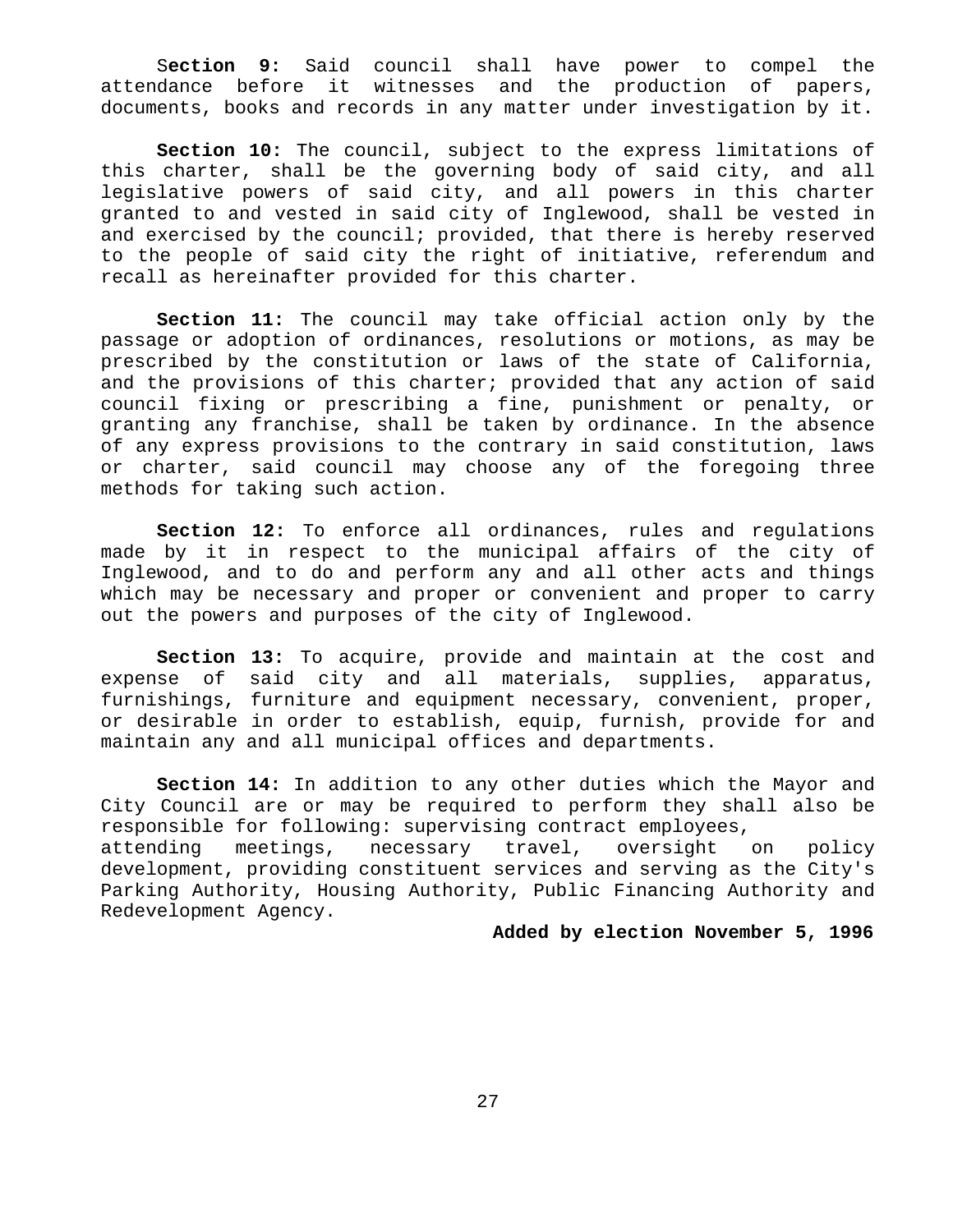### **ARTICLE VII Elections**

**Section 1:** (a) Except as otherwise provided in this Charter, an election to be known as a general municipal election shall be held in said city of Inglewood on the first Tuesday in April of each odd numbered year for the filling of such elective offices the terms of the incumbents of which expire in such year.

(b) Beginning in 1982, the regular election for Mayor shall be conducted in every other even numbered year on the first Tuesday after the first Monday in November; provided, however, that the first Mayor to be so elected shall not begin his term of office until the conclusion of the then incumbent's term. Thereafter, each Mayor duly elected pursuant to this Charter shall hold office for four years and until his successor is elected and qualified. (Election **4-7-81)**

(c) Beginning in 2020, and notwithstanding paragraphs (a) and (b) of this Section, general municipal elections shall be held in said City of Inglewood on a statewide election date, as defined in the California Elections Code, for the filling of all elective offices the term of the incumbents of which expire in such year. In order to transition to the new election date starting in 2020, the terms of office of each elected official whose term would otherwise expire in an odd-numbered year shall be extended as follows:

- (1) Elected officials whose term of office would otherwise expire in 2019 shall have their term of office extended to 2020; and
- (2) Elected officials whose term of office would otherwise expire in 2021 shall have their term of office extended to 2022.

Thereafter, each person duly elected pursuant to this Charter shall hold office for four years and until his or her successor is elected and qualified.

**Section 1.5:** A majority of the votes cast for all candidates for each city elective office is required for election to such office. If a candidate is not elected to any city office to be filled at any municipal election, a runoff election shall be held no more than seventy days after such election. Beginning in 2020, runoff elections shall be held on the first available established election date, as defined in the California Elections Code, following a municipal election. The runoff election ballot shall list only those candidates who received the two highest vote counts for each city office unfilled at the municipal election. This section shall apply to the election of members of the Board of Education. (Elections **4-7- 81** and 6-8-82) **Amended by election June 5, 2018.**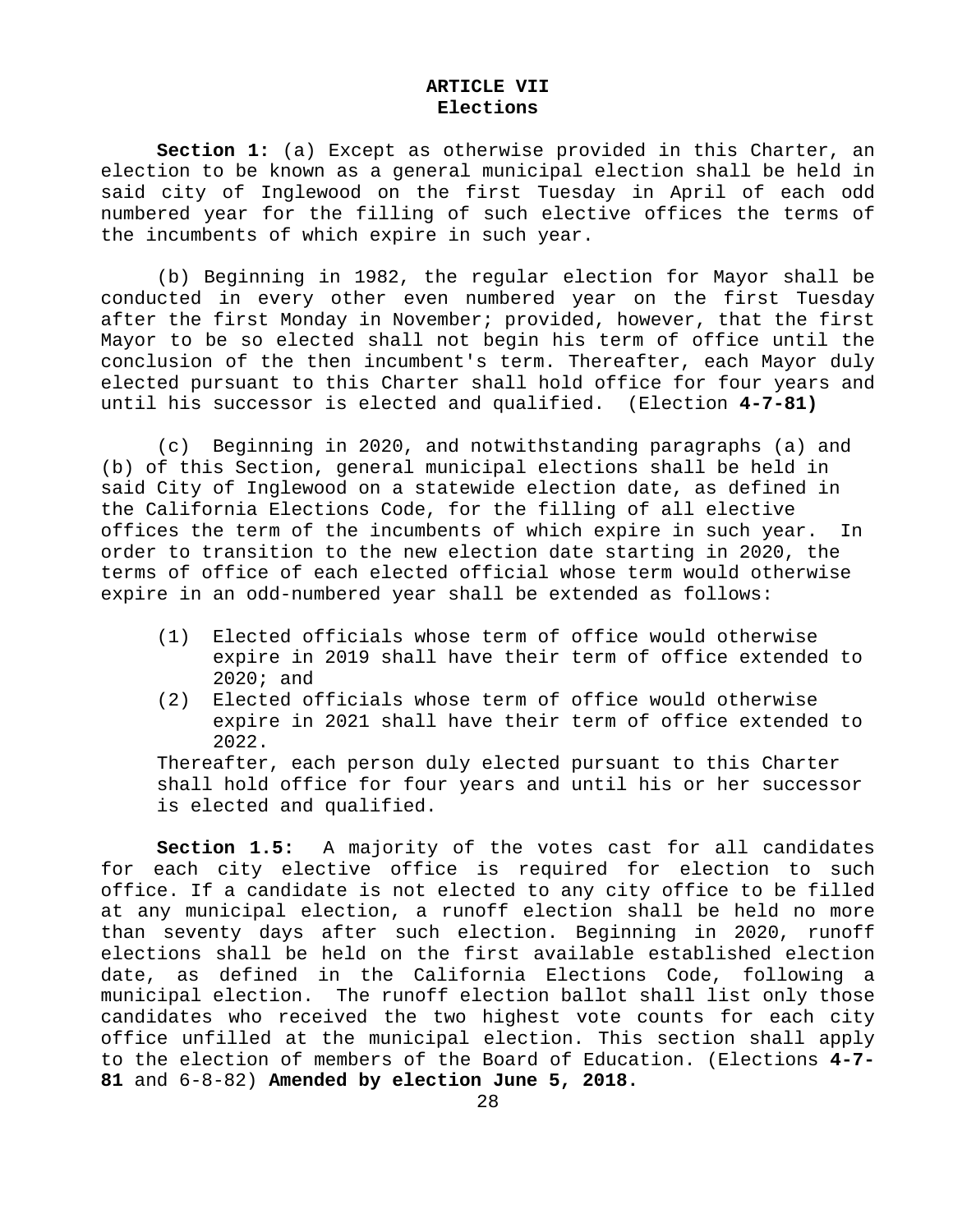**Section 2:** All elections held within said city shall be called and ordered held by either ordinance or resolution.

> **Amended by election April 5, 1977. Approved by State Legislature April 21, 1977.**

### **Section 3: Deleted by election April 6, 1971. Approved by State Legislature July 19, 1971.**

**Section 4:** Immediately after the result of an election is officially declared by council, the clerk shall under his hand and the official seal of said city, issue a certificate of election for each and every person elected there at and serve the same personally or by mail upon each such person.

**Section 5:** The provisions of the general laws of the state of California relating to municipal elections shall govern elections held in Inglewood unless otherwise provided for by charter or ordinance adopted by at least four (4) affirmative votes.

### **Amended by election November 5, 1996.**

**Section 6:**The terms of all elective officers shall begin at twelve o'clock midnight on the Sunday next succeeding the declaration of the result of such election; provided, however that the four year term of office provided elsewhere in this charter may be lengthened or shortened as necessary to accommodate a runoff election.

### **Amended by election November 5, 1996.**

### **ARTICLE VIII Initiative, Referendum and Recall**

**Section 1:** The laws of the state of California providing for the initiative, referendum and recall in cities, as they now exist, or hereafter may be amended, are hereby made a part of this charter, and all action under the initiative, referendum and recall in said city of Inglewood shall be taken in accordance with said laws provided, however, that in addition to any other requirements contained in said laws, no recall election shall be called or held in said city unless and until a petition demanding the same, signed by not less than thirty percent of all of the qualified electors of said city as to any officer elected from the city at large, or signed by not less than thirty percent of the qualified electors of any district from or for which such officer shall have been elected or appointed, as shown by the registration of voters of Los Angeles County, California, then current, and up to and including the day of filing of such petition, shall have been filed with the city clerk or city council of said city.

**Section 2:** Repealed.

**Amended by election November 5, 1996.**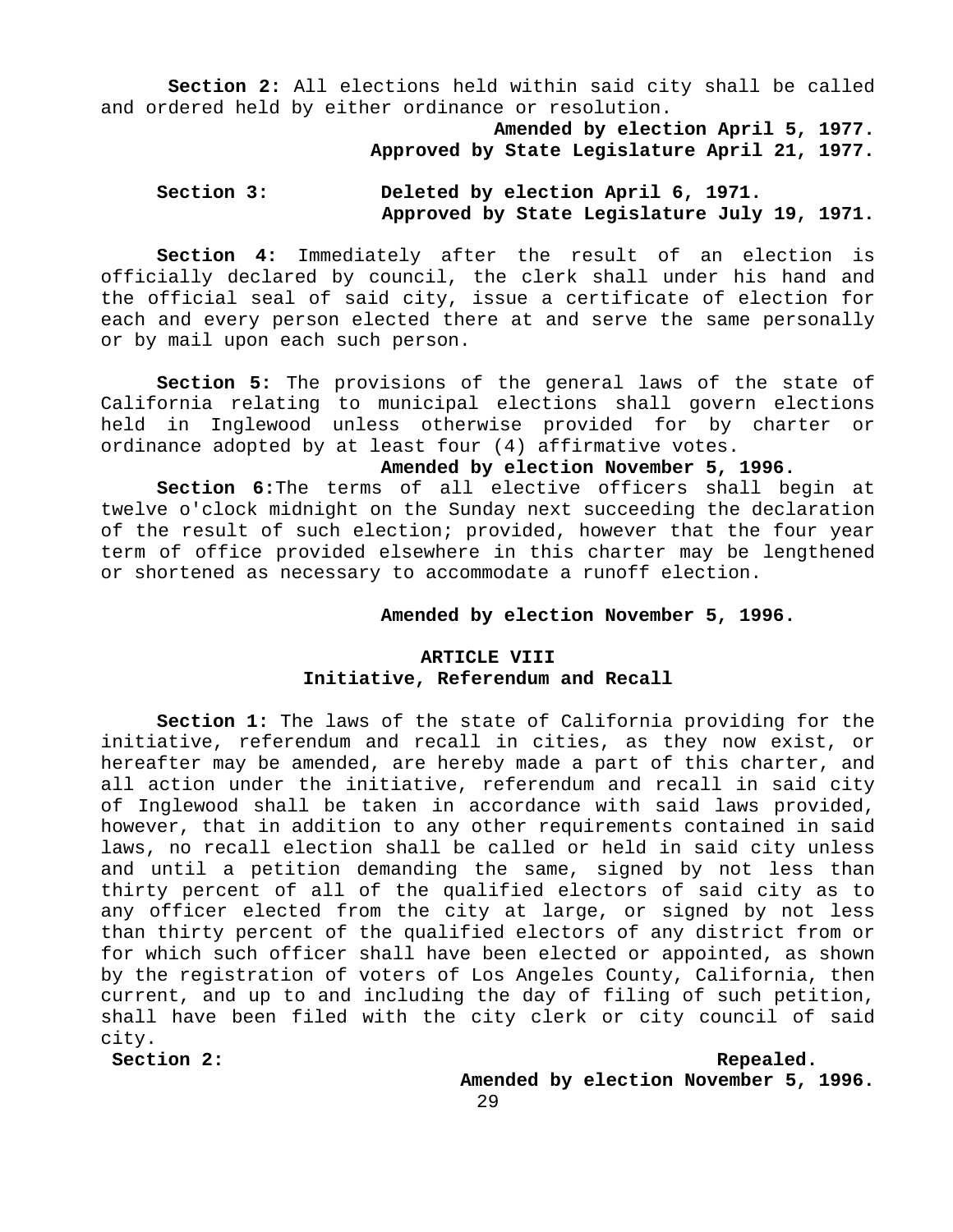### **ARTICLE IX Fiscal Year and Finance**

**Section 1:** The fiscal year of the city of Inglewood shall begin on the 1st day of October of each year, and shall end at midnight on the 30th day of September of the following year.

### **Amended by election June 3, 1997.**

**Section 2:** The system of municipal taxation now in effect in the city of Inglewood, California, shall continue under this charter until otherwise expressly and definitely provided for by ordinance, and the officials of the county of Los Angeles, California, shall continue to assess and collect such municipal taxes, levies and assessments in and for said city in the same manner in all particulars in every way whatsoever as at present.

Should the city, however, at any time resume the work of assessment and tax collection in that case the system, mode and manner of assessing property for purposes of municipal taxation, and the levying and collecting of taxes for municipal purposes, the nature of the lien therefor and the manner and method of enforcing the same, and of the redemption of property sold for non-payment of taxes, and all proceedings relating to said matters shall be fixed by ordinance, and so far as applicable, shall be substantially the same as may be provided at the time by law for such matters in relation to county taxes in the county of Los Angeles, except that in relation to the city taxes the proper officers of the city shall discharge the duties imposed by law upon the corresponding officers of said county. The council may enact such ordinances as may be necessary to carry out the provisions of this section and may by ordinance fix the time or times of the collection of said taxes within each fiscal year.

### **ARTICLE X Legislative Procedure**

**Section 1: ADOPTION OF ORDINANCES.** With the sole exception of ordinances which take effect upon adoption, hereinafter referred to, no ordinance shall be adopted by the City Council on the day of its introduction, nor within five days thereafter, nor at any time other than at a regular or adjourned regular meeting. At time of adoption of an ordinance, it shall be read in full, unless, after the reading of the title thereof, the further reading thereof is waived by majority consent of the Councilmen present. In the event that any ordinance is altered after its introduction, the same shall not be finally adopted except at a regular or adjourned regular meeting, held not less than five days after the date upon which such ordinance was so altered. The correction of typographical or clerical errors shall not constitute the making of an alteration within the meaning of the foregoing sentence. Every ordinance shall be read a second time prior to adoption provided that the second reading thereof may

be by title only unless a majority of the Councilmembers present demand that the same be read in full.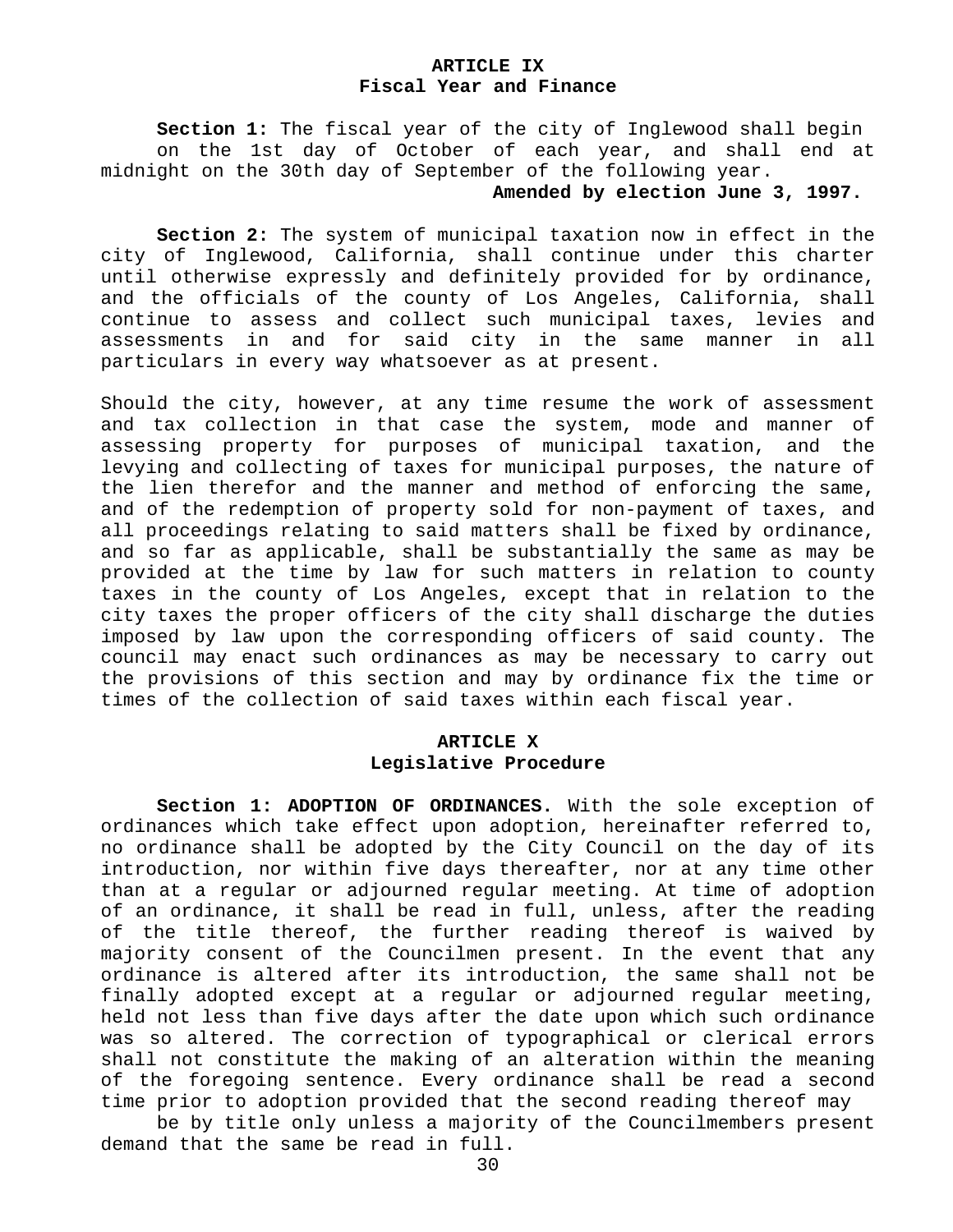**Section 2**: The affirmative votes of at least three members of the City Council shall be required for the enactment of any ordinance.

**Section 3**: The enacting clause of each ordinance passed or adopted by the Council shall be, "The City Council of the City of Inglewood, California, does ordain as follows:" The enacting clause of every ordinance adopted by the people shall be, "The people of the City of Inglewood, California, do ordain as follows:"

**Section 4:** EMERGENCY ORDINANCES. Any ordinance declared by the City Council to be necessary as an emergency measure for preserving the public peace, health or safety and containing a statement of the reasons for its urgency, may be introduced and adopted at one and the same meeting if passed by at least four affirmative votes.

**Section 5: ORDINANCE. WHEN EFFECTIVE.** No ordinance shall become effective until thirty days from and after the date of its adoption, except the following, which shall take effect upon adoption:

- (a) An ordinance calling or otherwise relating to an election;
- (b) An improvement proceeding ordinance adopted under some law, or procedural ordinance;
- (c) An ordinance declaring the amount of money necessary to be raised by taxation, or fixing the rate of taxation; or
- (d) An emergency ordinance adopted in the manner herein provided.

**Section 6:** Within fifteen days after its passage, the City Clerk shall cause each ordinance to be published at least once in a newspaper of general circulation published and circulated in said city, or if there is no newspaper of general circulation published and circulated in the city, he shall cause the ordinance to be posted in at least three public places in the city.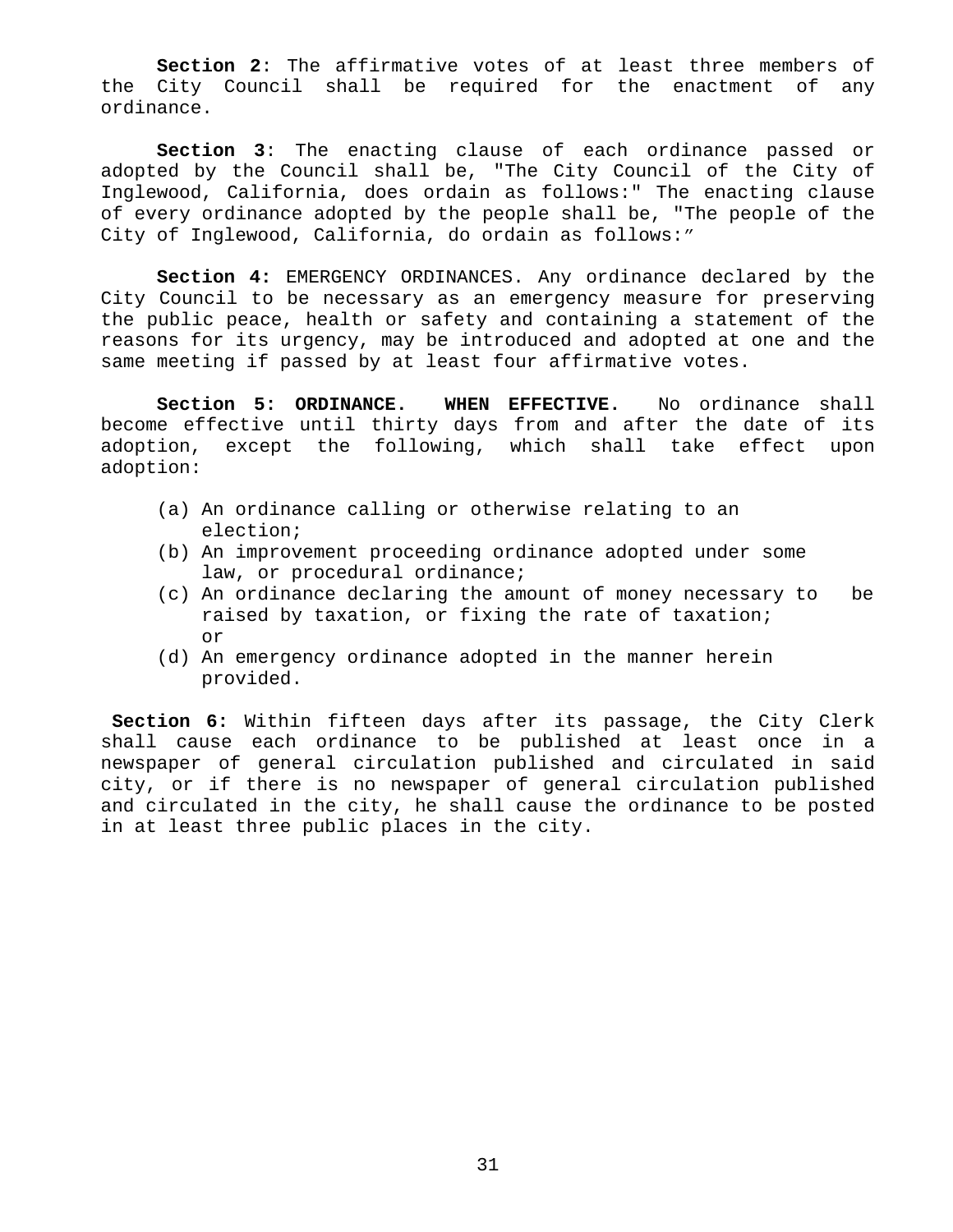(b)The publication or posting of ordinances, as required by subdivision (a) may be satisfied by:

(1) The City Council may publish a summary of a proposed ordinance or proposed amendment to an existing ordinance. The summary shall be prepared by an official designated by the City Council. A summary shall be published and a certified copy of the full text of the proposed ordinance or proposed amendment shall be posted in the office of the City Clerk at least five days prior to the City Council meeting at which the proposed ordinance or amendment or alteration thereto is to be adopted. Within fifteen (15) days after adoption of the ordinance or amendment, the City Council shall publish a summary of the ordinance or amendment with the names of those City Council Members voting for and against the ordinance or amendment and the City Clerk shall post in the Office of the City Clerk a certified copy of the full text of the adopted ordinance or amendment along with the names of those City Council Members voting for and against the ordinance or amendment.

**Section 7:** Every ordinance shall be filed and topically indexed in a book kept for that purpose, shall be authenticated by the signatures of the Mayor and City Clerk, or his authorized deputy.

### **Amended by Election Apr. 14, 1959. Approved by State Legislature May 4, 1959.**

### **ARTICLE XI Bonds of Officers**

**Section 1:** Officers and employees of the city charged with the collection or custody of public money before entering upon the discharge of their official duties, shall give and execute to the city their official bonds and other officers or employees shall give such official bonds as may be required by general law, this charter or ordinance of said city.

**Section 2:** The city council shall, where not otherwise prescribed by law, fix by ordinance the penal sum of all official bonds, and may at any time by ordinance increase or decrease the penal sum of any and all such bonds.

**Section 3:** Every bond given the city shall be subject to approval by the mayor as to sufficiency, and by the city attorney as to form. All such bonds shall be filed in the office of the city clerk, excepting the bond of the city clerk, which shall be filed in the office of the city treasurer.

**Section 4:** Every such bond shall contain a condition that the principal will perform all official duties imposed upon or required of him by law, or by ordinance of said city, or by this charter, and that at the expiration of his term of office, he will surrender to his successor all property, books, papers and documents that may come into his possession as such.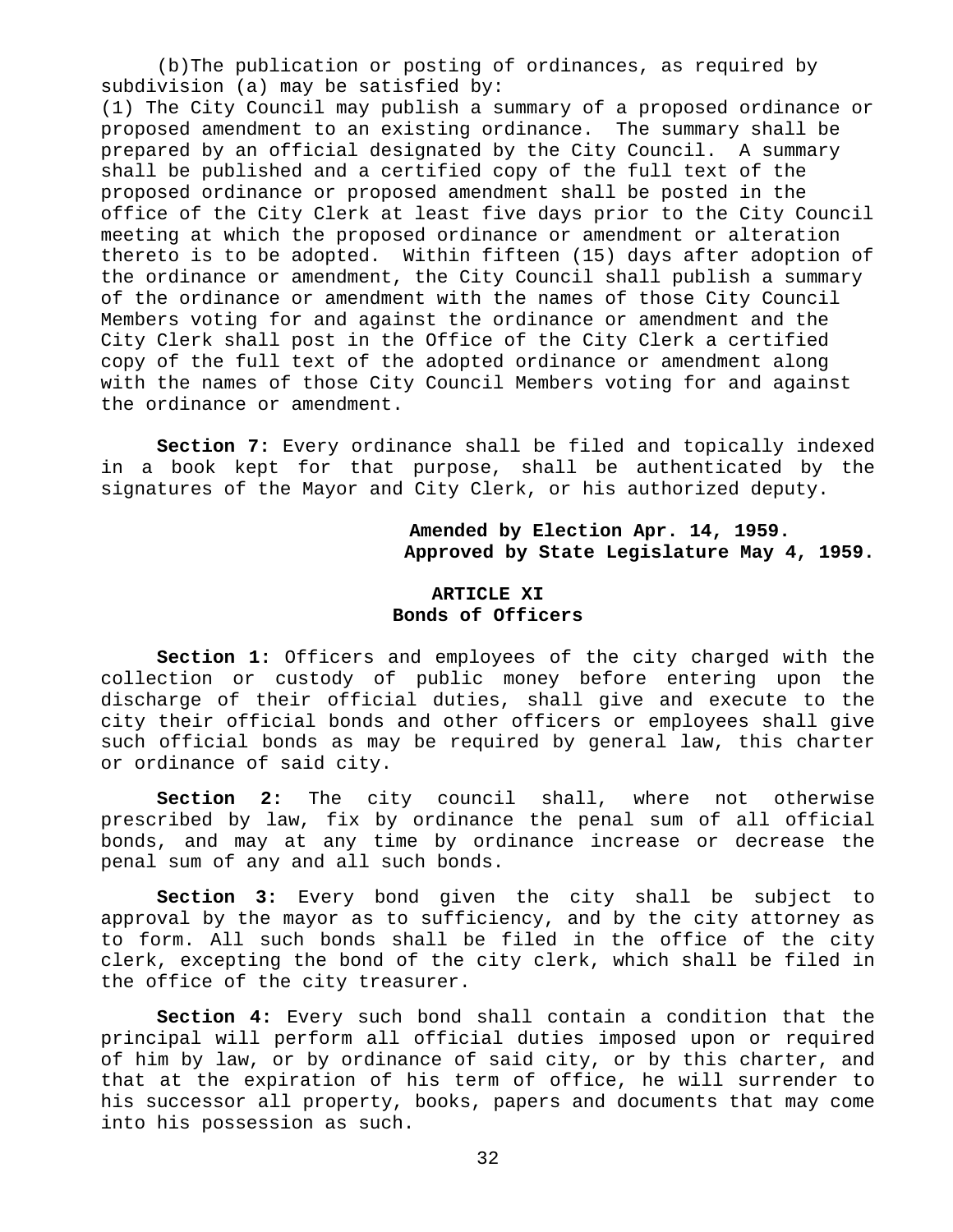#### **ARTICLE XII Consolidation**

The city of Inglewood may consolidate with any other contiguous municipal corporation of the state of California, under and pursuant to the provisions of any laws of said state which may be applicable to the consolidation of such municipal corporations at the time thereof; provided, however, that no such consolidation, in or by which the said city of Inglewood assumes any part or portion of any outstanding or authorized bonded indebtedness of such other municipal corporation, shall ever become effective or be consummated for any purpose whatsoever, unless and until at least two-thirds of the qualified electors of said city of Inglewood, voting at such consolidation election, shall have voted in favor of such consolidation, and in favor of making the property within said city of Inglewood, after such consolidation, liable or subject to taxation with the property in said other municipal corporation for the payment of such bonded indebtedness or any portion thereof of such other municipal corporation.

The requirements of this charter in this regard shall be in addition to any other requirements of the laws of the state of California with reference to such matters.

#### **ARTICLE XIII (Judicial Department)**

# **Repealed - Election Nov. 6, 1956. Approved Jan. 10, 1957 by State Legislature.**

#### **ARTICLE XIII Administrative Officer**

 **Section 1:** There is hereby created in the service of the City the position of Administrative Officer, who shall be appointed by the City Council and serve directly under the supervision and control of the City Council in an administrative capacity.

**Section 2:** The powers and duties of the Administrative officer shall be as follows:

- **(a)** He shall supervise the Personnel System of the City.
- **(b)** He shall prepare the budget annually and submit it to the Council and be responsible for its administration after adoption.
- **(c)** He shall prepare and submit to the Council as of the end of each fiscal year a complete report on the finances and administrative activities of the City for the proceeding year and shall keep the Council advised of the financial condition and future needs of the City and make such recommendations as may seem to him desirable.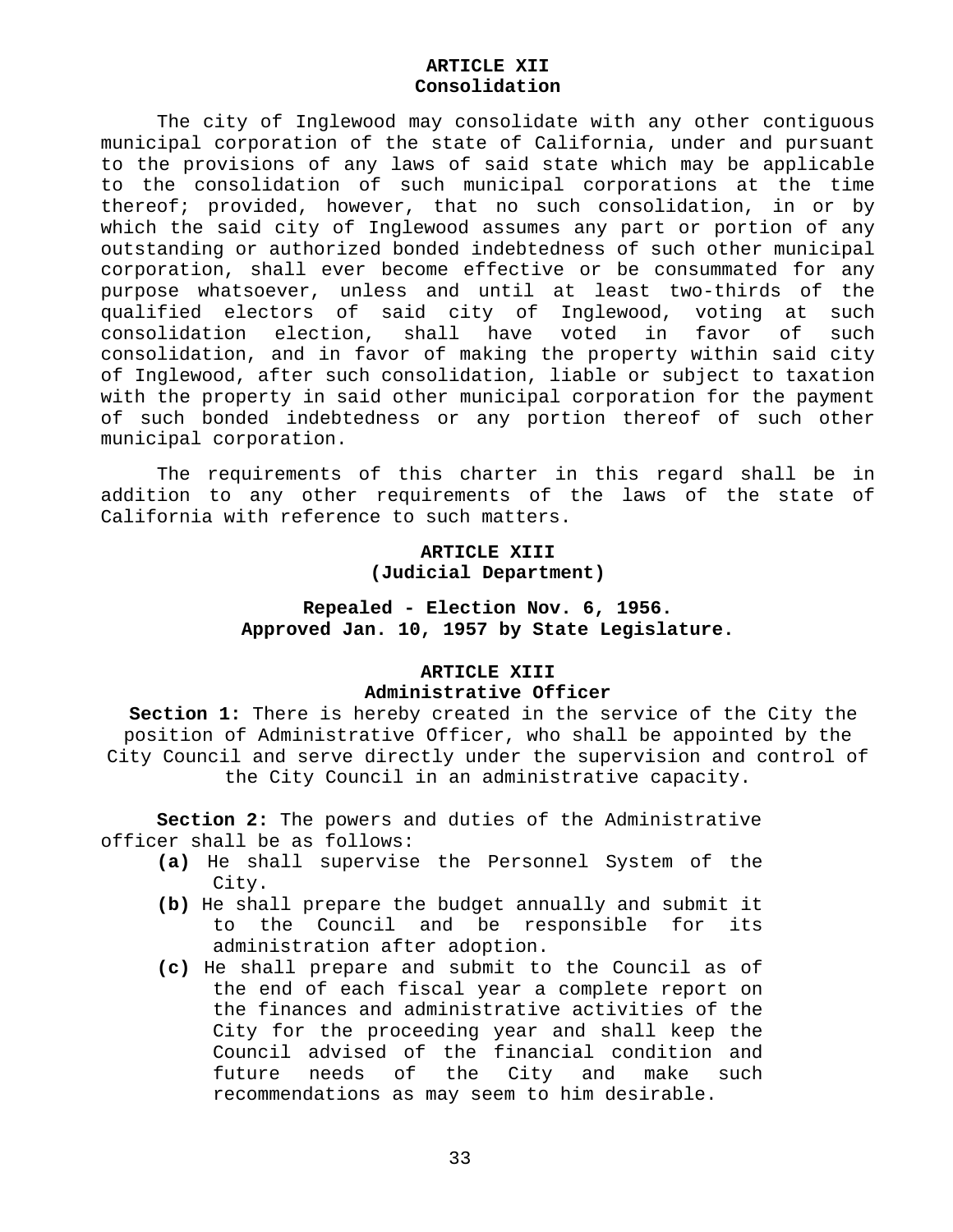- **(d)** He shall supervise the purchase of all supplies, goods, wares, merchandise, equipment and material which may be required for any of the departments of the City.
- **(e)** He shall perform such other duties as may be prescribed by this Charter or required of him by the Council, not inconsistent with this Charter.

**Section 3:** The Administrative Officer shall be chosen solely on the basis of his executive and administrative qualifications with special reference to his actual experience in, or his knowledge of, accepted practice in respect to the duties of his office as herein set forth. The Administrative officer shall not be in the classified service of the City but may be removed at any time by three affirmative votes of the City Council.

#### **Amended by election June 3, 1997.**

**Section 4:** No person shall be eligible to receive appointment as Administrative officer while serving as member of the City Council nor within one year after he has ceased to be a City Councilman.

> **Added by election Apr. 9, 1963. Approved by State Legislature Apr. 21, 1963.**

## **ARTICLE XIV City Attorney**

**Section 1:** The City Attorney shall be an attorney- at -law, duly admitted to practice in the State of California. He shall have been actually engaged in the practice of the profession in this State for a period of at least three years next before his appointment.

## **Amended by election Apr. 12, 1955. Amendment approved May 13, 1955 by Legislature.**

**Section 2:** It shall be his duty, when directed by the Council, to prosecute on behalf of the people all criminal cases for violation of this charter and of City Ordinances, and to attend to all suits and other matters to which the City is a party, or in which the City may be legally interested. He or his deputy or assistant shall be in attendance at every meeting of the Council, unless excused therefrom by the Mayor or the Council. He shall give his advice or opinion in writing whenever required by the Council or other officers. He shall be the legal adviser of all City officers; he shall approve the forms of all bonds given to and all contracts made with the City; he shall, when required by the Council or any member thereof, draft all proposed ordinances for the City and amendments thereto; and shall do and perform all such things touching his office as the Council may require of him, and at the expiration of his term shall surrender to his successor, all books, papers and documents pertaining to the City's business.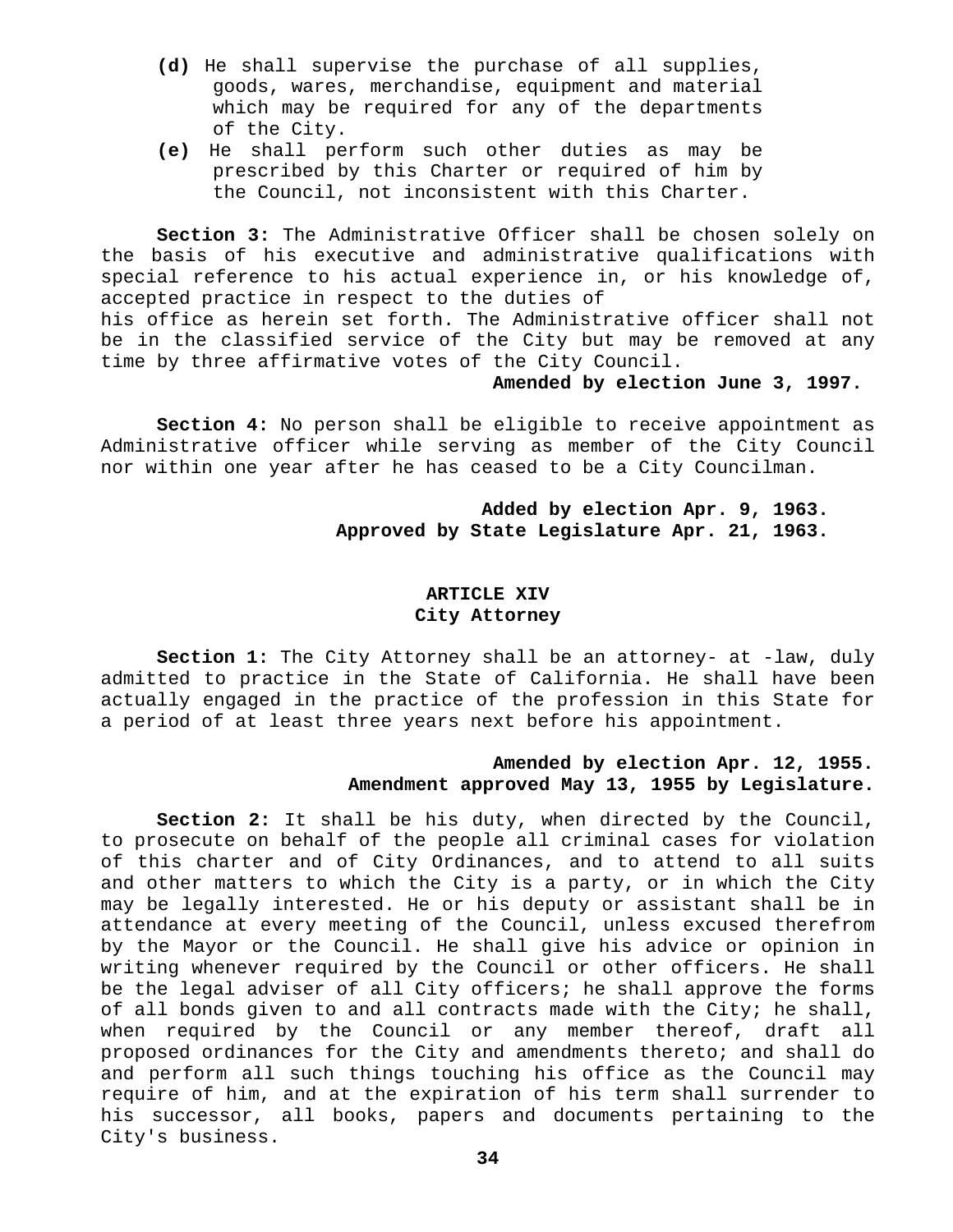**Section 3:** He shall receive as compensation a salary to be fixed by ordinance and he shall receive, in addition thereto, such reasonable additional fees or compensation as the Council may allow for suits or proceedings before any court, board, tribunal, officer or commission in which he has been directed by the Council to act or appear and also when allowed by the Council extra compensation for bond issues of all kinds and for any service which the Council may deem extraordinary.

**Section 4:** The Council shall have power to direct and control the prosecution and defense of all suits and proceedings to which the City is a party or in which it is interested, and may employ special counsel to assist the City Attorney therein and provide for the compensation of and pay such special counsel.

**Section 5:** The City Attorney may appoint such assistants, deputies, clerks, stenographers and other persons at such salaries or compensation as the Council, by ordinance, shall prescribe; provided, however, that each assistant City Attorney must at the time of his appointment, be qualified to practice in all of the courts of the state, and must have been so qualified at least two years next preceding his appointment.

### **ARTICLE XV City Engineer**

**Section 1:** The City Engineer shall also, by virtue of his office and for purposes of State Law, be Street Superintendent and shall be a civil engineer of not less than five years, professional experience. He shall receive such salary or compensation, as the City Council shall by ordinance prescribe.

**Section 2:** He shall have all the powers and perform all the duties imposed upon him by this charter, the ordinances of the city, the general laws of the state and orders of the Council and shall be the custodian of and responsible for all maps, plans, profiles, field notes and other records and memoranda belonging to the City pertaining to his office and the work thereof - all of which he shall keep in proper order and condition, with full index thereof, and shall turn over the same to his successor. **(election 7-3-80)**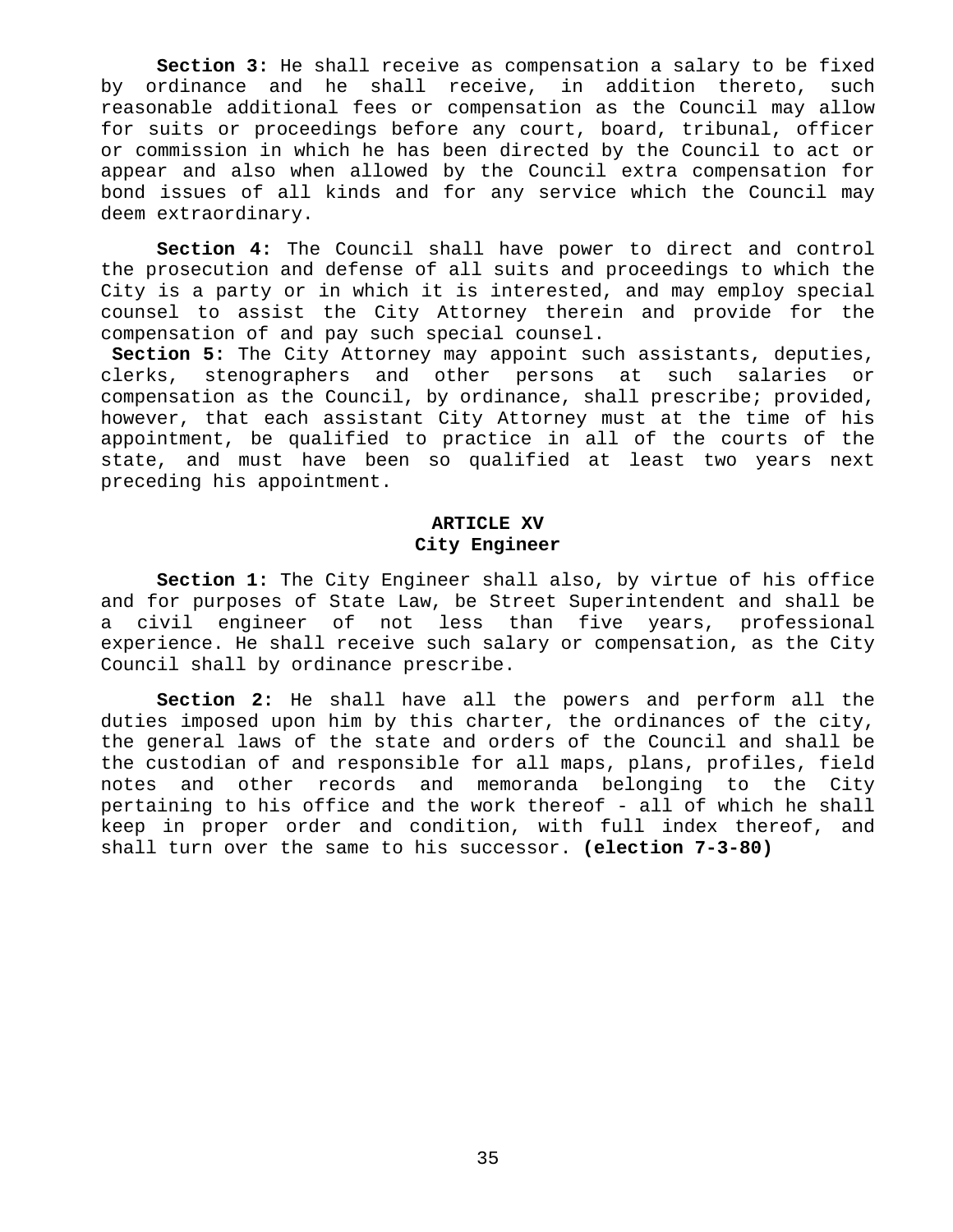**Section 3:** As Street Superintendent, subject to the provisions of this charter and all ordinances of the City and laws of the State of California applicable thereto, he shall manage and have charge of the construction, improvement, repair and maintenance, and the keeping open and unobstructed, of streets, sidewalks, alleys, lanes, courts, bridges, viaducts and other public highways; of all sewers, drains, ditches, culverts, canals, streams and water courses; of boulevards, squares and other public places and grounds belonging to the city or dedicated to public use, except water-works, parks, playgrounds and school grounds and property. He shall manage market houses, free markets, sewage disposal plants and farms, garbage disposal systems, plants and works; and all other public works not otherwise provided for in this charter. He shall have charge of the enforcement of all the obligations of privately owned or operated public utilities enforceable by the city, except as otherwise provided in this charter. He shall have charge of the cleaning, sprinkling and lighting of streets and other public places; the collection and disposal of garbage and waste; the preservation of all contracts, papers, plants, tools, machinery and appliances belonging to the City and appertaining to said department.

He shall do and perform such other duties and assume charge and control of such other works, plants or departments not otherwise provided for in this charter which hereafter may be assigned to his department by ordinance or resolution of the Council.

As the Street Superintendent, he shall possess the same powers as are given by law to Street Superintendents.

#### **ARTICLE XVI City Clerk**

**Section 1:** The City Clerk shall, subject to the approval of the City Council, appoint such deputies and employees to assist him, at such salaries or compensation, as the council may by ordinance prescribe.

**Section 2**: The City Clerk shall have the custody of and be responsible for the corporate seal, and all books, papers, records, contracts, and archives belonging to the city, or to any department thereof, not in actual use by other officers or elsewhere by special provision of this charter, or by ordinance of aid city committed to their custody.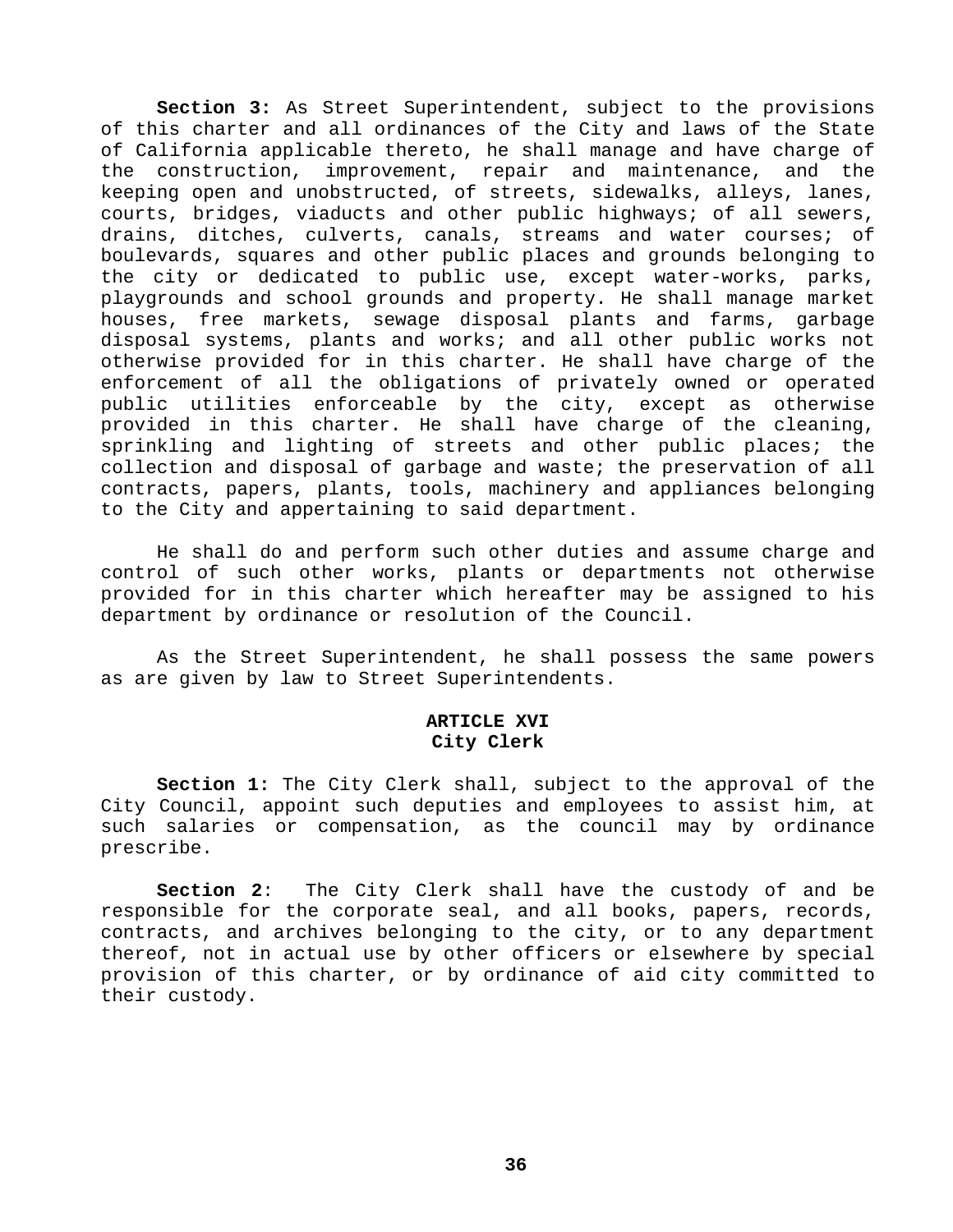**Section 3:** He, or his deputy or assistant, shall be present at each meeting of the council, unless excused therefrom by the mayor, or council, and keep full and accurate minutes of its proceedings and also separate books in which, respectively, he shall record all ordinances and official bonds; he shall keep all of the books properly indexed and open to public inspection when not in use. He shall devote his entire time to the duties of his office.

**Section 4:** Until such time as the Council of said city shall otherwise by ordinance provide, the City Clerk shall act as General Auditor of all municipal finances and shall make a monthly report to the Council as such auditor regarding the financial affairs of said city and the various departments thereof. Nothing herein contained, however, shall be construed in any manner dispensing with the annual or special audits elsewhere provided for in this charter.

**Section 5:** He shall have power to take affidavits and administer oaths in all matters relating to the business of the city, and shall make no charge therefor.

**Section 6:** The City Clerk shall perform such other duties as may be prescribed by this charter, by general law, or by resolution, or ordinance of the City Council.

#### **ARTICLE XVII Chief of Police**

**Section 1:** The Chief of Police of said city shall be the head of the Police Department of said city, and subject to the control of the council, shall have general supervision, command, control and management of the Police Department thereof.

**Section 2:** He shall have power to appoint such assistants, deputies, policemen and subordinates as the Council may by ordinance prescribe. He and each assistant, deputy and/or policeman appointed by him shall have all the powers and protection that are now, or may hereafter be conferred on Sheriffs and/or other peace officers, by the laws of the State of California, and to execute and return all process issued and directed to him, or any peace officer, by any legal authority. He is hereby charged with the execution of all laws and ordinances.

**Section 3:** He shall perform such other duties as the council may from time to time impose.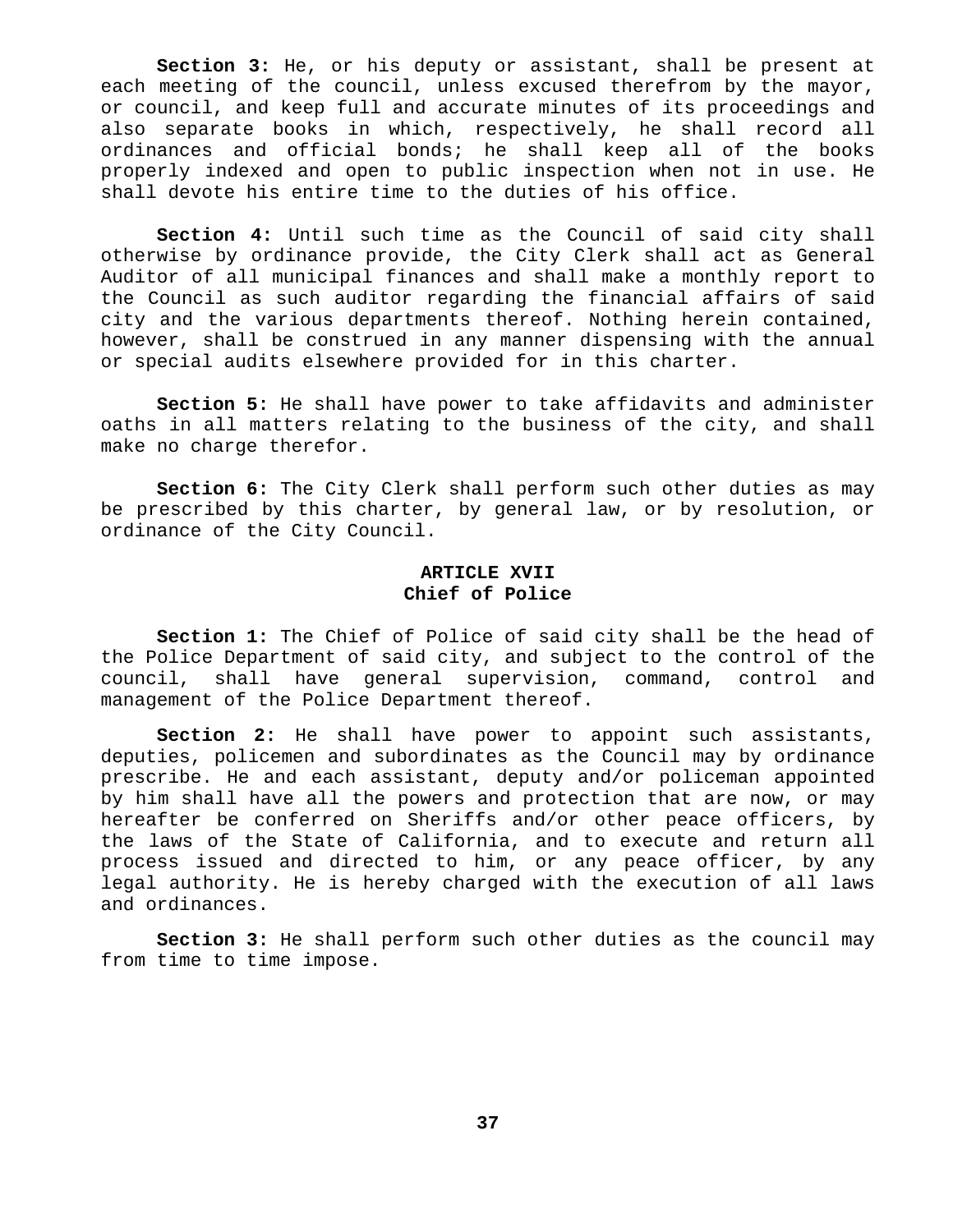#### **ARTICLE XVIII ASSESSOR**

**Section 1:** Should the council at any time hereafter determine to change the present method of assessment and/or collection of municipal taxes, levies and/or assessments, in whole or in part, it may by ordinance require the Assessor to make annually, between the 1st Monday of March and the 1st Monday of July next succeeding, a complete assessment of all property liable for taxation within said city, and on such 1st day of July he shall turn over to the city council for the purpose of equalization, and transmittal after such equalization to the city tax collector, the assessment roll prepared by him. In such case he shall when so required by said council, act as tax collector for the purpose of collecting taxes upon personal property when the same are unsecured by lien upon real property, within said city.

**Section 2:** The Assessor shall further perform any and all such other duties as the council may from time to time by ordinance prescribe and may appoint such assistants and deputies at such salaries or compensation as the Council may by ordinance prescribe.

#### **ARTICLE XIX Tax Collector**

**Section 1:** Should the Council at any time hereafter determine to change the present method of assessment and/or collection of municipal taxes, levies and/or assessments, in whole or in part, it may by ordinance require the Tax Collector to receive and collect all moneys due and payable to the city for taxes, assessments and licenses and from any other source or sources.

**Section 2:** The Tax Collector shall further perform any and all such other duties as the council may time to time by ordinance prescribe.

#### **ARTICLE XX Mayor**

**Section 1:** The Mayor of the city shall be the chief executive of said city, and as such shall sign all contracts on behalf of the city, countersign all warrants, and perform such other duties as may from time to time be assigned to him by the council. In all other respects he shall perform the same duties and have the same rights as any other member of the council.

#### **ARTICLE XXI Water Works Superintendent**

Repealed **Election 6-3-80**

**ARTICLE XXII Fire Fighting, EMS Services, and Hazardous Materials**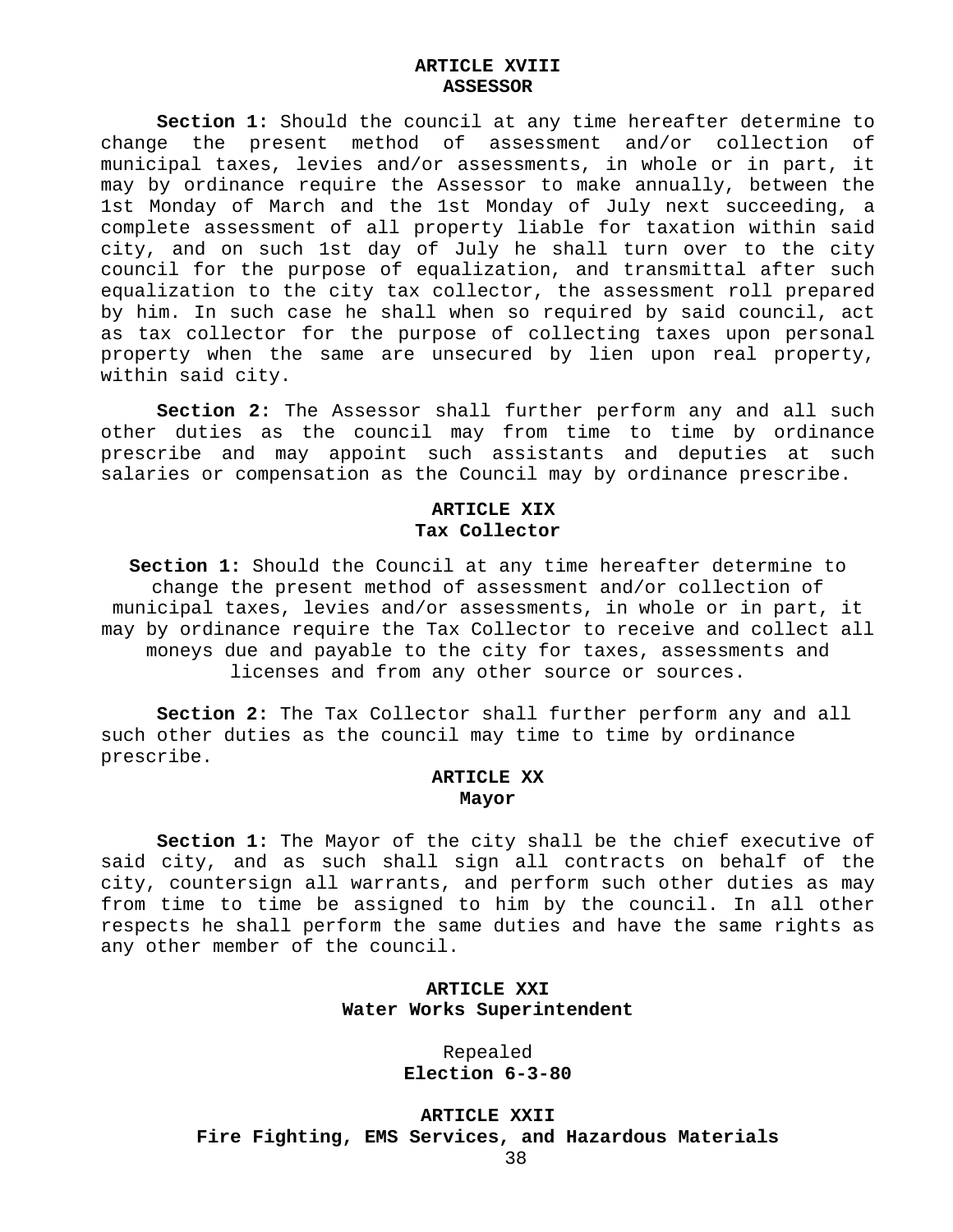**Section 1:** Responsibility for providing fire protection, EMS services, and protection from hazardous materials in the City of Inglewood is hereby transferred from the Inglewood Fire Department to the Los Angeles County Fire Department subject to the provisions of this section.

**Section 2:** The Inglewood City Council shall take all necessary steps to carry out the provisions of subsection 1. All actions taken by the Inglewood City Council shall be in the manner authorized by California Government Code Section 56848.3.

**Section 3:** The transfer of fire fighting and EMS services from the Inglewood Fire Department to the Los Angeles County Fire Department shall take place on the effective date of annexation as determined by the Board of Supervisors in coordination with the Los Angeles County Fire Department and the City of Inglewood.

**Section 4:** At the conclusion of a twelve-month period following the transfer of fire fighting and EMS services from the Inglewood Fire Department to the Los Angeles County Fire Department the Inglewood City Council shall undertake a review with respect to the performance of fire fighting and EMS services. In addition, the review shall examine the cost savings to the City of Inglewood which have occurred.

**Section 5:** The savings realized as a result of the transfer of fire fighter and EMS service from the Inglewood Fire Department to the Los Angles County Fire Department shall be allocated for the hiring of additional police officers.

**Amended by election November 3, 1998**

# **ARTICLE XXIII Superintendent of Buildings** Repealed

Election 6-3-80

**ARTICLE XXIV Parks Superintendent**

> Repealed Election 6-3-80

> > **ARTICLE XXV Treasurer**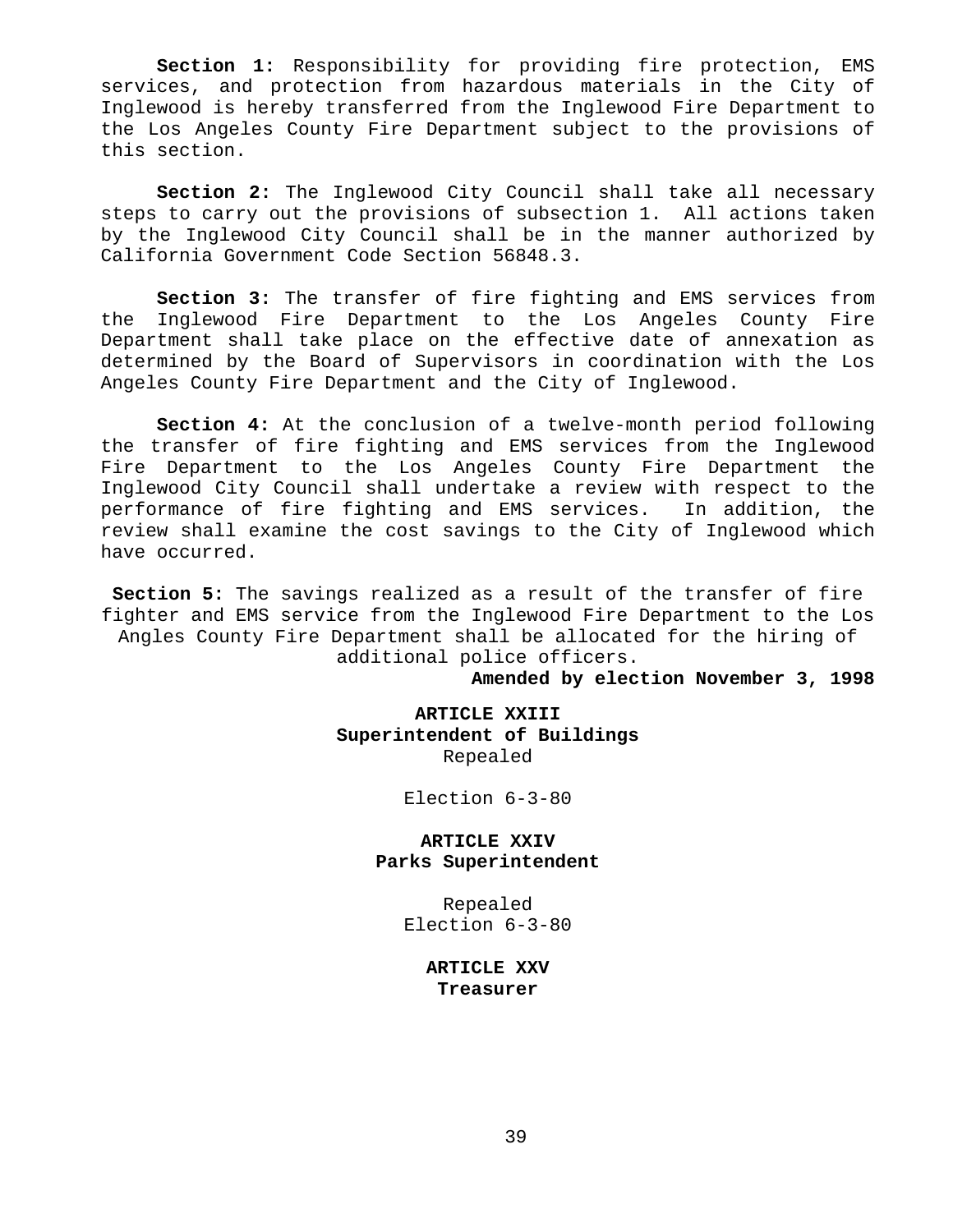**Section 1:** The Treasurer shall receive and safely keep all moneys and securities belonging to the city, and coming into his hands, and pay out such moneys only on warrants signed by the proper officers and not otherwise, for claims or demands which have been previously allowed or approved by the council. The Treasurer may deposit all or such portion of the public moneys as may be determined by the council in any bank authorized by law to receive deposits of public money, in accordance with the provisions of the constitution and the laws of the state of California.

**Section 2:** He may appoint such deputies and employees to assist him at such salaries or compensation as the council may by ordinance prescribe.

**Section 3:** The City Treasurer shall perform such other duties as may be prescribed by this charter, by general law or by resolution or ordinance of the City Council.

#### **ARTICLE XXVI Department of Education**

**Section 1:** Board of Education. The control of the public schools of the said City of Inglewood, including the whole of the Inglewood Unified School District, as the same now exists, or may hereafter be changed and exist, as provided by law, shall be vested in a Board of Education, which shall consist of five members. The members of said Board shall serve without compensation.

**Section 2:** Under said Board of Education the public school system of said city shall continue as the present under the constitution and laws of the State of California relating thereto, as said constitution and laws now exist, or may hereafter be amended, and said public school system shall be supported, maintained, improved, extended, conducted, operated and carried on under said constitution and laws, as they now exist or may hereafter be amended, in all particulars in all respects, and in the same manner as heretofore.

**Section 3:** The powers and duties of the Board of Education shall be such as are now or may hereafter be prescribed by the constitution and laws of the State of California for boards of education and/or boards of school trustees.

40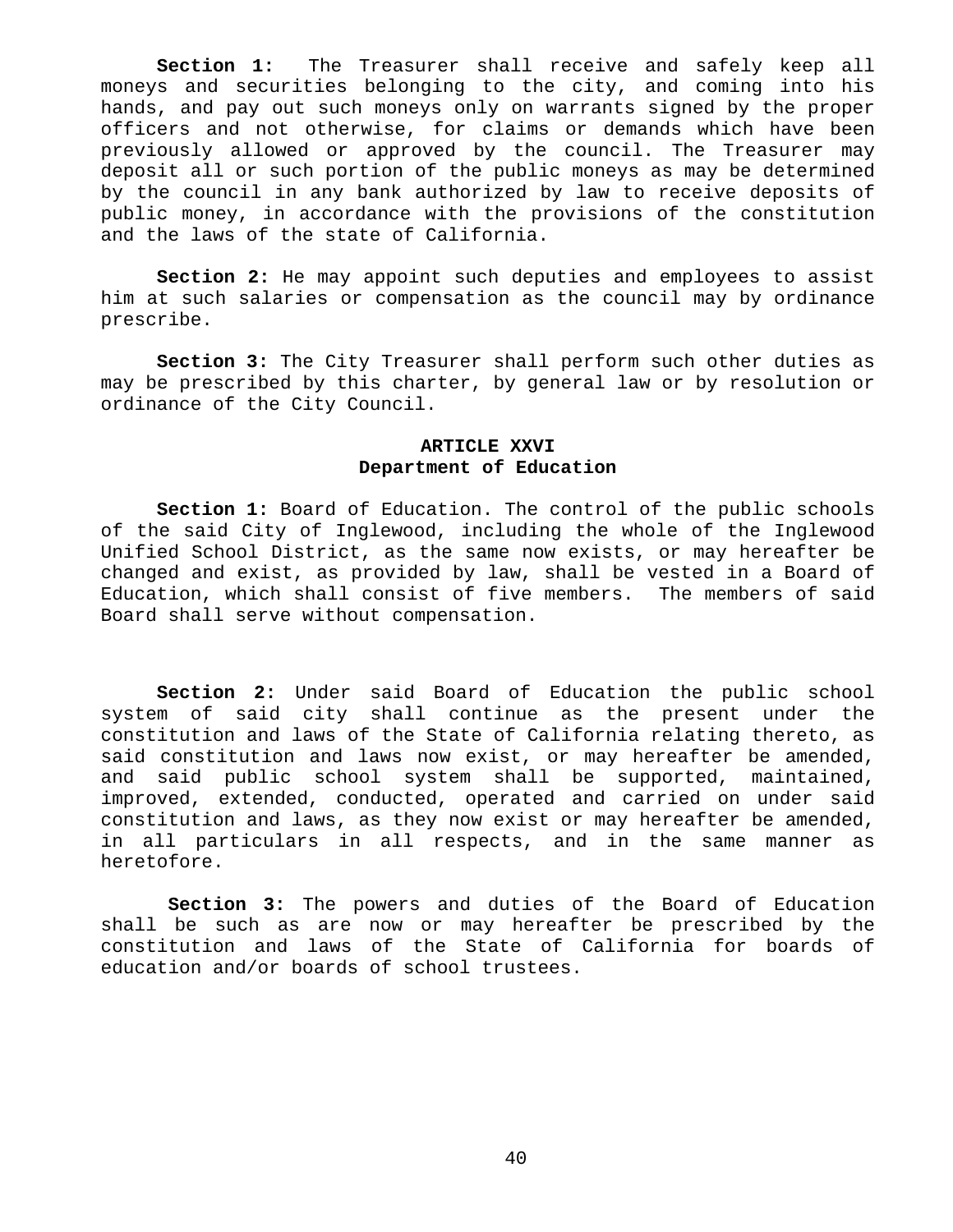**Section 4:** The Board of Education shall consist of five members. By resolution, the Board of Education shall select a method of election from the following options: (a) That each member of the governing board be elected by the registered voters of the entire district; (b) That one or more members residing in each trustee area be elected by the registered voters of that particular trustee area; or (c) That each governing board member be elected by the registered voters of the entire school district or community college district, but reside in the trustee area which he or she represents. If the Board of Education establishes trustee areas in selecting the method of election, the arrangement of the boundaries of such trustee areas shall be approved and amended as provided in state law including Education Code section 5019 or any succeeding statues. Any change in method of election or trustee area boundaries shall nor affect the ability of any incumbent board member to serve out his or her term of office. All qualified electors of the Inglewood Unified School District shall have the right to vote for members of the Board of Education. Elections shall be held at the times and in the manner in this charter provided for the holding of general municipal elections and said Members shall hold office for a term of four years and shall continue in office until their successors shall be elected and qualified. School Board members shall not serve for more than three consecutive terms.

**Section 5:** In the event any vacancy or vacancies shall exist in the membership of said Board of Education, the same shall be filled in accordance with the general law of the State of California as it now provides or hereafter shall be amended.

> **Amended election 11-7-78. Amended by election June 6, 1972. Amended by election April 4, 2017. Approved by State Legislature August 15, 1972.**

# **ARTICLE XXVII Public Library**

**Section 1:** The City Council shall appoint a Library Board consisting of five members to be appointed by the City Council from the qualified electors of the City; no member of said Board shall hold any paid office or employment in the City government. The Library Board shall serve without compensation, for such terms and have such powers and duties as the City Council may by ordinance prescribe.

> **Amended by election November 6, 1962. Approved by State Legislature January 23, 1963.**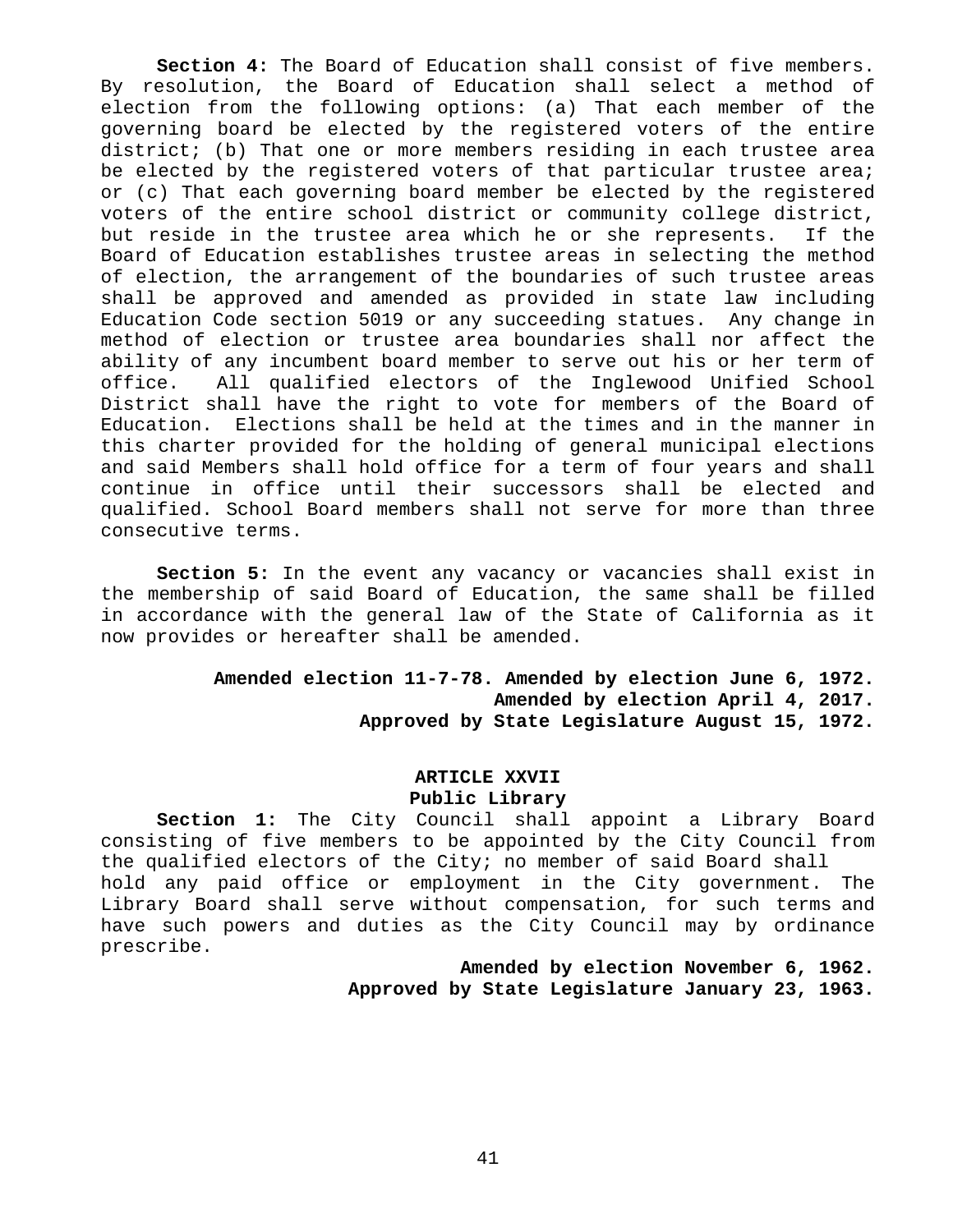**ARTICLE XXVIII Water Department** Repealed Election 6-3-80

### **ARTICLE XXIX Health Department** Repealed Election 6-3-80

#### **ARTICLE XXX Franchises**

**Section 1:** In granting franchises the city council shall be governed by the general laws of the state in force at the time, and franchises shall be granted only upon the further conditions hereinafter provided.

**Section 2:** Every application for a franchise shall be accompanied by a cash deposit or certified check sufficient in amount to pay in full all costs of advertising and other preliminary expenses connected with the offering for sale of such franchises and the granting of the same, which deposit shall not be less than one hundred dollars (\$100.00). Said deposit shall be returned in case the city council shall determine that neither the public necessity nor the public interest requires the granting of the franchise, or in case the franchise be granted to a person other than said applicant. The cost of advertising and other costs hereinabove referred to connected with the offering for sale and granting of said franchise shall be paid by the successful bidder for said franchise, and such payment shall be a condition precedent to the vesting of the franchise.

**Section 3:** In the event that any public utility shall be taken over by the city, by purchase or condemnation, the franchise shall have no value. No exclusive franchise shall ever be granted.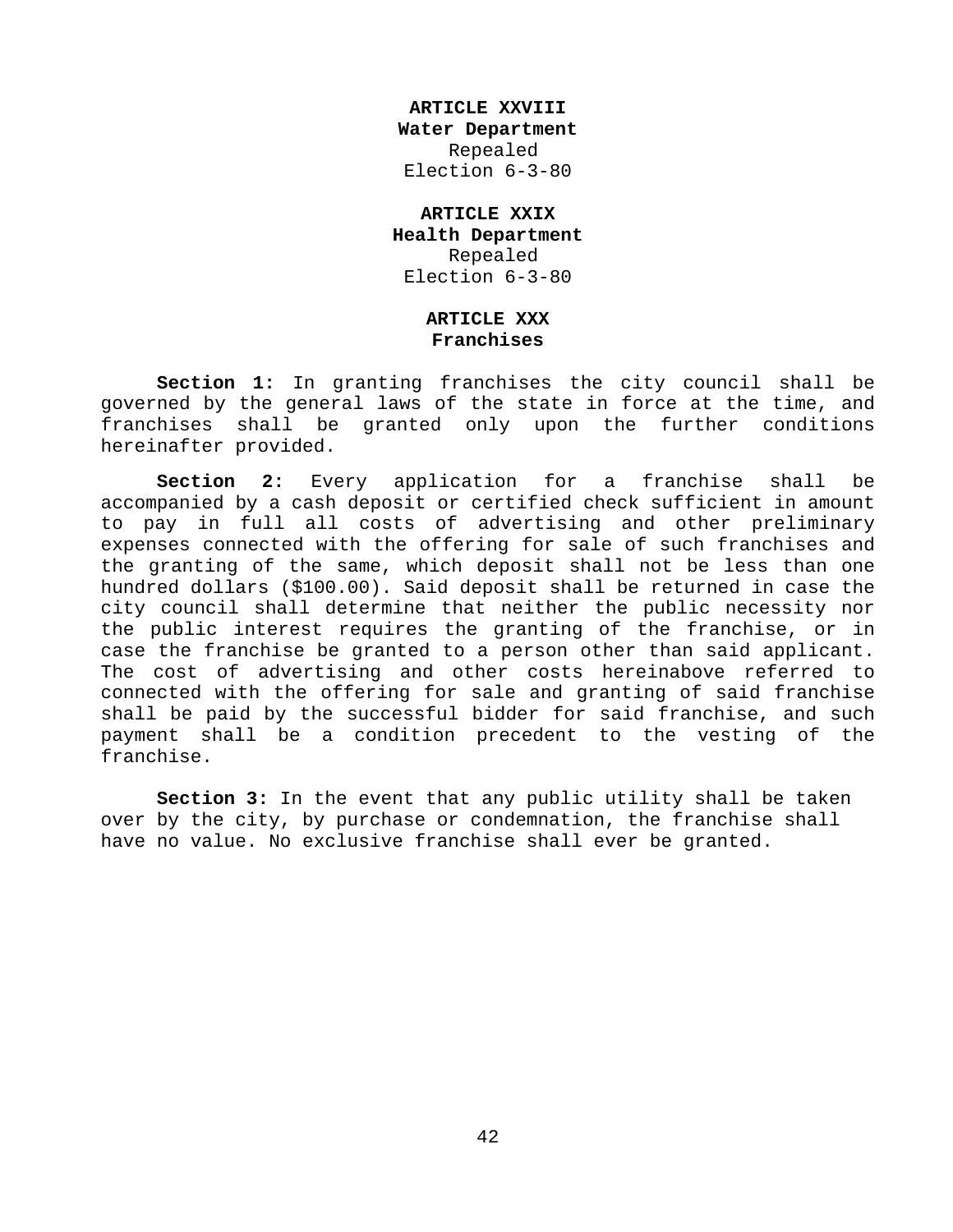#### **ARTICLE XXXI Social Service**

**Section 1:** The council may by ordinance provide for a Board of Social Service, of as many members as said council may therein prescribe. Members of said Board shall be appointed by the council for such term or terms of said council may determine, and shall serve without compensation.

**Section 2:** The council may in such ordinances fix the powers and duties of such Social Service Board, and in addition to any other powers or duties therein enumerated, subject to the control of said council, may authorize such Board to have charge of all matters relating to the care and relief of the needy, and subject to the control of said council, may authorize said Board to establish a public health center for maintaining clinics and furnishing medical treatment and advice for persons unable to pay for same, and also for educating the public in preventive medicine, and to establish and maintain a day nursery and similar institutions.

**Section 3:** The council may appropriate annually to the use of said board such amount of money for such social service work, out of the funds of said municipality, as said council deems advisable, but contributions of money or property for such work may be solicited and accepted from other sources.

**Section 4:** The Board of Social Service, if appointed, shall render an annual report of its activities to the council.

#### **ARTICLE XXXII Printing and Advertising**

**Section 1:** In the event that there is more than one newspaper of general circulation published in the City, the City Council, annually, prior to the beginning of each fiscal year, shall publish a notice inviting bids and contract for the publication of all legal notices or other matters required to be published, in a newspaper of general circulation published and circulated in said City, during the ensuing fiscal year. In the event there is only one newspaper of general circulation published in the City, then the City Council shall have the power to contract with such newspaper for the printing and publishing of such legal notices without being required to advertise for bids therefor. In the event the City Council contracts with a newspaper for the printing and publishing of legal notices without advertising for bids, or after calling for bids, only one bid is received, the City Council shall have the power to contract with such newspaper for the printing and publishing of such legal notices without being required to advertise for bids for the next succeeding year unless on or before the May 1 immediately preceding the beginning of the fiscal year another newspaper of general circulation published and circulated in said City shall file with the City Clerk a request that competitive bids be called for, for publication of legal notices during the next fiscal year. The newspaper with which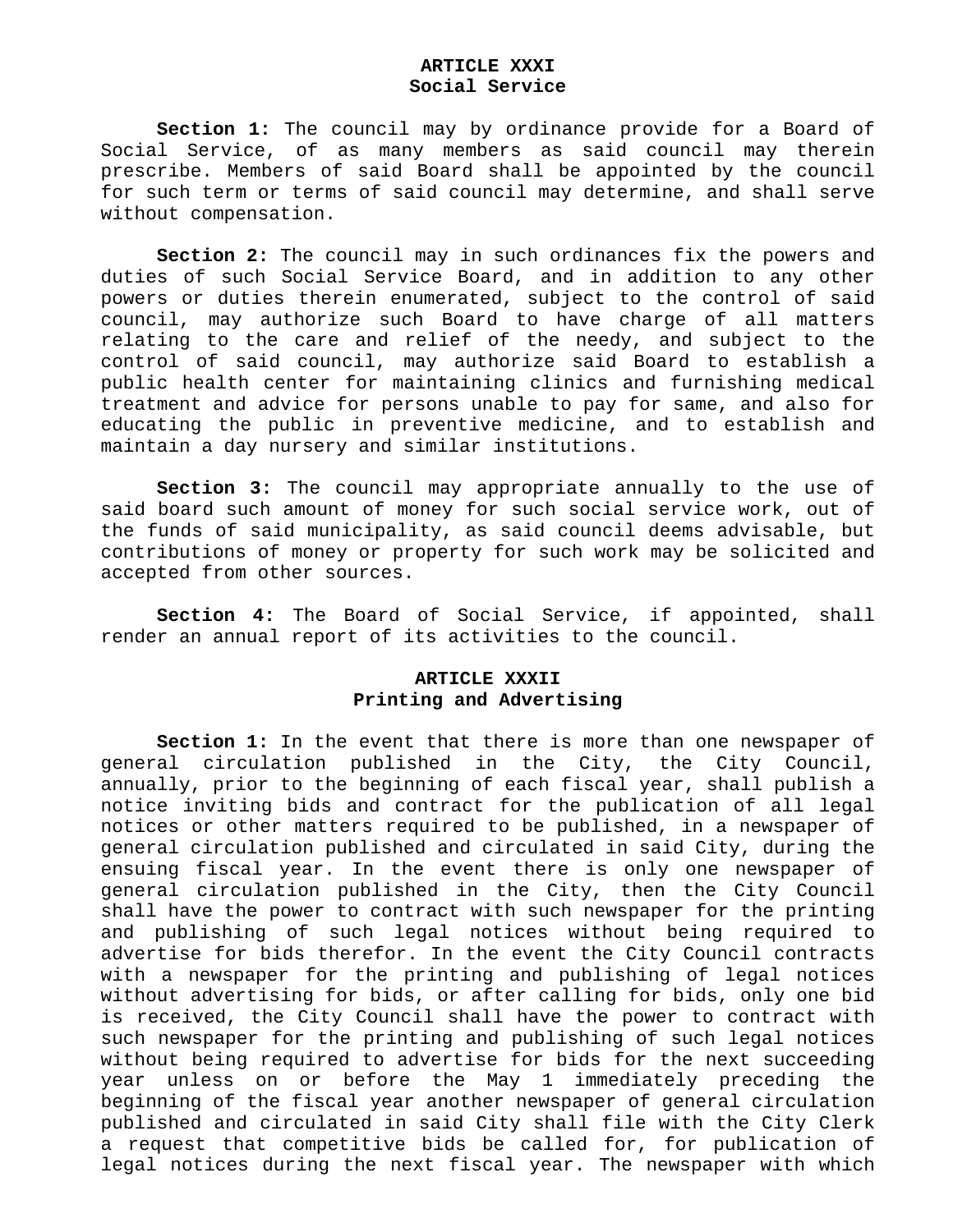any such contract is made shall be designated the official newspaper for the publication of such notices or other matters for the period of such contract.

In no case shall the contract prices for such publication exceed the customary rates charged by such newspaper for the publication of legal notices of a private character.

In the event there is no official newspaper designated by City Council, then all legal notices or other matter may be published by posting copies thereof in at least three public places in the City.

No defect or irregularity in proceedings taken under this section, or failure to designate an official newspaper, shall invalidate any publication where the same is otherwise in conformity with this Charter or law or ordinance.

> **Amended by Election April 14, 1959. Approved by State Legislature May 4, 1959.**

# **ARTICLE XXXIII Purchase of Supplies and Contracts for Public Projects**

**Section 1:** The City Council shall, by ordinance, prescribe the procedures and requirements for the purchase of supplies and equipment and for award of bids for public projects in a manner which preserves the integrity of the competitive bidding process, insures the protection of public funds, but at the same time provides the opportunity to effect economies in the operation of the City which are in the best interests of the public.

**Section 2:** The purchasing ordinance contemplated in Section 1 above shall contain a formal contract and bid procedure which shall provide, at a minimum, the following:

- a) A dollar limitation to which the formal procedures shall attach.
- b) A notice requirement providing for publication of a notice inviting bids, posting said notice on the public bulletin board in City Hall and mailing the notice to those prospective bidders on the City's bidders list.
- c) A requirement for bidders, security and other bond requirements as necessary to protect the interests of the public.
- d) A public bid opening procedure under the supervision of the City Clerk.
- e) An award procedure and an alternative thereto in the event the City Council chooses to reject the bids.
- f) A procedure for resolving tie bids.
- g) A local preference, as provided herein, for businesses that hold a business license from the City and maintain a place of business in the City.

**Amended by Election June 6, 2006.**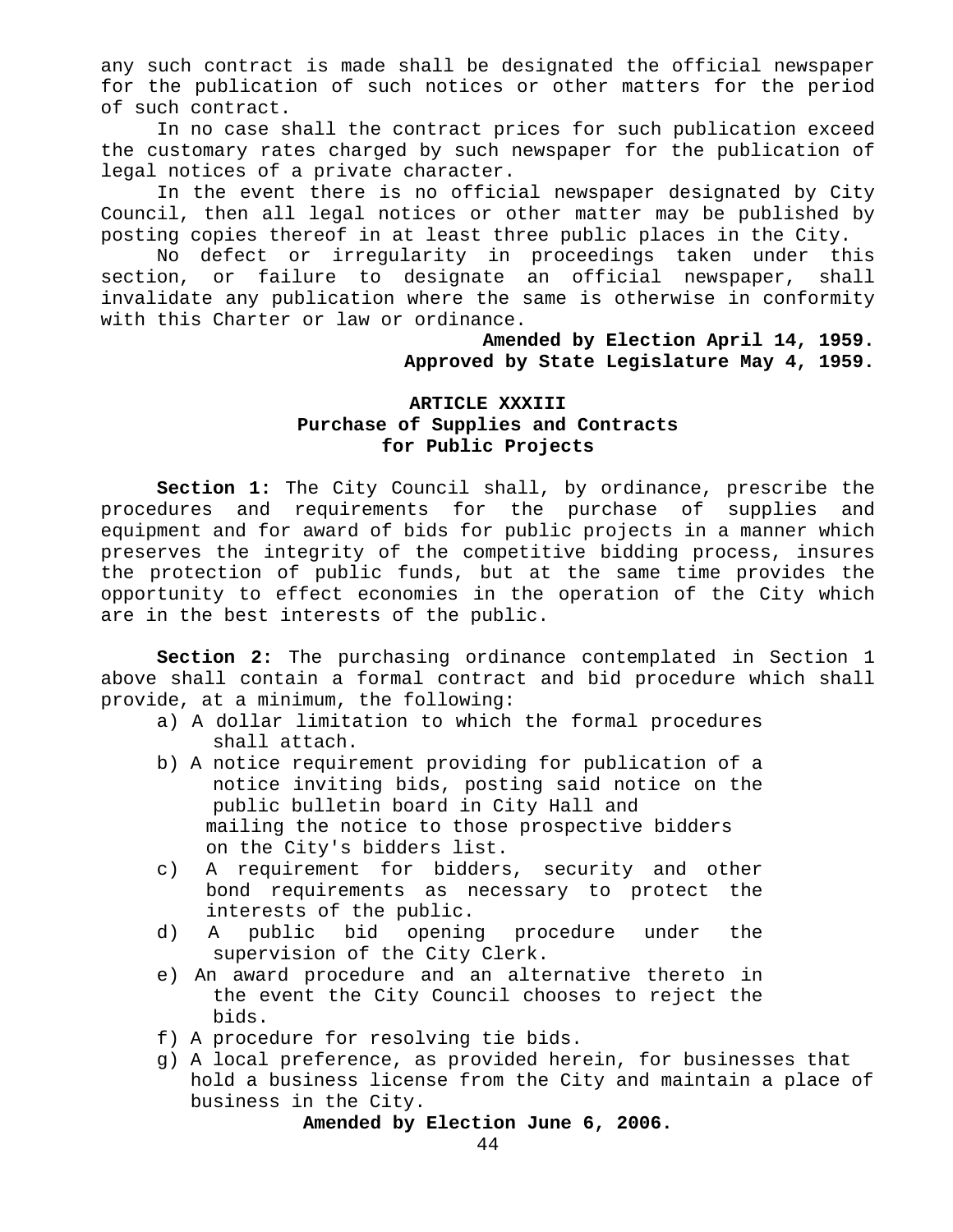**Section 3:** The purchasing ordinance shall also contain an informal bidding procedure which shall provide, at a minimum, the following:

- a) A dollar amount to which the informal procedures shall attach.
- b) A notice requirement providing that written bid notices be submitted no less than 10 days in advance of bid opening and establishing subcategories consisting of bids which must be sealed and bids which need not be sealed.
- c) A bid opening procedure.
- d) A local preference, as provided herein, for businesses that hold a business license from the City and maintain a place of business in the City.

#### **Amended by Election June 6, 2006.**

**Section 4:** Except as provided herein all purchases made and contracts awarded pursuant to the purchasing ordinance shall be to the lowest responsible bidder as that term is defined herein below. Contracts for professional services and other limited exceptions may be specifically identified in the ordinance and declared exempt from competitive bidding requirements provided such exemptions are consistent with the intent expressed in Section I of this Article.

 In determining the lowest responsible bidder for furnishing materials, equipment, supplies, or non-professional services, the City may apply a local preference for business that

Hold a business license from the City and maintain a place of business within the City limits. The nature and amount of the local preference shall be established by the City Council by ordinance, following a duly-noticed public hearing on the subject, not less than sixty (60) calendar days following the effective date of this charter Amendment, and as necessary thereafter. Any such local preference shall not be applicable unless payment is made solely from funds and revenues of the City, exclusive of funds and revenues from other governmental sources.

#### **Amended by Election June 6, 2006.**

**Section 5:** Notwithstanding any provision in this charter to the contrary, the City Council may by a vote of 3/4ths of those members present authorize the purchase of materials, supplies, equipment and services or order work performed by City or non-city forces upon a finding supported by competent information or data that such purchase or work is urgently or imminently necessary for the preservation of life, health, property or the protection of the public welfare.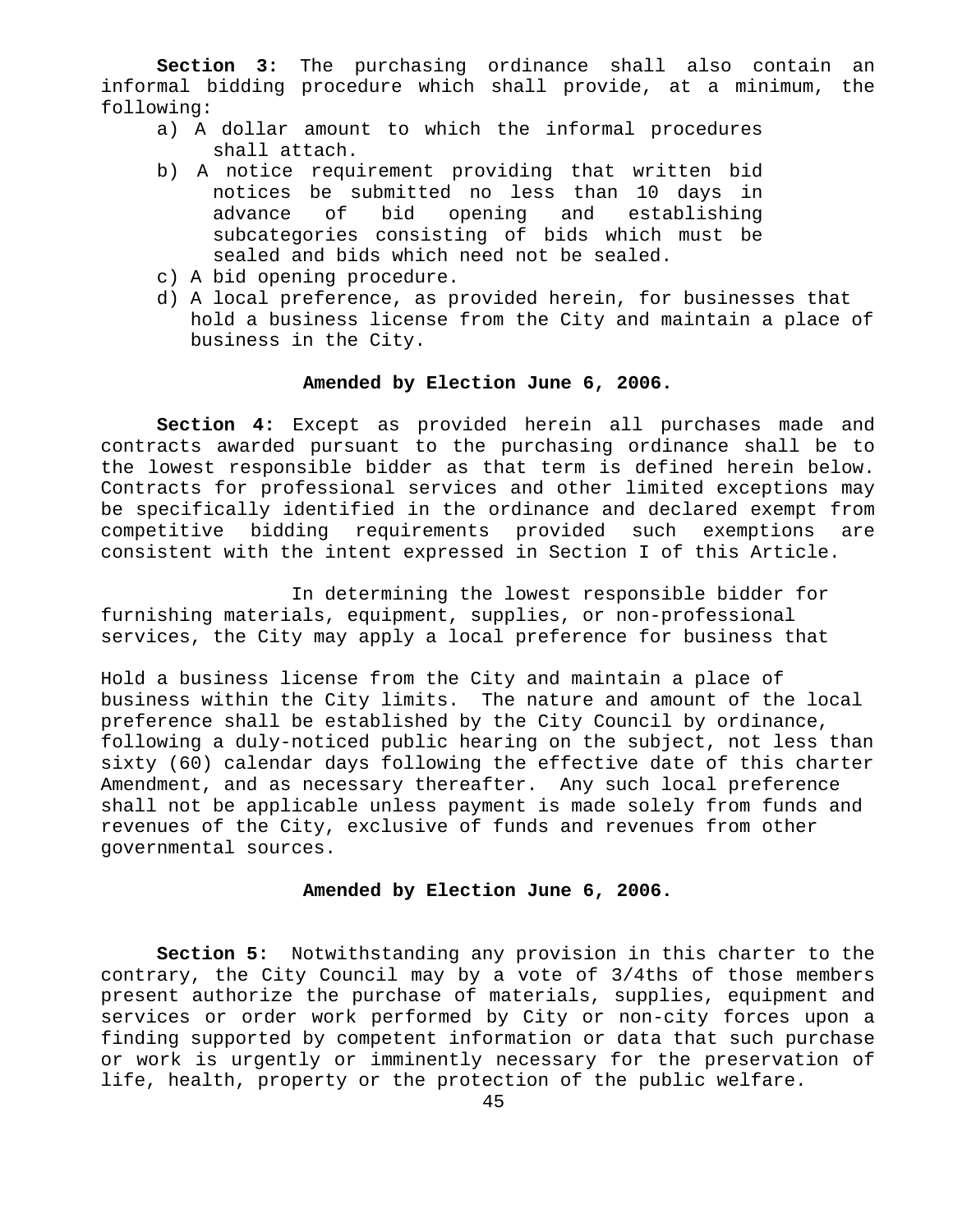**Section 6:** The ordinance to be enacted by the City Council shall further provide a procedure for the disposition of surplus, obsolete or unclaimed property.

**Section 7:** The expression "lowest responsible bidder" shall be deemed to mean the lowest bidder whose offer best responds in quality, fitness and capacity to the requirements of the proposed work or usage.

**Section 8:** No amendment to the purchasing ordinance pursuant to Section I above shall be considered for adoption by the City Council until such time as a noticed public hearing regarding the proposed amendment has been held and concluded. The public must be given notice of said hearing by publication in a newspaper of general circulation in the City of Inglewood at a minimum of one time, thirty (30) days prior to the date on which the City Council is scheduled to consider adoption. Notwithstanding any provision in this charter to the contrary, four (4) affirmative votes shall be required for adoption.

**Amended by Election June 6, 2006.**

#### **ARTICLE XXXIV Annual and Special Audits**

**Section 1:** The council shall employ a public accountant or firm of public accountants annually to investigate the transactions and accounts of all officers and employees having the collection, custody, or disbursement of public money or property, or the power to approve, allow or audit demands on the treasury, and said council may authorize such accountant or firm of accountants to make an investigation at any time with reference to any condition relating to the affairs of said city or any officer or employee connected therewith, as to any matter or condition upon which said council may require a report concerning the affairs of said city.

> **Amended by Election April 12, 1955. Amendment approved May 13, 1955 by Legislature.**

#### **ARTICLE XXXV Monthly Reports**

**Section 1:** All officers having the collection of public moneys or the custody thereof, and all officers and employees required by ordinance so to do, shall submit monthly financial reports to the city council in writing, which said reports shall be permanently filed with the city clerk after the council shall have inspected and acted upon the same.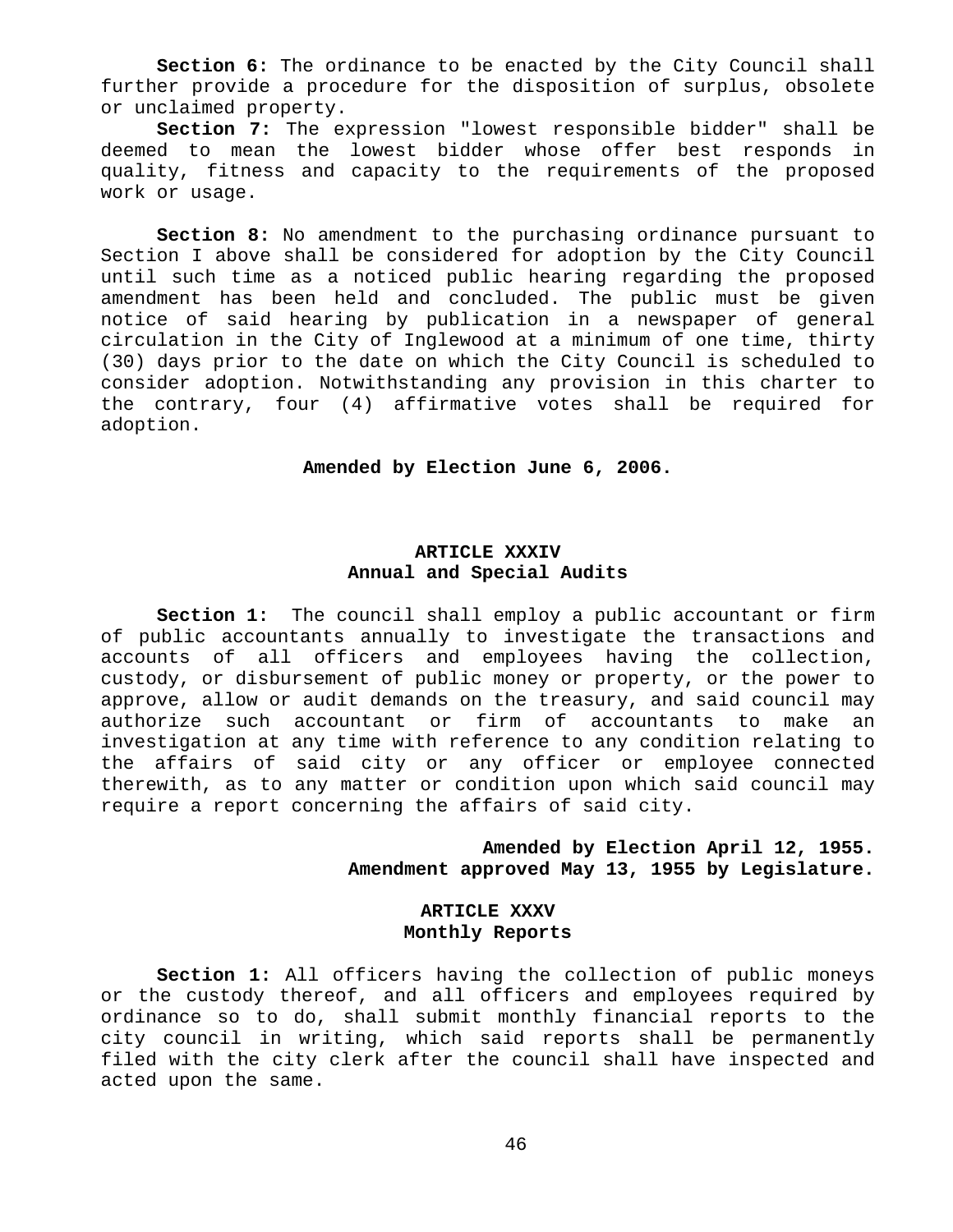#### **ARTICLE XXXVI Miscellaneous Provisions**

**Section 1:** Whenever in this charter the word "city" occurs, it means the city of Inglewood, California, and every department, board, commission, officer or employee whenever either is mentioned herein, means a department, board, commission, officer or employee as the case may be, of said city of Inglewood.

#### **Section 2: Repealed**

### **Amended by Election April 14, 1959. Approved by State Legislature May 4, 1959.**

**Section 3:** All ordinances and resolutions in force at the time this charter takes effect, and not inconsistent therewith, shall continue in full force until amended or repealed.

**Section 4:** All general laws of the state of California applicable to municipal corporations, now or hereafter enacted, and which are not in conflict with the provisions of this charter, shall be applicable to said city of Inglewood.

#### Section 5: Repealed. **Amended by Election November 5, 1996.**

**Section 6:** All officers and employees in office or employed when this charter takes effect shall continue to hold office and exercise their respective offices or employments under the terms of this charter until they may be removed as in this charter provided, or the election or appointment and qualification of their successors.

**Section 7:** If any officer of the city shall remove from the city, or absent himself therefrom for more than sixty days consecutively without the permission of the council, or if he shall fail to qualify by taking the oath of office and filing his official bond whenever such oath or bond is required, within fifteen days from the time his certificate of election or appointment is mailed or delivered to him, or if he shall resign, or if he shall be convicted of a felony, or if he shall be adjudged insane, his office shall be vacant.

**Section 8:** The improvement, widening, extending, lighting and opening of streets, avenues, lanes, alleys, ways and places, and all matters not specified in this charter shall be done, and assessments therefor levied, and improvement bonds issued in conformity with and under the authority conferred by the general laws of the state of California.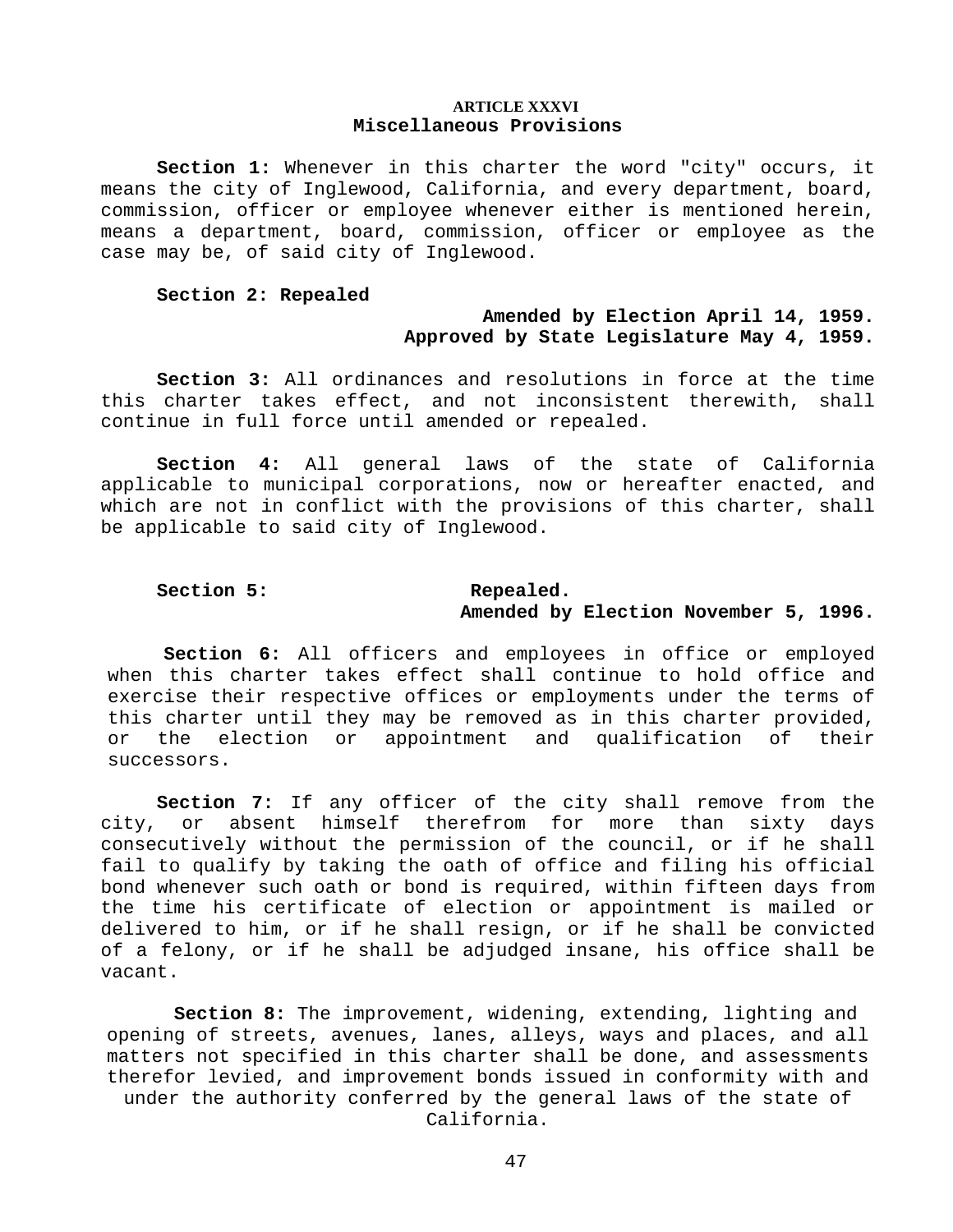**Section 9:** All officers, boards and employees shall deliver to their successors, all papers, books, documents, records, archives and other properties pertaining to their respective offices, departments or employments in their possession or under their control immediately upon retirement.

**Section 10:** No member of the City Council shall be financially interested, directly or indirectly, in any contract, sale or transaction to which the City is a party. No Officer or employee of the City shall be financially interested, directly or indirectly in any contract, sale or transaction to which the City is a party and which comes before said officer or employee, or the department of the government with which he is connected, for official action. No member of any Board or Commission shall be financially interested, directly or indirectly, in any contract, sale or transaction to which the City is a party and which comes before the Board or Commission of which he is a member, for official action.

Any contract or transaction in which any officer of the City shall be or become financially interested shall become void at the election of the City.

No member of the City Council, city official or officer, or employee of the City, or any member of any board or commission shall be deemed to be financially interested, within the meaning of the foregoing provisions, in any contract in which his interest is only a remote interest as hereinafter defined.

No councilman or member of any board or commission shall vote on or participate in any contract or transaction in which he is directly or indirectly financially interested which such direct or indirect financial interest is a remote interest. A remote interest as used in this section means:

- (1) That of a non-salaried officer of a nonprofit corporation;
- (2) That of an employee of the contracting party, if such contracting party has 10 or more other employees, and if the officer was an employee of said contracting party for at least three years prior to his initially accepting his office;
- (3) That of a parent in the earnings of his minor child for personal services;
- (4) That of landlord or tenant of the contracting party;
- (5) That of an attorney of the contracting party;
- (6) That of a member of a nonprofit corporation formed under the Agricultural Code or a nonprofit corporation formed under the corporations code for the sole purpose of engaging in the merchandising of agricultural products;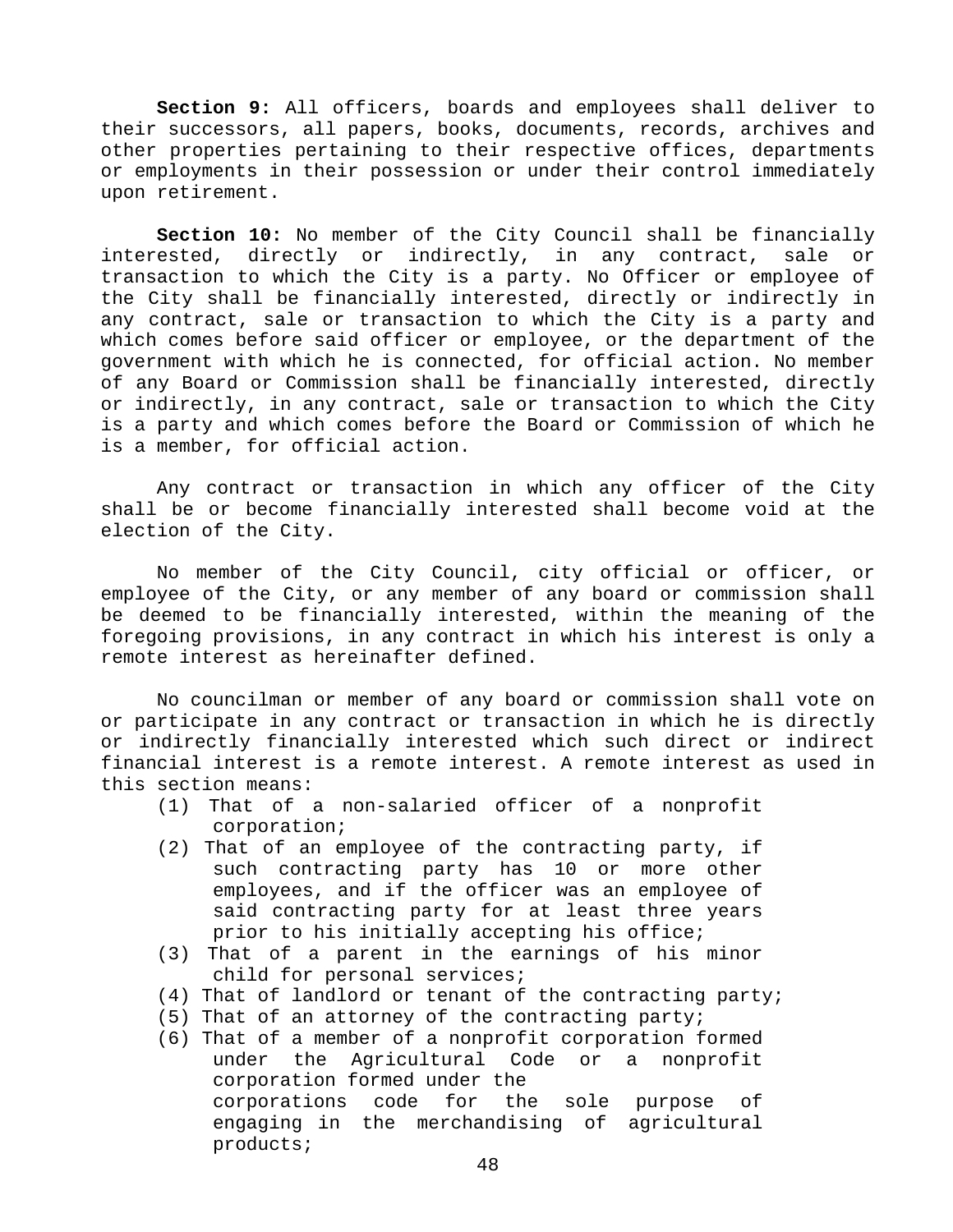- (7) The ownership of less than 3 per cent of the shares of a corporation for profit;
- (8) That of an officer in being reimbursed for his actual and necessary expenses incurred in the performance of official duty;(9) That of a recipient of public services generally provided by the public body or board of which he is a member, on the same terms and conditions as if he were not a member of the board.

#### **Amended by Election April 9, 1963. Approved by State Legislature April 21, 1963**.

**Section 11:** All officers, clerks and assistants of the city and the various departments thereof, and all employees except such as may be employed for temporary and special purposes, must be citizens of the United States of America, and residents of the city of Inglewood, California, during their respective periods of employment.

**Section 12:** No officer or employee of the city shall give or promise to give to any person any portion of his compensation, or any money or thing of value in consideration of having been or being nominated, appointed, voted for or elected to any office, or employment in or for said city.

**Section 13:** No officer or employee shall accept any donation or gratuity in money or other thing of value either directly or indirectly from any subordinate or employee, or from anyone under his charge, or from any candidate or applicant for any position as employee or subordinate in any department of the city.

**Section 14:** No officer or employee of the city shall aid or assist a bidder in securing a contract to furnish labor or material or supplies at a higher price or rate than that proposed by any other bidder, or favor one bidder over another, by the giving or withholding of information, or willfully mislead any bidder in regard to the character of the materials or supplies called for, or knowingly accept materials or supplies of a quality inferior to that called for by the contract, or knowingly certify to a greater amount of labor performed than has actually been performed or to the receipt of a greater amount of materials or supplies than has actually been received.

**Section 15:** No pavement protected by any patent, trade mark, trade name, copyrighted name, or any device which tends to prevent competitive bidding shall be ordered by the city until the

 owner thereof has entered into a written agreement with the city transferring to the city all rights to the use of and manufacture of

the same within the city upon the terms and conditions set forth therein. The city shall not be bound by any such agreement unless the same shall have been approved by a majority vote of the council and executed by the mayor on behalf of the city. No such agreement shall be made for a longer period than five years. Whenever the city shall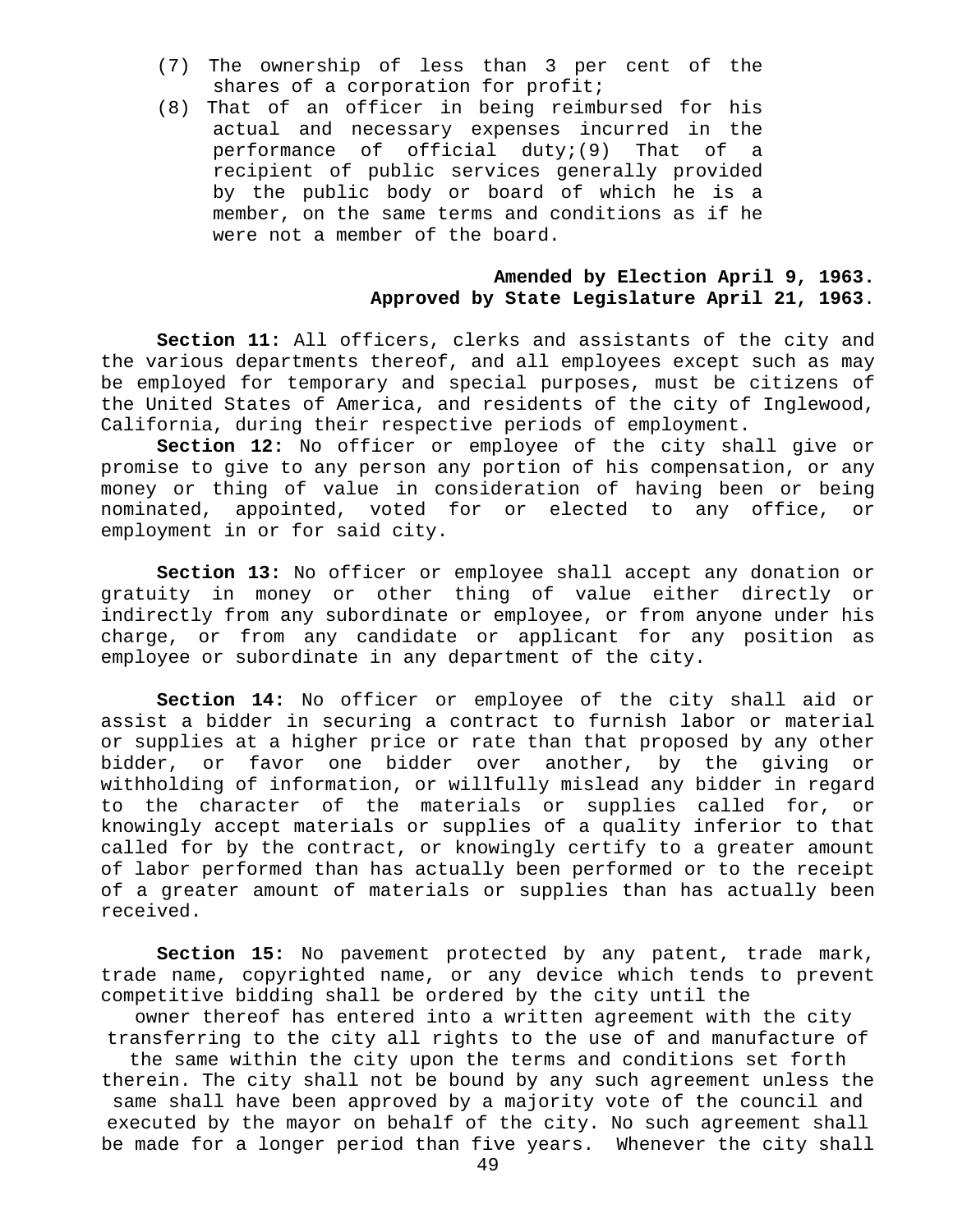let a contract for the construction of any such pavement the contractor therefor shall pay to the city the exact sum or royalty which the city is required to pay under its said agreement.

Whenever the city shall construct any such pavement by the direct employment of labor and purchase of materials, the costs of which are chargeable upon the property in a special assessment district, the exact sum or royalty which the city is required to pay under said agreement shall be added to and included in the costs chargeable to the property in said special assessment district.

**Section 16:** Every officer who shall knowingly and willfully approve, allow or pay any demand on the treasury of said city in order to fraudulently obtain, either for himself or for another, the amount of the said demand, or any portion thereof,

shall be liable to the city individually, and on his official bond, for the amount of the demand so approved, allowed or paid; shall forfeit such office, and be forever disqualified from holding any position or office in the service of said city.

**Section 17:** All fees and charges accruing to the city, and paid into the treasury thereof, for fees, permits, licenses, inspection, services, or other municipal charges, and moneys derived from fines or pecuniary penalties or forfeitures, and all funds which may remain in the possession of the city unclaimed after a period of one year from the date when the same were due and payable, shall be credited to the general fund of the city, and shall be applicable to any municipal purpose to which the council may appropriate them, and the council shall appropriate from this fund whatever sum may be necessary to pay valid claims of more than one year's standing.

**Section 18:** All books and records of every office and department of the city shall be open to the inspection of any citizen, subject to proper rules and regulations for the efficient conduct of the business of such department or office, excepting only the books, records and papers of the police department, the health department and the office or department of the city attorney, none of which shall be subject to such inspection except by permission of the officer or head of such department or by special permission of the council.

**Section 19:** Copies or extracts duly certified from any books or records open to inspection shall be given by the officer having the same in custody to any person demanding the same, and paying or tendering twenty cents per folio of one hundred words of such copies or extracts, and the additional sum of fifty cents for certifying. The officer having charge of such records, however, shall be entitled to a reasonable time within which to prepare same and provided with necessary clerical or stenographic assistance so to do.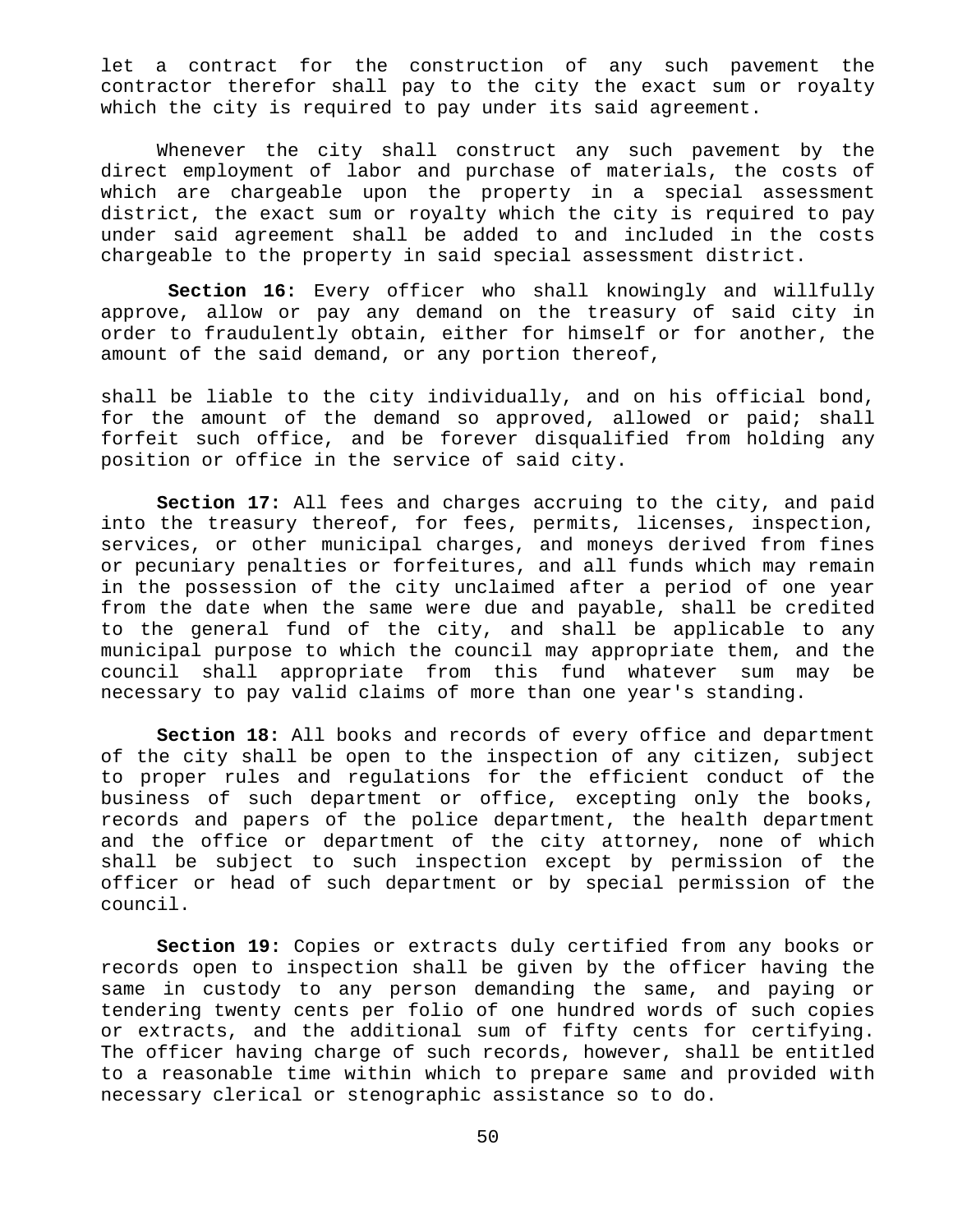**Section 20:** Unless otherwise provided for by law, or ordinance of the council, all city officers shall keep their respective offices open for the transaction of business continuously from eight o'clock a.m. to five o'clock p.m. each day, except Sundays and Holidays.

**Section 21:** All vested rights of the city shall continue and shall not in any manner be affected by the adoption of this charter, nor shall any rights, liability, pending suit or prosecution either in behalf of or against said city be affected by the adoption of this charter unless otherwise herein expressly provided. All contracts entered into by the city or for its benefit prior to the taking effect of this charter, shall continue in full

force and effect. All public work begun prior to the taking effect of this charter shall be continued and perfected hereunder. Public improvements, for which legislative steps shall have been taken under laws in force at the time this charter takes effect, may be carried to completion in accordance with the provisions of such laws.

**Section 22:** The city of Inglewood may establish a municipal court, when and in such manner as may be authorized by the constitution and/or laws of the state of California.

# Section 23: **Repealed.**

#### **Amended by election November 5, 1996.**

**Section 24:** In the purchase of any and all supplies materials for said city, local merchants so far as reasonably possible shall be given the preference, quality, availability, service and price being equal.

**Section 25:** No person in the employ of the city shall take any active part in securing or shall contribute money toward the nomination or election of any candidate for any municipal office in said city.

**Section 26:** Nothing in this charter shall be construed as prohibiting the election or appointment of women to any office or a member of any board or commission, and the words used in this charter in the masculine gender shall include the feminine.

**Section 27:** All claims for damages of any kind whatsoever against the city of Inglewood must be presented to the council, and filed with the city clerk within six months after the occurrence for, on account of or out of which such damages arose and unless any such claim is so filed, the same shall not be allowed or approved, nor shall any judgment therefor ever be made or entered against said city or any officer thereof in any court whatsoever.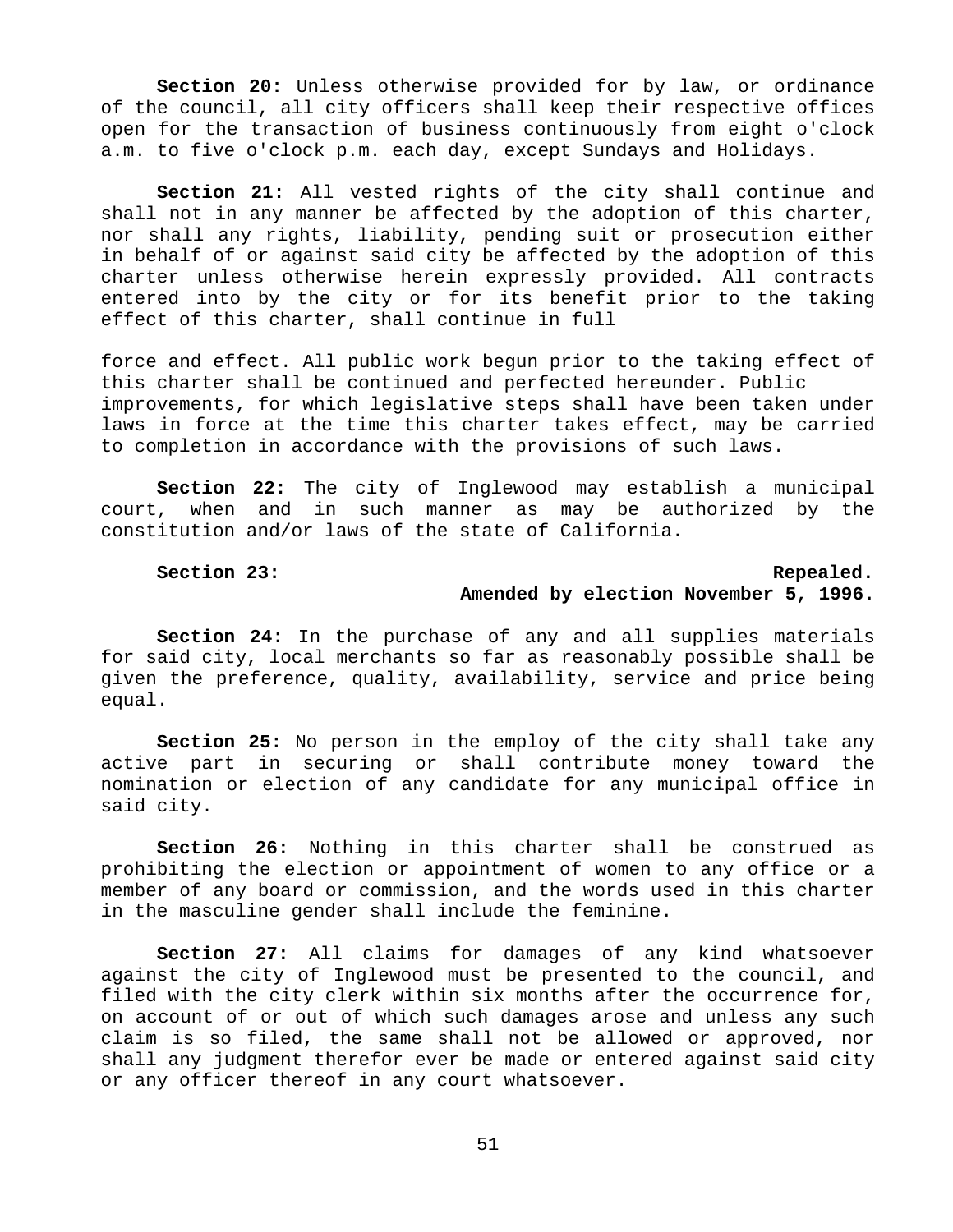**Section 28**: The council shall cause to be published annually a financial report of the city, and shall furnish a copy thereof to each taxpayer requesting the same.

**Section 29:** In all prosecutions for violations of city ordinances, rules or other regulations, whether in a court of original jurisdiction or in any appellate court, it shall not be necessary to plead the contents of any such ordinance, rule or regulation, but the court before which the prosecution is pending shall take judicial notice of such ordinance, rule or regulation, and of the contents thereof; and in any civil action *in* which the city is a party, either as plaintiff or defendant, the adoption and

Contents of any ordinance, rule or regulation of said city may be prima facie proven by the introduction of the original entry thereof on the journal or record of the proceedings of the council or by a copy of such entry certified to by the city clerk under the seal of said city to be a full, true and correct copy of such original entry.

**Section 30:** Every officer authorized by law or ordinance to allow, audit or certify demands upon the treasury of said city, or to make an official investigation, shall have power to administer oaths and affirmations, and take and hear testimony concerning any matter or thing relating thereto. The mayor and city clerk shall each have power to administer oaths and affirmations, both orally and in writing, in any matter or thing of hearing relating directly or indirectly to said city, or any of its affairs.

**Section 31:** The bonded indebtedness of said City of Inglewood shall not at any time exceed an amount equal to fifteen per cent of its assessed non-operative value.

**Section 32:** The premium or charge for all official bonds of all officers and employees of said city required to give bonds, either by this charter or by general law, or by ordinance of said city, shall be paid by the city.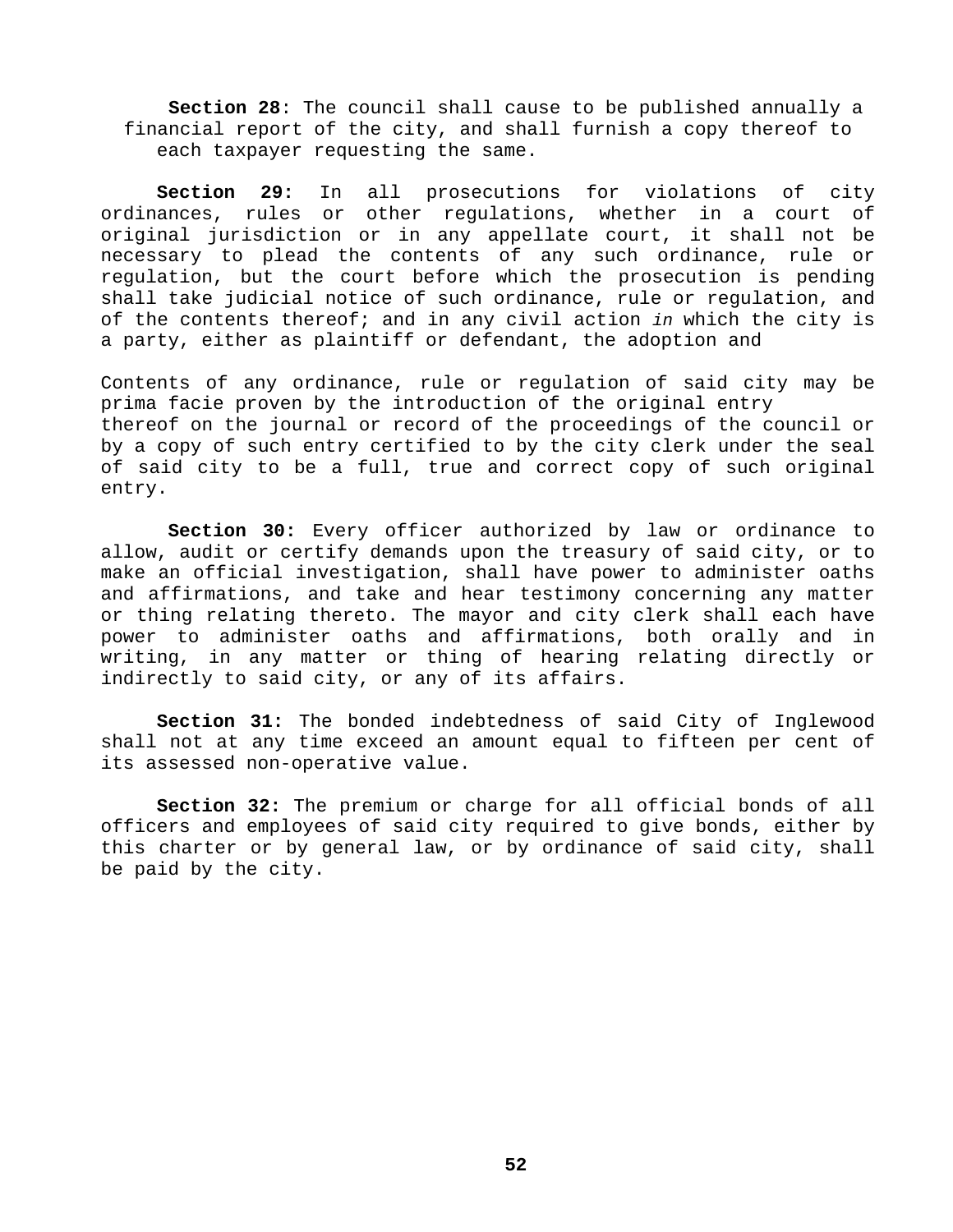**Section 33:** If in consequence of any public street, alley, avenue, highway, road, lane or public place, being out of repair within said city, and in condition to endanger persons or property passing thereon or using the same, any person while lawfully and/or carefully using said street, alley, avenue, highway, road, lane or public place, and exercising ordinary care to avoid the danger, suffers damage to his person or property, through, on account, or by reason of any such defect therein, no recourse for damages thus suffered shall be had against such city; but if such defect in such street, alley, avenue, highway, road, lane or public place, shall so have existed for the period of twenty-four hours or more after notice thereof, to the Superintendent of Streets or other person on whom the law may have imposed the obligation to repair such defect or remedy the same, then such Street Superintendent or person or persons on whom the law may have imposed such obligation to repair or remedy such defect, and also the officer or officers through whose official negligence such defect remains unrepaired, or unremedied, shall be jointly and severally liable to the party injured for the damage sustained; provided that said Street Superintendent or other person or persons on whom the law may have imposed the obligations to repair or remedy any such defect or condition has the authority to make such repairs at the expense of said city, out of funds immediately available for the-purpose.

**Section 34**: The Council shall prior to the first day of each fiscal year hereafter make a tentative budget of the financial requirements of said city for such ensuing fiscal year. Such budget so prepared shall be merely for the guidance and information of said Council, and nothing herein contained shall be construed as requiring a definite adherence to such budget.

**Section 35:** This charter may be amended at such times and in such manner as is provided in the constitution of the state of California.

**Section 36:** If any article, section, subsection, sentence, clause or phrase of this charter is for any reason held to be unconstitutional or void, such decision or holding shall not affect the validity or force of the remaining portions of this charter. The people of the City of Inglewood do hereby declare that they would have approved, ratified and adopted, and the legislature of said state of California does hereby declare, that it would have approved, this chapter, and each article, section, subsection, sentence, clause and phrase thereof, irrespective of the fact that any one or more other articles, sections, subsections, sentences, clauses or phrases be declared unconstitutional.

**Section 37:** This charter shall take immediate effect, and be in full force, from and after the time of its approval by the legislature of the state of California.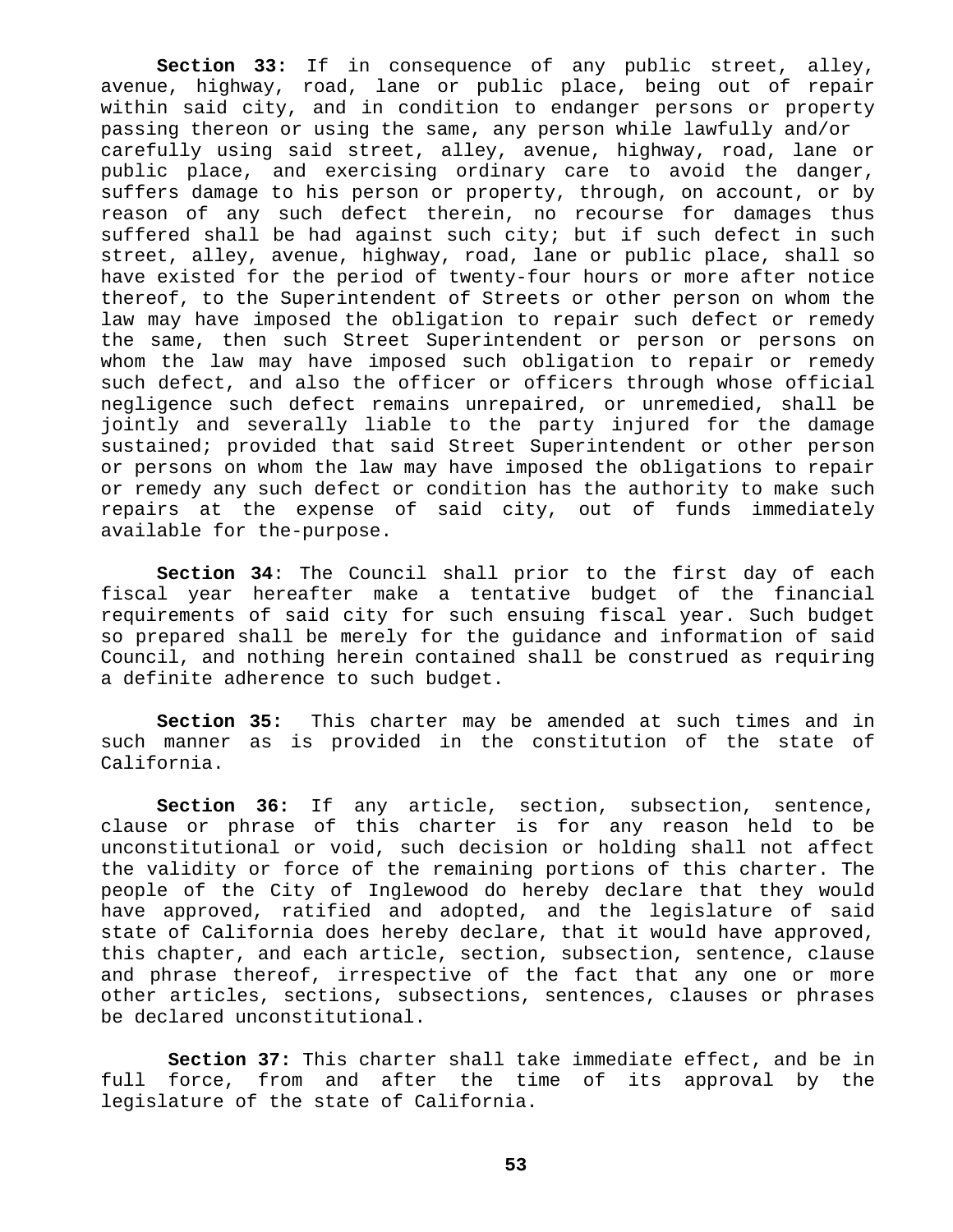**WHEREAS**, the City of Inglewood, California, is a city containing a population of more than three thousand five hundred inhabitants as ascertained by the last preceding census taken under the authority of the Legislature of the State of California, and which said census is now on file in the office of the Secretary of State of the State of California, at Sacramento, California; and

**WHEREAS**, on the 12th day of April, 1926, at an election duly held on that day under and in accordance with the provisions of Section 8 of Article XI of the Constitution of the State of California, the electors of said city did choose and elect Dr. E.C. Campbell, George C. England, George M. Green, Samuel M. Greene, O.P. Allen, Sanford M. Anderson, John G. Baum, C.C. Griffin, Clarissa P. Mosher, Arthur W. Cory, Frank D. Parent, Frank A. Zillgitt, Thomas G. Stevens, Harry Spaulding and Minnie M. Baum, each of whom was, and is, an elector of said City and eligible as a candidate at and under said election, as a Board of fifteen freeholders to prepare and propose a charter for the government of said city, and

**WHEREAS**, the result of said election was duly declared by the Legislative Body of said city, to wit: the Board of Trustees of said city, on the 19th day of April, 1926, and the said electors thereafter duly qualified as such freeholders in accordance with law and the provisions of said Constitution; and

**WHEREAS,** the said Board of Freeholders did on the 20th day of July, 1926, determine and declare that the period of one hundred and twenty days was insufficient time for the preparation and proposal by said Board of Freeholders, of a charter for the government of said city, and did thereupon, on said 20th day of July, 1926, with the consent of the Legislative Body of said city, to wit: the Board of Trustees of said City, extend the said period of one hundred and twenty days for an additional period of sixty days; and

**WHEREAS**, the period as so extended since the result of said election has not expired:

**NOW, THEREFORE,** in pursuance of the said provisions of the Constitution of the State of California, and of the proceedings heretofore had, and within the period as so extended after the result of said election was so declared, the said Board of freeholders has prepared and does now propose the accompanying Charter as and for the Charter of the City of Inglewood, California, for the government of said city:

**AND THE SAID BOARD OF FREEHOLDERS** does hereby fix and designate Tuesday, the 14th day of December, 1926, as the date for holding a special municipal election in said city, at which the said proposed Charter shall be submitted to the electors of said city for their ratification and adoption.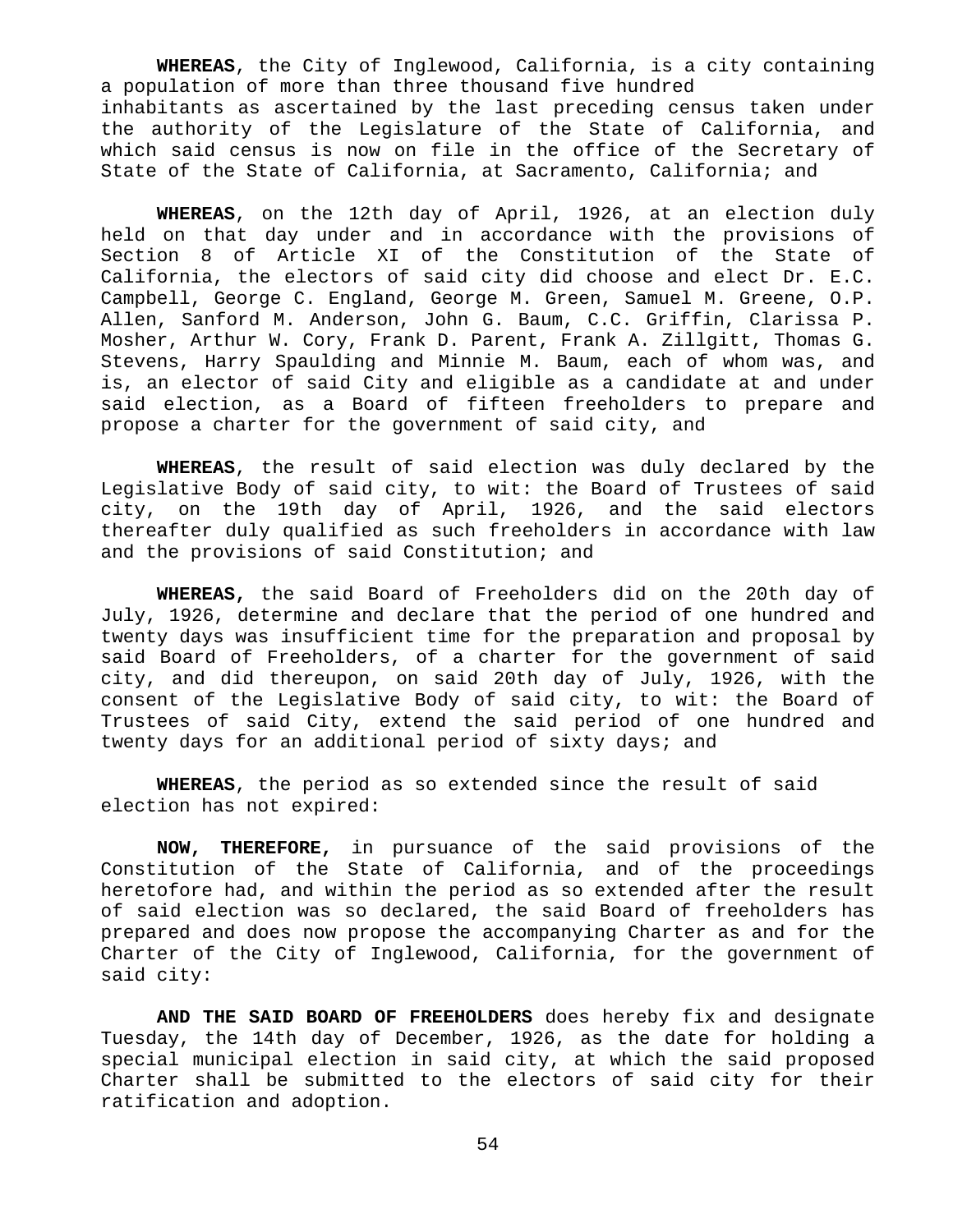**IN WITNESS WHEREOF**, the undersigned members of the Board of Freeholders elected to prepare and propose a Charter for the government of the said City of Inglewood, California, have hereunto set our hands at the City of Inglewood, in the county of Los Angeles in the State of California, this 11th day of October, A.D. 1926.

#### **Members of the Board of Freeholders**

DR. E.O. CAMPBELL Chairman CLARISSA P. MOSHER Secretary ARTHUR W. CORY SANFORD M. ANDERSON O.P. ALLEN MINNIE M. BAUM C.C. GRIFFIN SAMUEL M. GREENE GEORGE C. ENGLAND HARRY SPAULDING JOHN G. BAUM GEORGE M. GREEN FRANK A. ZILLGITT THOMAS G. STEVENS FRANK D. PARENT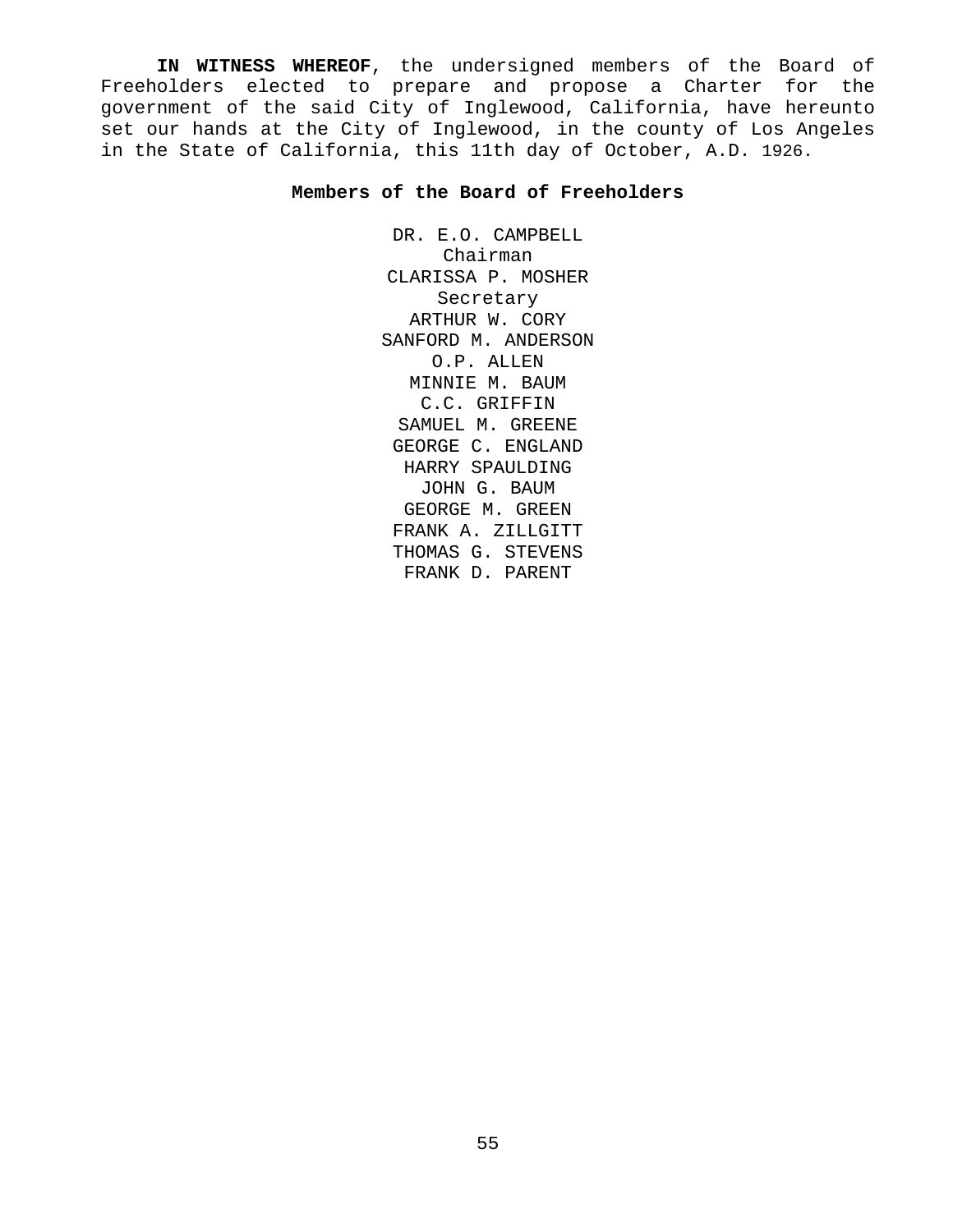#### **ADDENDUM TO CHARTER OF THE CITY OF INGLEWOOD**

At a General Municipal Election held April 13, 1937, a ballot proposition was submitted to the voters as follows, with results as indicated below:

"Do the electors of the City of Inglewood at this time favor the establishing by ordinance of a Civil Service or merit system covering the non-elective officers and employees of the various departments of said City, and if so shall the City Council cause such an ordinance to be prepared and filed in the office of the City Clerk of said City for study and consideration thereof by the electors at least thirty days before the same is offered by the Council for adoption?"

YES 1,695 NO 1,121

On March 15, 1938, the City Council adopted Ordinance No. 657, entitled:

AN ORDINANCE OF THE CITY OF INGLEWOOD, CALIFORNIA, CREATING AND ESTABLISHING A CIVIL SERVICE SYSTEM FOR THE SELECTION, EMPLOYMENT, CLASSIFICATION, ADVANCEMENT, SUSPENSION, DISCHARGE AND RETIREMENT OF APPOINTIVE OFFICERS AND EMPLOYEES OF SAID CITY.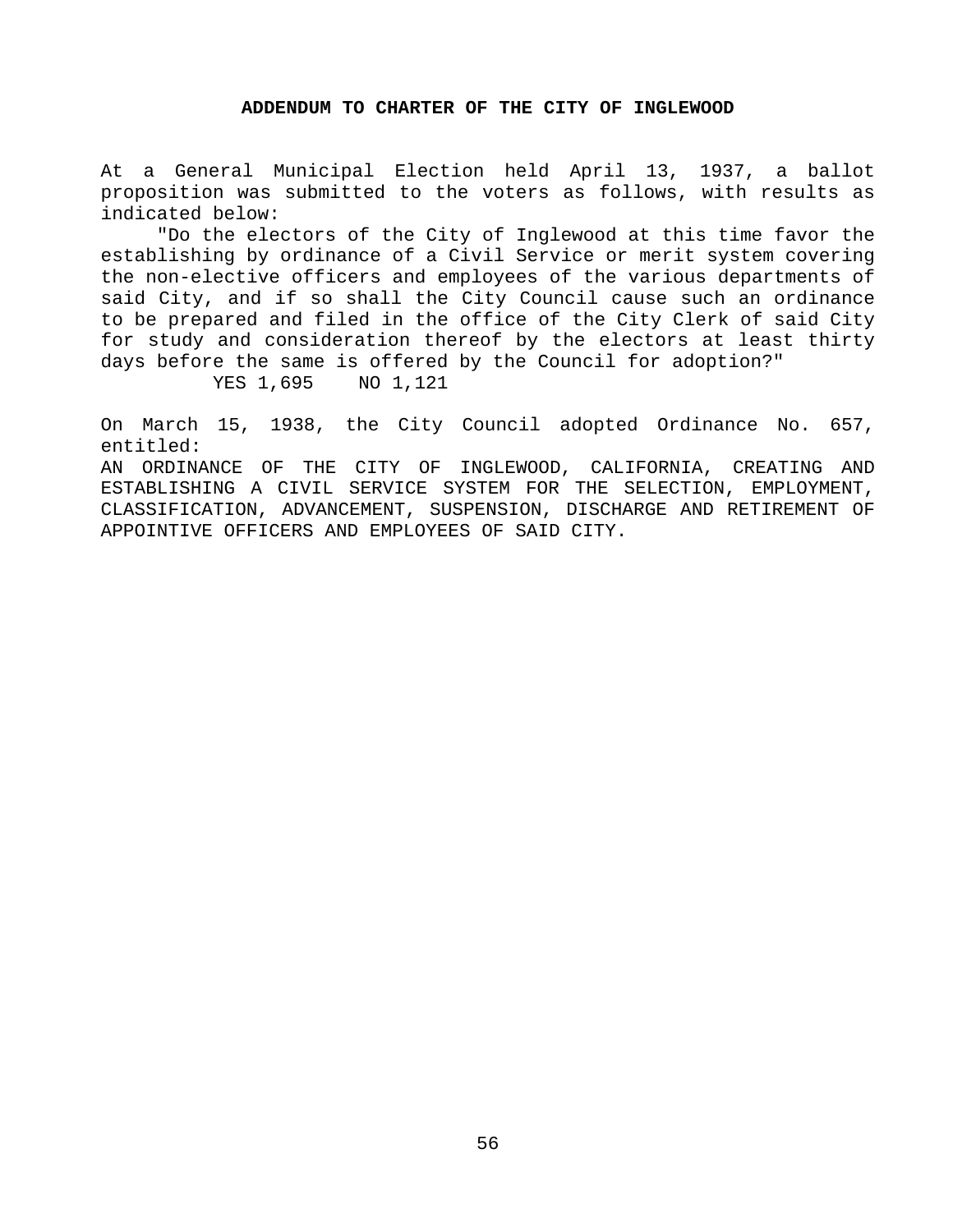#### ORDINANCE NO. 1690

AN ORDINANCE OF THE CITY OF INGLEWOOD, CALIFORNIA, PROHIBITING THE ESTABLISHMENT OR MAINTENANCE OF A CEMETERY FOR THE BURYING OF DEAD BODIES OF HUMAN BEINGS OR THE BURYING OF HUMAN REMAINS IN THE CITY EXCEPT ON PROPERTY WHICH WAS LAWFULLY DEDICATED, HELD OR USED FOR CEMETERY, MAUSOLEUM OR INTERMENT PURPOSES ON OR BEFORE JANUARY 15, 1912, AND PROPERTY WHICH WAS LAWFULLY HELD, DEDICATED OR USED FOR CEMETERY PURPOSES WHEN THE PROPERTY WAS ANNEXED TO THE CITY.

"THE PEOPLE OF THE CITY OF INGLEWOOD, CALIFORNIA, DO ORDAIN AS FOLLOWS:

"The establishment of any cemetery or maintenance of any cemetery within the city hereby is prohibited and no person shall bury, or inter the dead body of any human being or any human remains in any place within the City except that any property which was lawfully dedicated or lawfully in use or lawfully held for cemetery, mausoleum or interment purposes on or before January 15, 1912, or any property hereafter annexed to the City, which was lawfully dedicated or lawfully in use or lawfully held for such purposes at the time such annexation became effective, but as to such properties only, such use for such purposes may be continued.

"Passed, approved and adopted by the voters of the City of Inglewood, California, at the Special Municipal Election consolidated with the Statewide General Election held on November 6, 1962.

ATTEST:

/s/ Helen Rieck Helen Rieck, City Clerk

(SEAL)"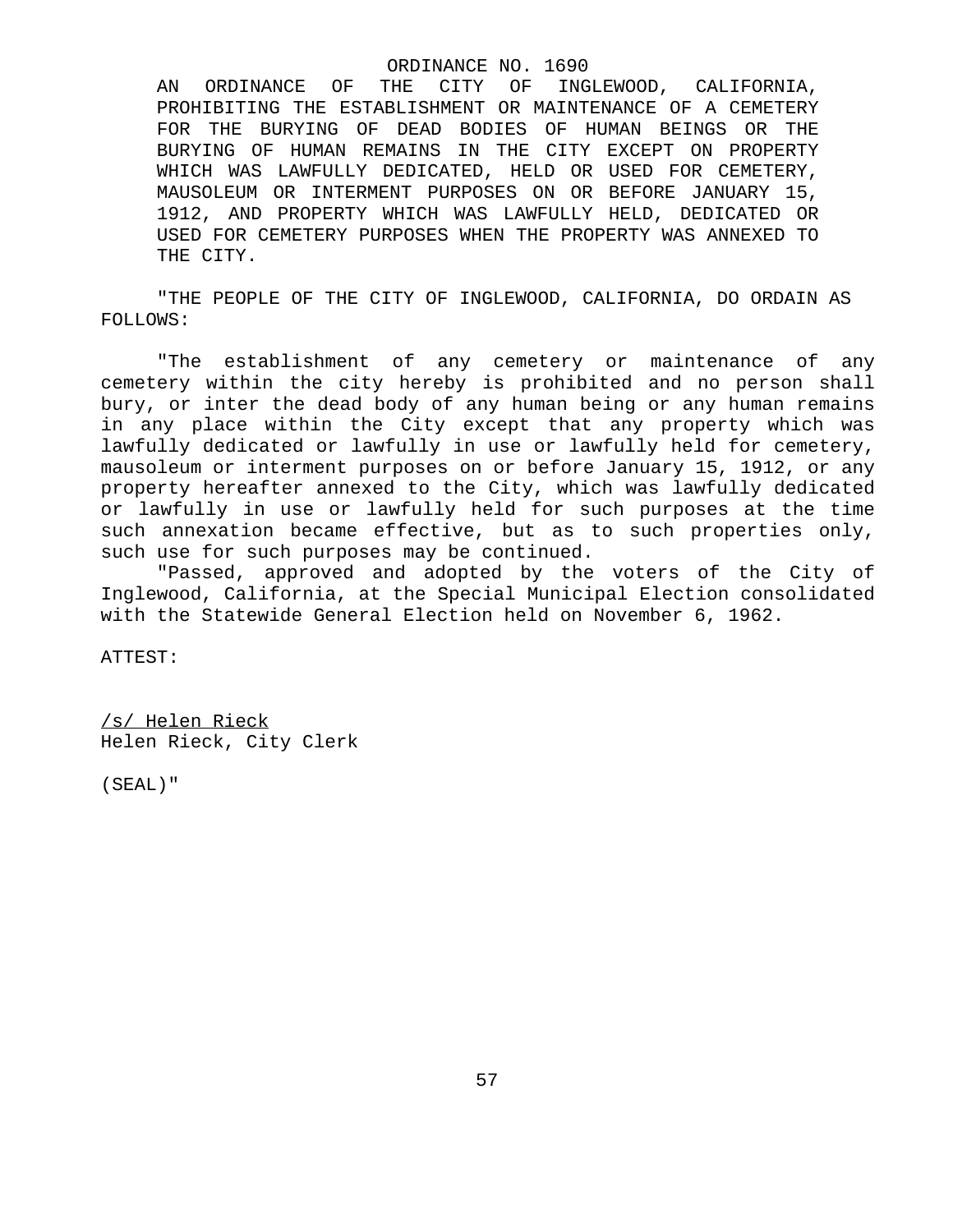#### ORDINANCE NO. 88-36

AN ORDINANCE OF THE CITY OF INGLEWOOD, CALIFORNIA AMENDING INITIATIVE ORDINANCE TO ALLOW CEMETERY USE WITHIN CITY TO BE EXPANDED ON TO A PORTION OF A 10 ACRE SITE ADJOINING THE EXISTING CEMETERY AND REZONING THE 10 ACRE SITE FROM R-2 USE TO S-2 AND R-1 USES.

"THE PEOPLE OF THE CITY OF INGLEWOOD, CALIFORNIA, DO ORDAIN AS FOLLOWS:

**"SECTION 1.** Initiative Ordinance No. 1690 is hereby amended to read as follows: 'The establishment of any cemetery or maintenance of any cemetery within the City hereby is prohibited and no person shall bury, or inter the dead body of any human being or any human remains in any place within the City except that any property which was lawfully dedicated or lawfully in use or lawfully held for cemetery, mausoleum or interment purposes on or before January 15, 1912, and, in addition, on that specific property described as the West 510 feet of the Northwest Quarter of the Southwest Quarter of the Northeast Quarter of Section 27, Township 2 South, Range 14 West, San Bernardino Base and Meridian, in the City of Inglewood, County of Los Angeles, State of California, and on any property hereafter annexed to the City, which was lawfully dedicated or lawfully in use of lawfully held for such purposes at the time such annexation became effective, but as to such properties only, such use for such purposes may be continued.

**"SECTION 2.** That the following land within the City of Inglewood shall be rezoned R-1 Single Family Residential District and use thereof restricted to Single-Family Dwelling Units; all that land located within the area specifically described as the West 120 feet of the East 150 feet of the Northwest Quarter of the Southwest Quarter of the Northeast Quarter of Section 27, Township 2 South, Range 14 West, San Bernardino Base and Meridian.

**"SECTION 3.** That the following land within the City of Inglewood shall be rezoned S-2 Special Cemetery Restricted Zone and use thereof restricted to Cemetery uses as may be established by ordinances of the City. All that land located within the area specifically described as the West 510 feet of the Northwest Quarter of the Southwest Quarter of the Northeast Quarter of Section 27, Township 2 South, Range 14 West, San Bernardino Base and Meridian.

58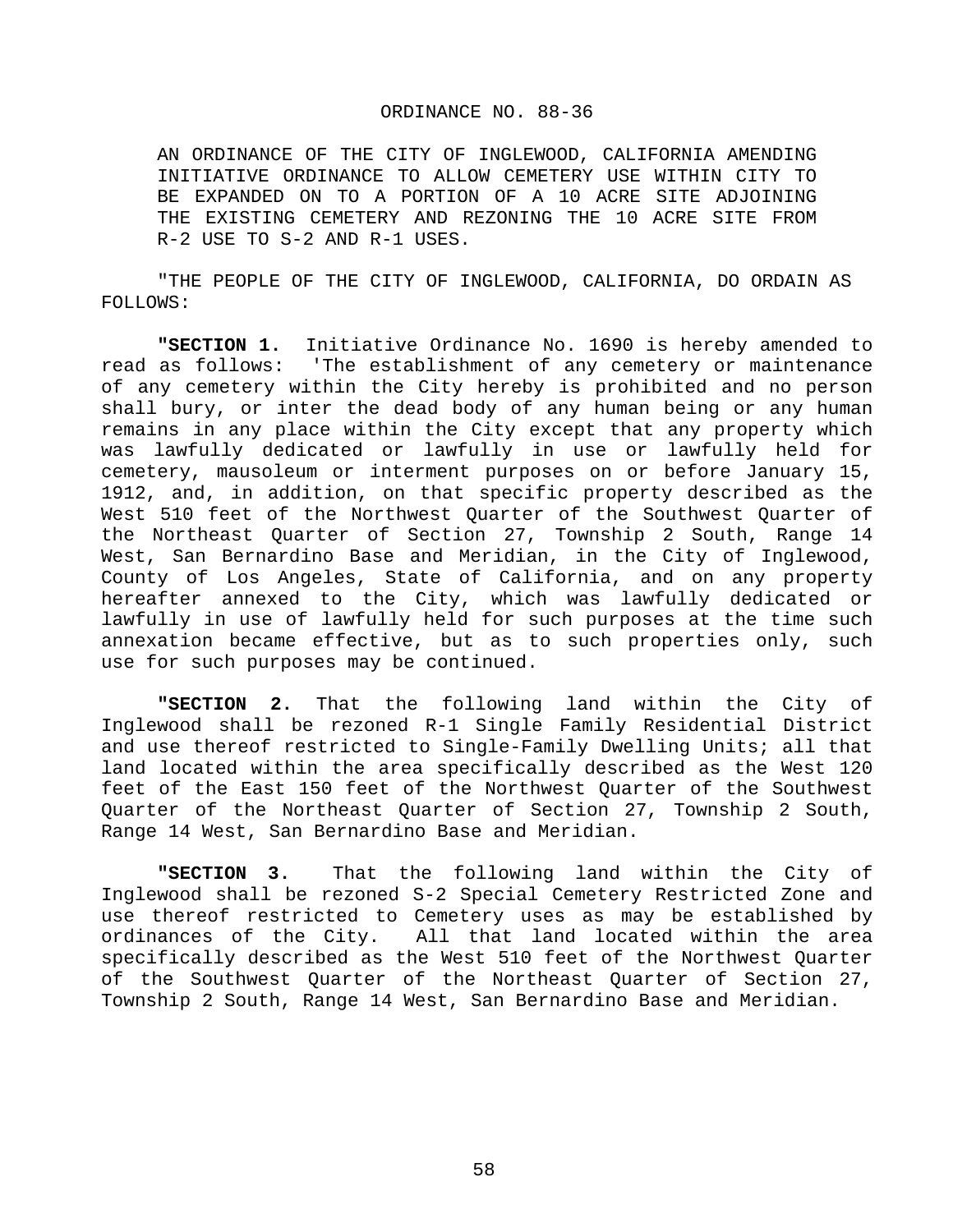Passed, approved, and adopted by the voters of the City of Inglewood, California, at a Special Election consolidated with the Statewide General Election held on November 8, 1988.

ATTEST:

/s/ HERMANITA V. HARRIS HERMANITA V. HARRIS City Clerk

(Seal)"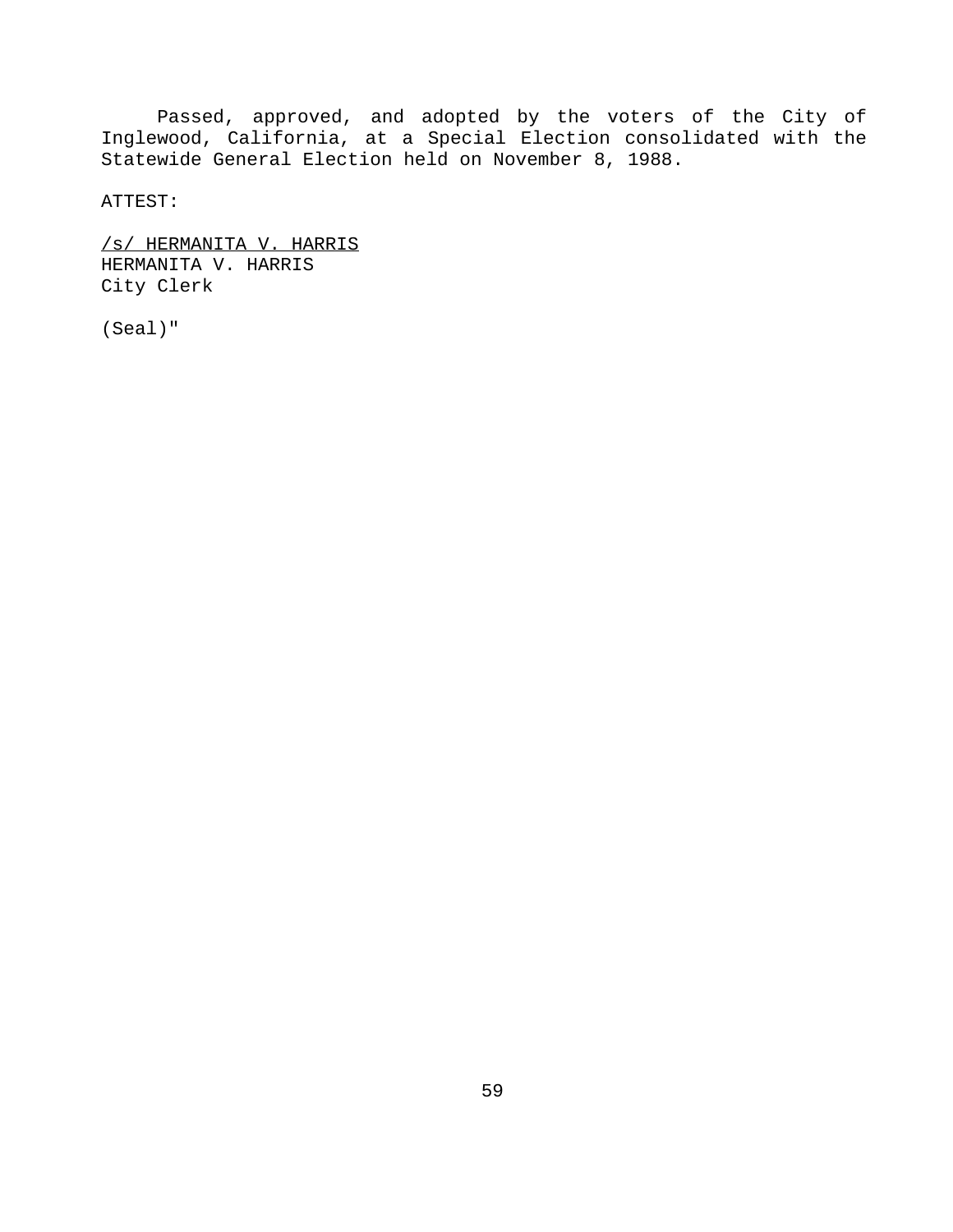# **INDEX**

| <b>ADMINISTRATIVE OFFICER</b>        |  |
|--------------------------------------|--|
|                                      |  |
| <b>ADVERTISING &amp; PUBLICATION</b> |  |
|                                      |  |
|                                      |  |
|                                      |  |
|                                      |  |
|                                      |  |
|                                      |  |
|                                      |  |
|                                      |  |
|                                      |  |
|                                      |  |
| <b>ANIMALS</b>                       |  |
|                                      |  |
|                                      |  |
|                                      |  |
|                                      |  |
|                                      |  |
|                                      |  |
|                                      |  |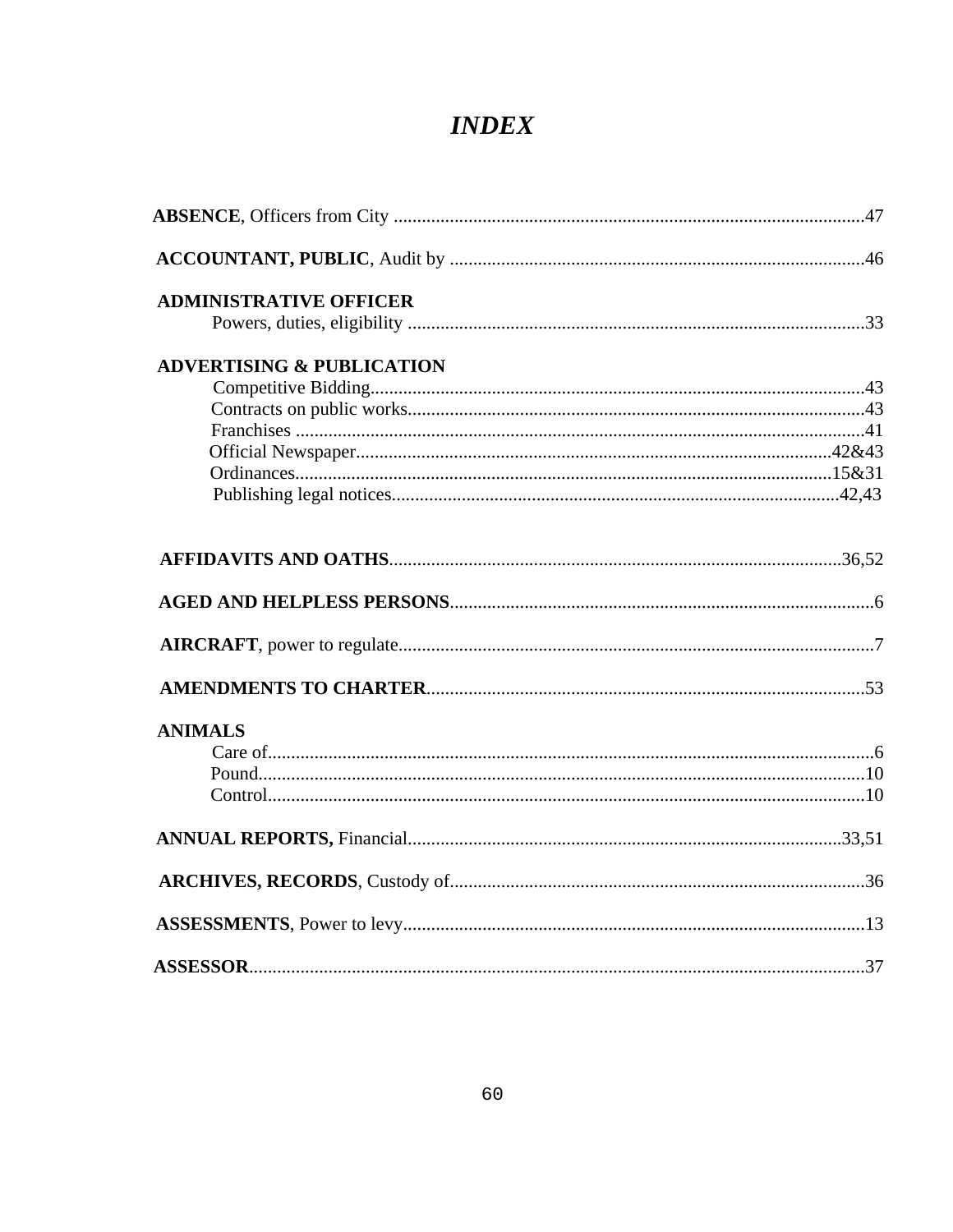### **ATTORNEY, CITY**

# **BOARDS AND COMMISSIONS**

# 

# **BONDS, MUNICIPAL**

# **BONDS OF OFFICERS AND EMPLOYEES**

# 

# **BUDGET**

#### **BIDS**

# **BUILDINGS**

### **BUSINESSES**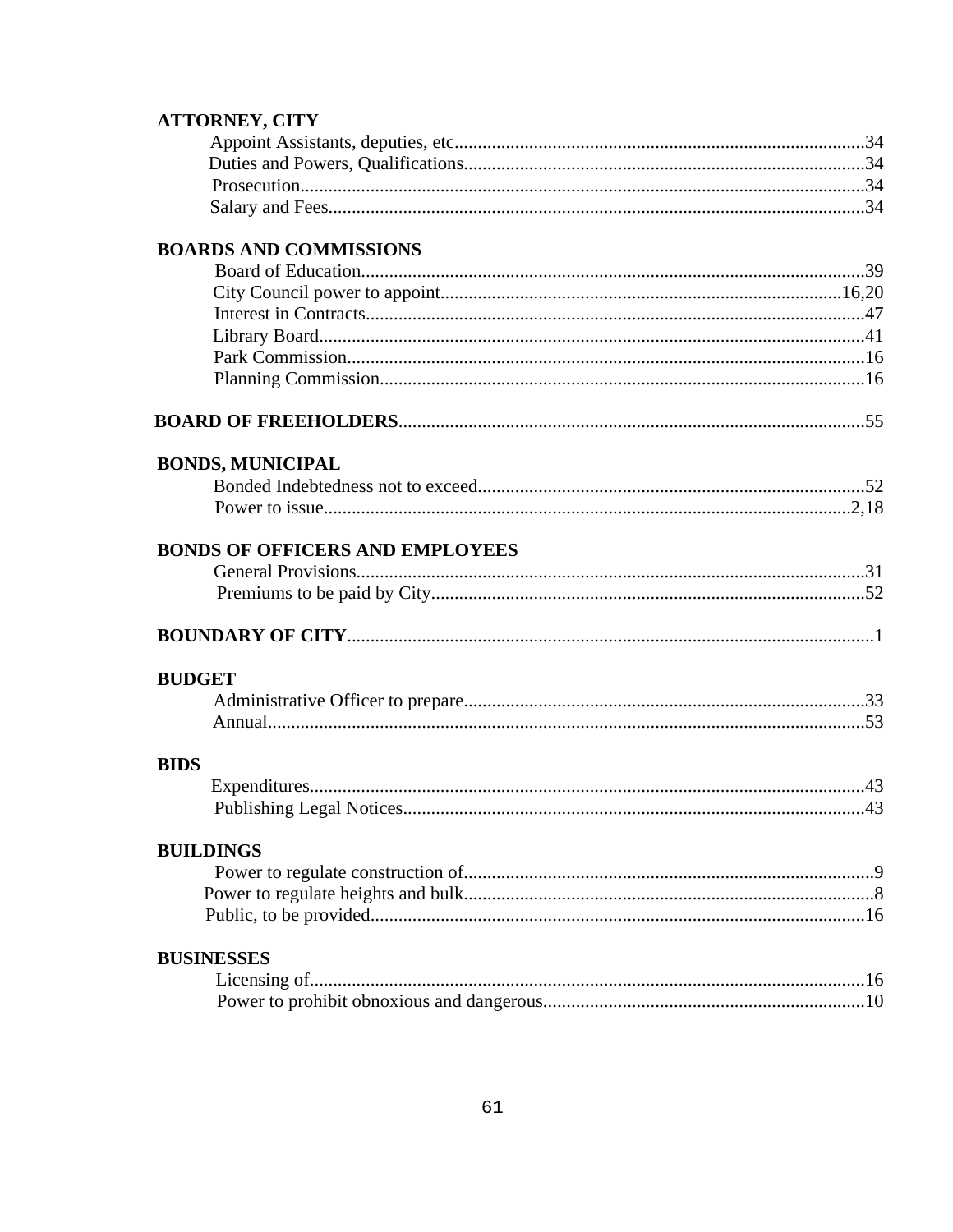### **CEMETERIES**

## **CHARTER**

# 

# **CLERK, CITY**

# **COMMISSIONS (See BOARDS)**

## **CONDEMNATION**

|--|

# **CONSOLIDATION**

# **CONTRACTS**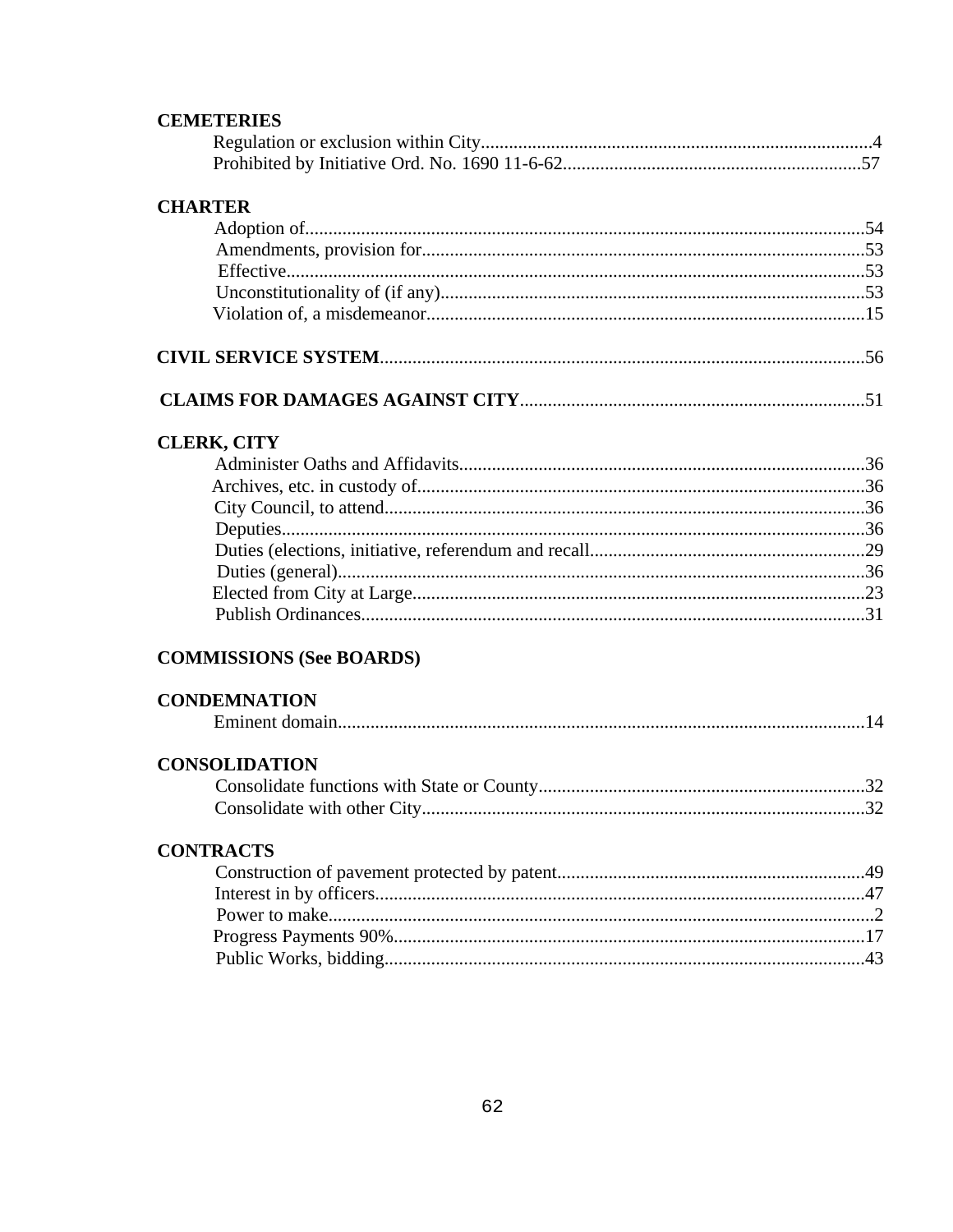# COUNCIL, CITY

| <b>COURT</b>                    |  |
|---------------------------------|--|
|                                 |  |
|                                 |  |
| <b>DAIRIES</b>                  |  |
|                                 |  |
|                                 |  |
| <b>DAMAGES</b>                  |  |
|                                 |  |
|                                 |  |
| <b>DEBT</b>                     |  |
|                                 |  |
|                                 |  |
|                                 |  |
|                                 |  |
| <b>DEMANDS</b>                  |  |
|                                 |  |
|                                 |  |
|                                 |  |
| DEPARTMENTS, GENERAL PROVISIONS |  |
|                                 |  |
|                                 |  |
|                                 |  |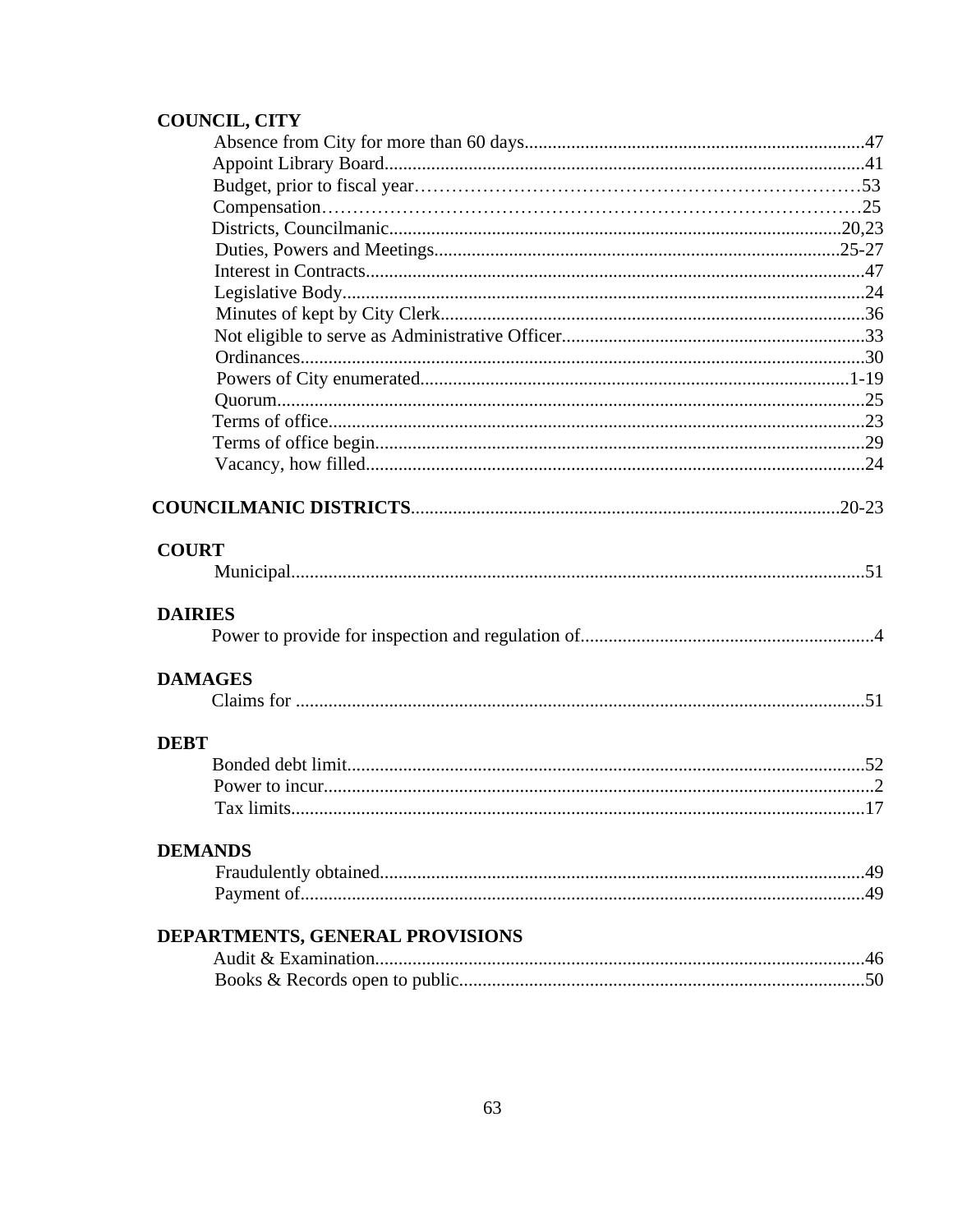# EDUCATION, DEPARTMENT OF

# **ELECTIONS**

# **ELECTIVE OFFICERS**

|--|--|--|

# **EMPLOYEES AND OFFICERS**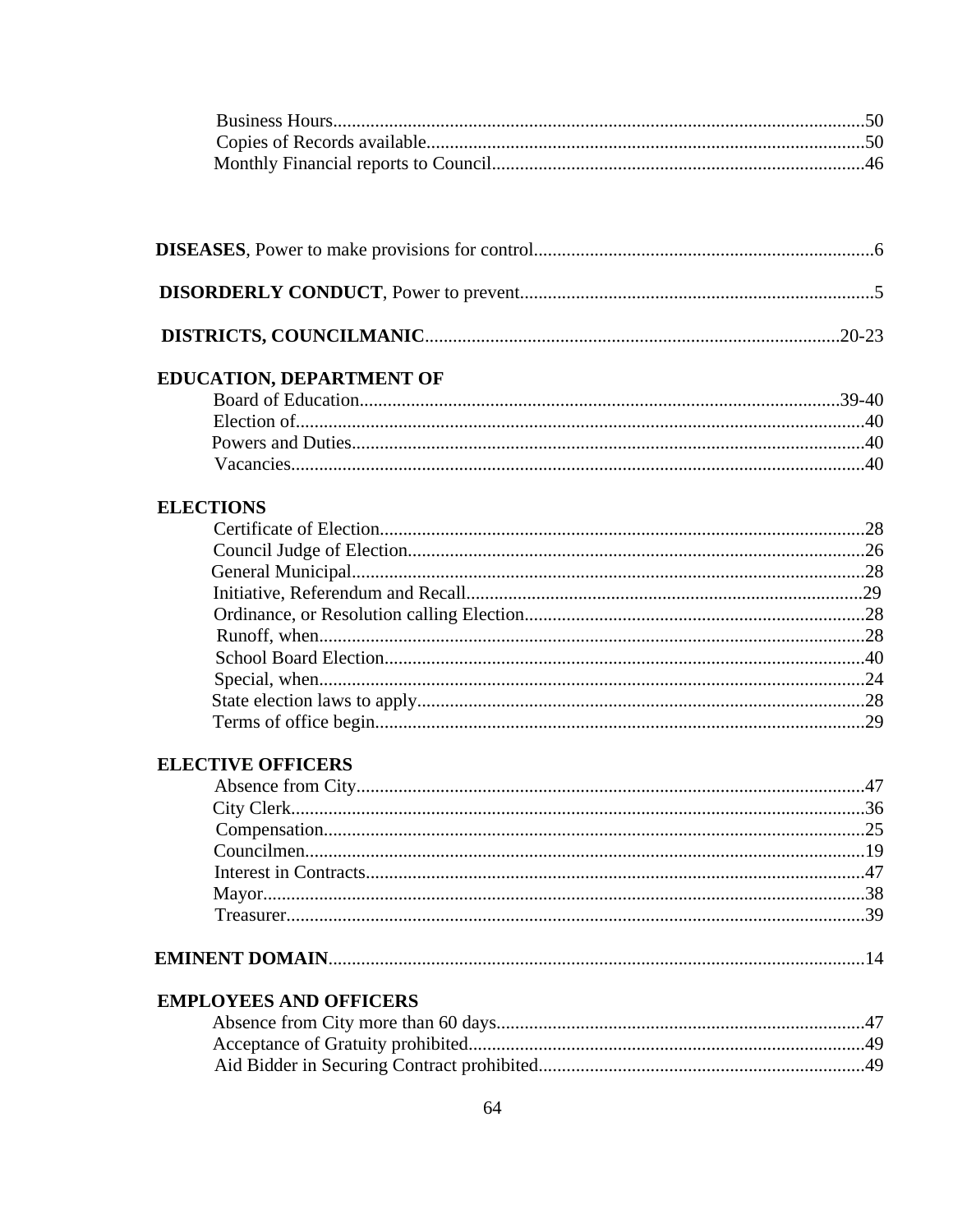| <b>ENTRANCES AND EXITS TO PUBLIC BUILDINGS</b> |  |
|------------------------------------------------|--|
|                                                |  |
| <b>EXCAVATING</b>                              |  |
|                                                |  |
| <b>FINANCE</b>                                 |  |
|                                                |  |
|                                                |  |
|                                                |  |
|                                                |  |
| <b>FIRE</b>                                    |  |
|                                                |  |
|                                                |  |
|                                                |  |
|                                                |  |
|                                                |  |
| <b>FRANCHISES</b>                              |  |
|                                                |  |
|                                                |  |
|                                                |  |
| <b>FUND</b>                                    |  |
|                                                |  |
|                                                |  |
|                                                |  |
| <b>GAS, ELECTRICITY, TELEPHONE</b>             |  |
|                                                |  |
|                                                |  |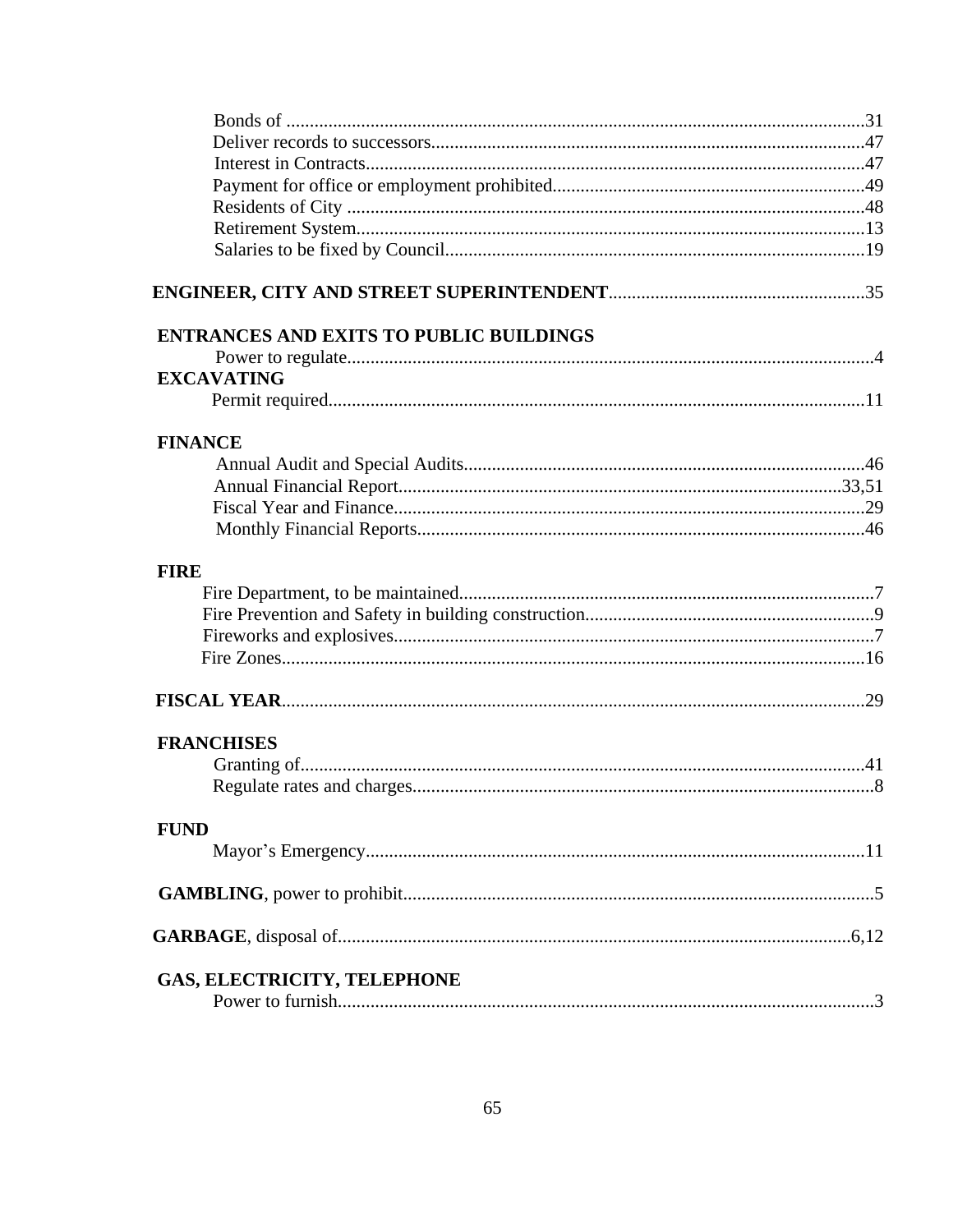| <b>GRADES AND CURB LINES</b>   |  |
|--------------------------------|--|
|                                |  |
| HOTELS, APARTMENT HOUSES, ETC. |  |
|                                |  |
| <b>HOURS</b>                   |  |
|                                |  |
|                                |  |
| <b>IMMORAL PRACTICES</b>       |  |
|                                |  |
|                                |  |
| <b>INDEBTEDNESS</b>            |  |
|                                |  |
|                                |  |
|                                |  |
|                                |  |
|                                |  |
|                                |  |
| <b>LIBRARY</b>                 |  |
|                                |  |
|                                |  |
| <b>MATERIALS AND SUPPLIES</b>  |  |
|                                |  |
| <b>MAYOR</b>                   |  |
|                                |  |
|                                |  |
|                                |  |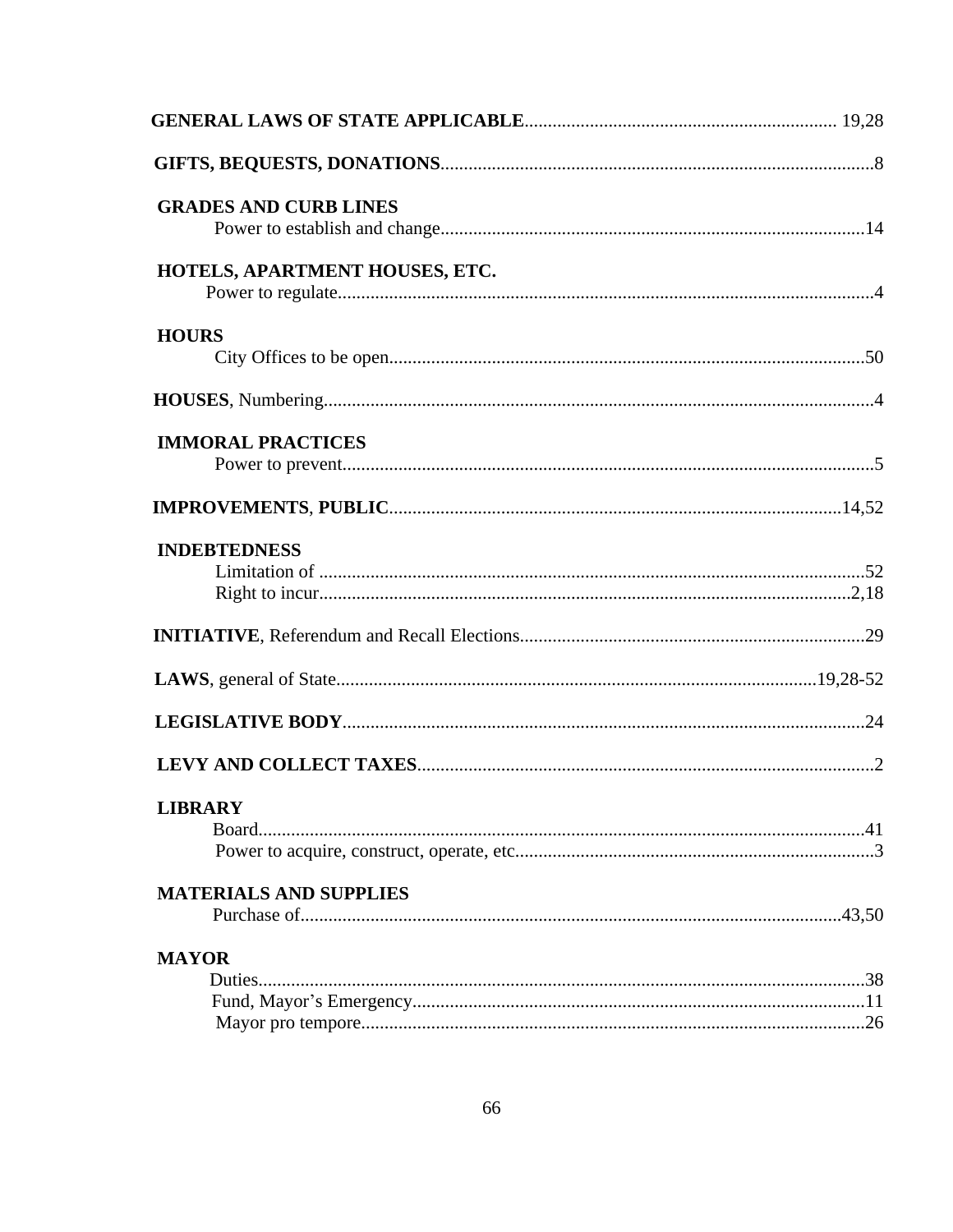# **MISCELLANEOUS PROVISIONS**

# **MONEYS**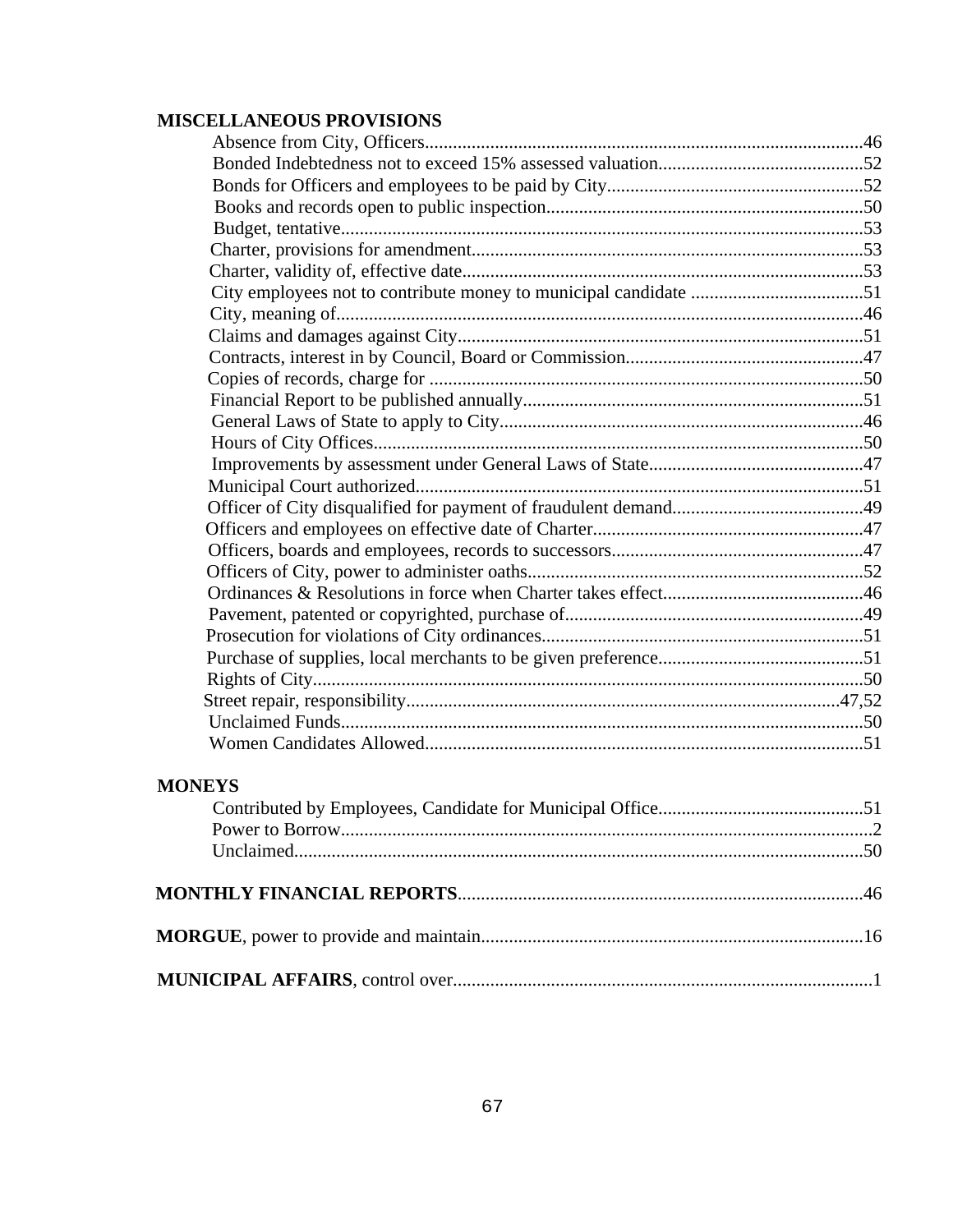| <b>ORDINANCES</b> |  |
|-------------------|--|
|                   |  |
|                   |  |
|                   |  |
|                   |  |
|                   |  |
|                   |  |
|                   |  |
|                   |  |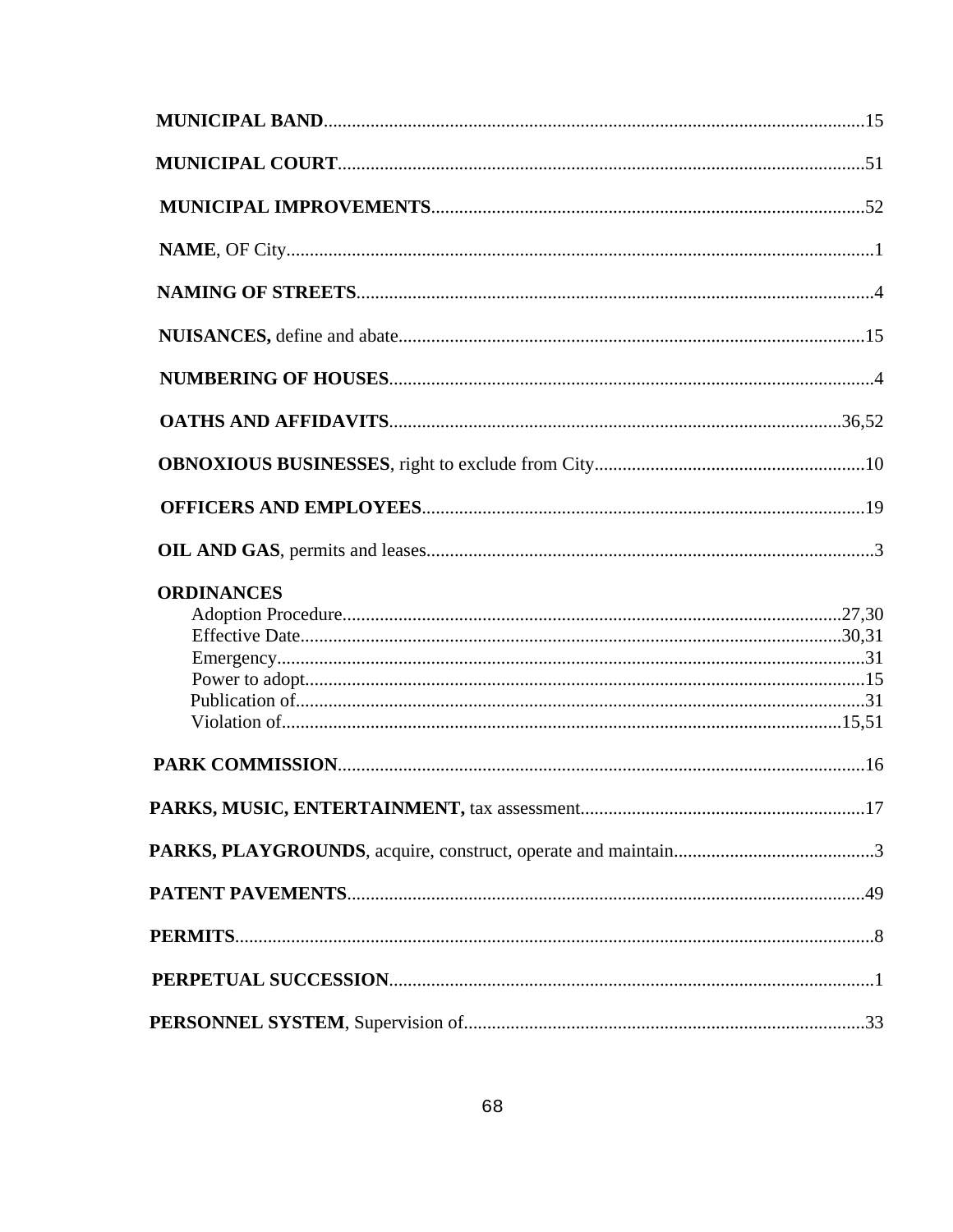| PERSONS INJURED AND DISEASED, Furnish Aid to |  |
|----------------------------------------------|--|
|                                              |  |
|                                              |  |
|                                              |  |
|                                              |  |
|                                              |  |

## **POWERS OF CITY**

| Acquire, construct, operate and maintain: Auditoriums, libraries, museums,        |  |
|-----------------------------------------------------------------------------------|--|
| art galleries, hospitals, sanitariums, gymnasiums, stadiums, coliseums, airports, |  |
|                                                                                   |  |
|                                                                                   |  |
|                                                                                   |  |
|                                                                                   |  |
|                                                                                   |  |
|                                                                                   |  |
| Band, Municipal.                                                                  |  |
|                                                                                   |  |
|                                                                                   |  |
|                                                                                   |  |
|                                                                                   |  |
|                                                                                   |  |
|                                                                                   |  |
|                                                                                   |  |
|                                                                                   |  |
|                                                                                   |  |
|                                                                                   |  |
|                                                                                   |  |
|                                                                                   |  |
|                                                                                   |  |
|                                                                                   |  |
|                                                                                   |  |
|                                                                                   |  |
|                                                                                   |  |
|                                                                                   |  |
|                                                                                   |  |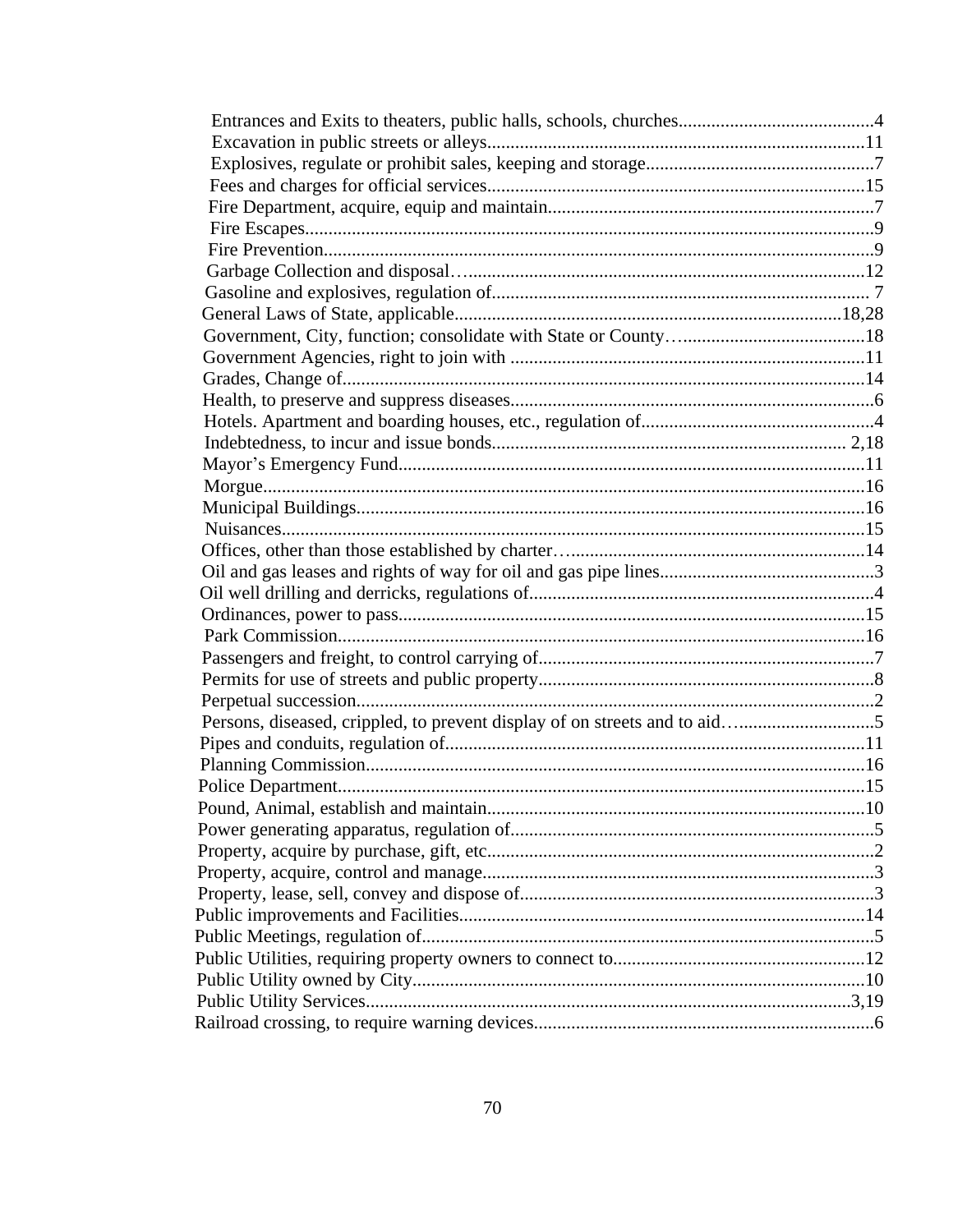| Regulate charges for service or commodity for which franchise                |  |
|------------------------------------------------------------------------------|--|
|                                                                              |  |
|                                                                              |  |
|                                                                              |  |
| Rules, regulations and salaries for employees, offices and departments16     |  |
|                                                                              |  |
|                                                                              |  |
|                                                                              |  |
|                                                                              |  |
|                                                                              |  |
|                                                                              |  |
|                                                                              |  |
|                                                                              |  |
|                                                                              |  |
|                                                                              |  |
|                                                                              |  |
|                                                                              |  |
|                                                                              |  |
| Telegraph, telephone and electric light and power wires or pipe lines, grant |  |
|                                                                              |  |
|                                                                              |  |
|                                                                              |  |
|                                                                              |  |
|                                                                              |  |
|                                                                              |  |
|                                                                              |  |
|                                                                              |  |
|                                                                              |  |
|                                                                              |  |
|                                                                              |  |
| <b>PROPERTY</b>                                                              |  |
|                                                                              |  |
|                                                                              |  |
|                                                                              |  |
|                                                                              |  |
|                                                                              |  |
|                                                                              |  |
|                                                                              |  |
|                                                                              |  |
|                                                                              |  |
|                                                                              |  |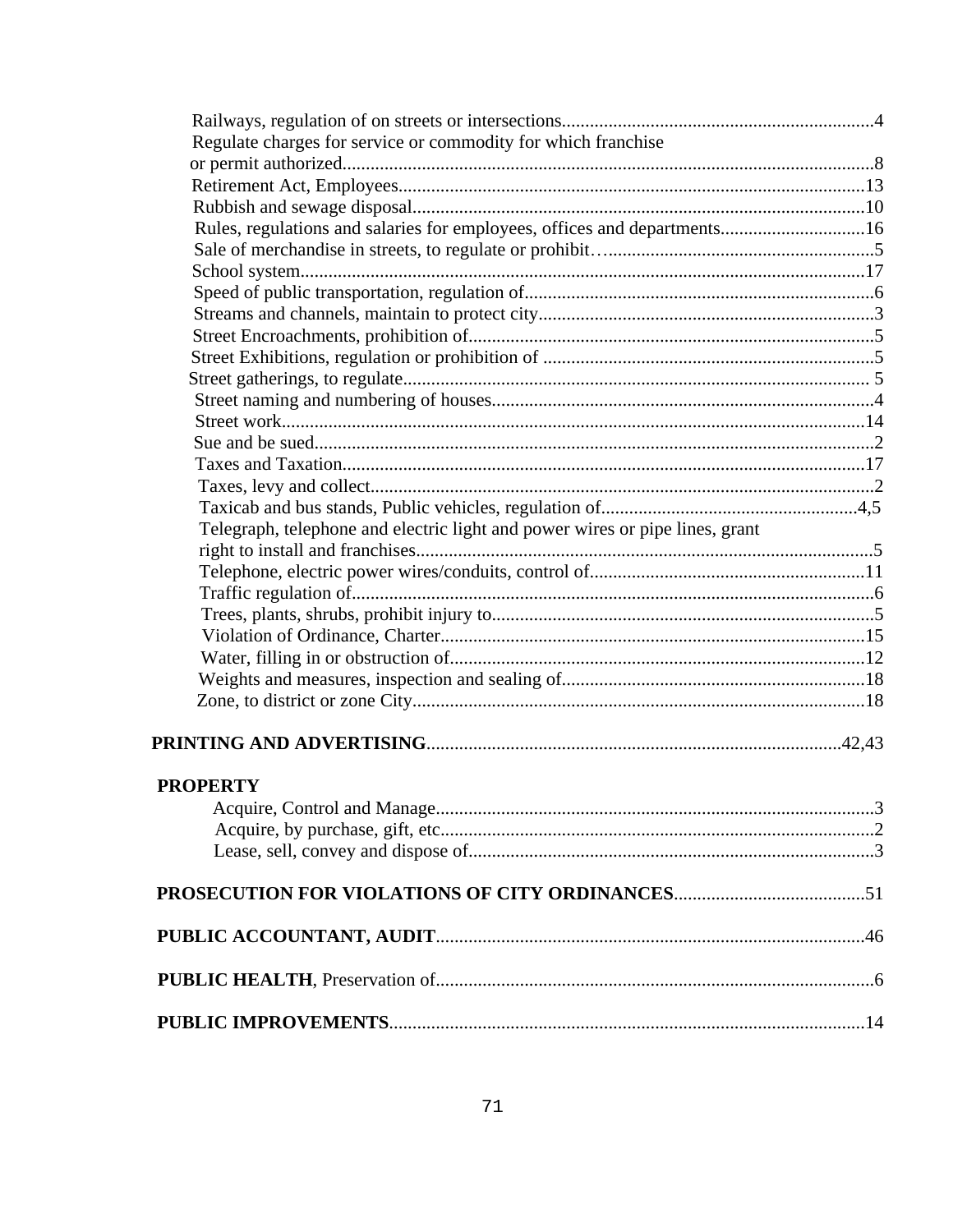| <b>RAILROADS</b>       |  |
|------------------------|--|
|                        |  |
|                        |  |
| <b>RECORDS OF CITY</b> |  |
|                        |  |
|                        |  |
|                        |  |
|                        |  |
|                        |  |
|                        |  |
|                        |  |
|                        |  |